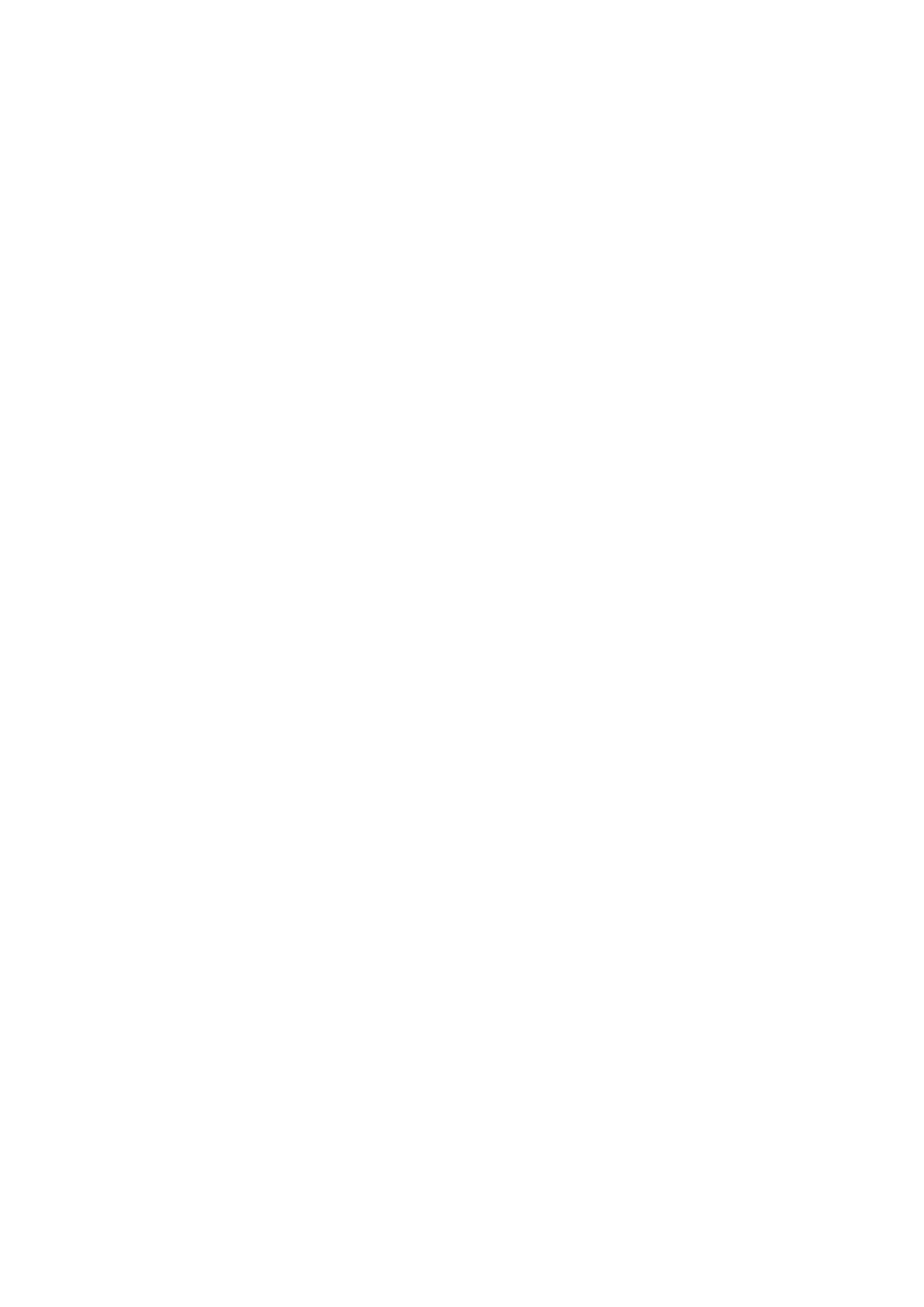## **Contents**

| Executive summary                    | $\mathbf{1}$ |
|--------------------------------------|--------------|
| About this study                     | 3            |
| How the study was carried out        | 4            |
| Reasons for going to Family Court    | 7            |
| Getting advice and representation    | 14           |
| Quality of legal representation      | 17           |
| Legal aid                            | 19           |
| Cost of legal action                 | 23           |
| The Family Court                     | 25           |
| Mediation                            | 28           |
| Involvement of children              | 31           |
| Outcomes                             | 34           |
| Aftermath                            | 38           |
| Appendix 1. Survey used in the study | 41           |
| References                           | 48           |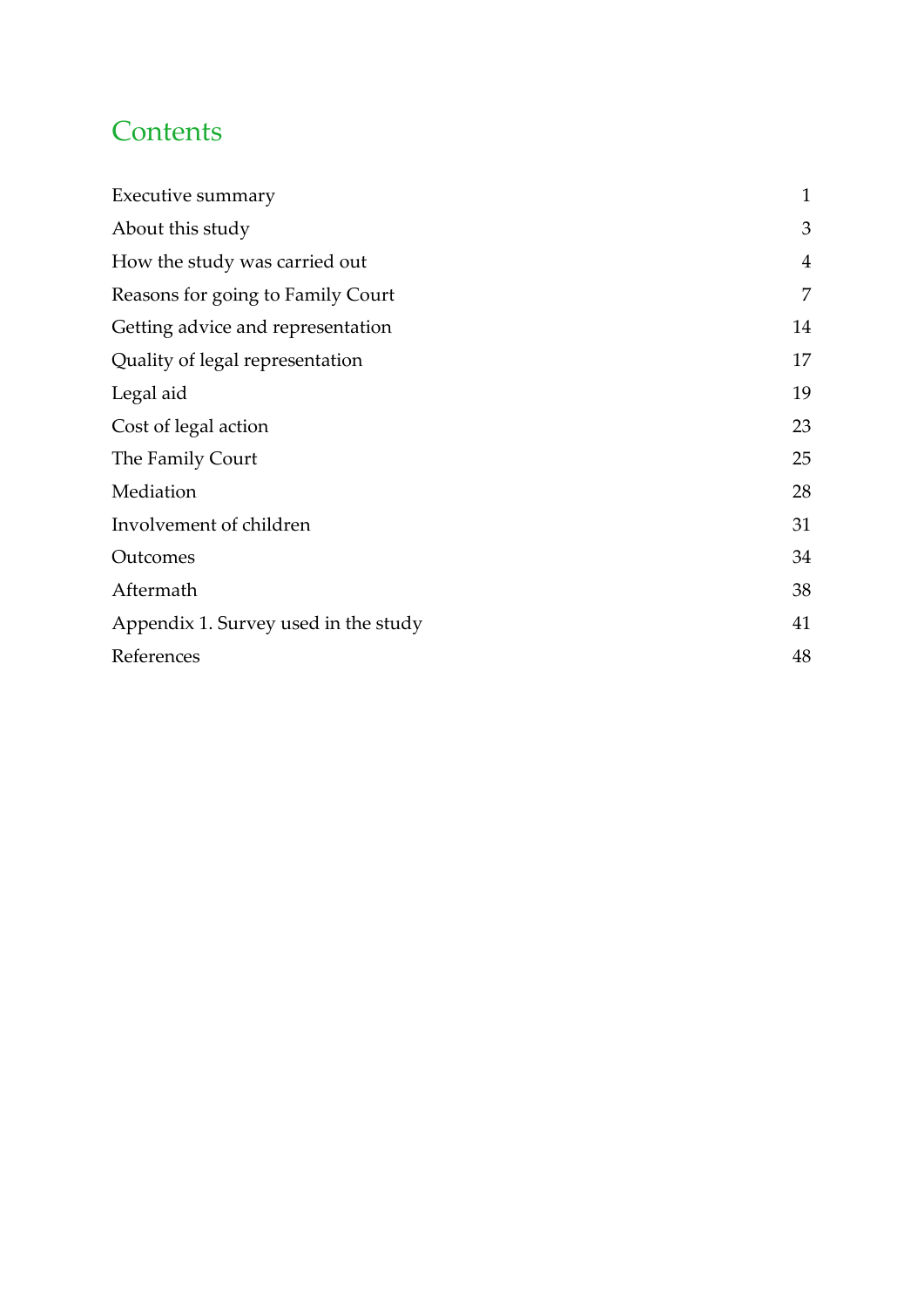## Tables

| Table 1. Stated ethnicity of participants (six missing)                             | 5  |  |
|-------------------------------------------------------------------------------------|----|--|
| Table 2. Stated age of participants (7 missing)                                     | 6  |  |
| Table 3. Stated reasons for Family Court involvement.                               | 7  |  |
| Table 4. No. of children who were subjects of Family Court action                   | 12 |  |
| Table 5. No. of cases taken to Family Court                                         | 12 |  |
| Table 6. Sources of advice about Family Court                                       | 14 |  |
| Table 7. Numbers who did and did not appoint a lawyer                               | 15 |  |
| Table 8. Whether the families ended up representing themselves                      | 16 |  |
| Table 9. How participants found their legal advisors                                | 16 |  |
| Table 10. Rating of lawyer on five point scale.                                     | 17 |  |
| Table 11. Whether participants stayed with their original lawyer through the Family |    |  |
| Court process.                                                                      | 17 |  |
| Table 12. Level of satisfaction with final lawyer, among those who changed lawyers. |    |  |
|                                                                                     | 18 |  |
| Table 13. Whether participants received legal aid.                                  | 19 |  |
| Table 14. Value of legal aid provided to participants.                              | 19 |  |
| Table 15. Those required (or not) to repay legal aid.                               | 20 |  |
| Table 16. Estimated cost of Family Court processes.                                 | 23 |  |
| Table 17. Reasons for costs of Family Court (multiple reasons allowed).             | 23 |  |
| Table 18. Other parties in Family Court dispute.                                    | 25 |  |
| Table 19. Involvement in Family Court mediation.                                    | 28 |  |
| Table 20. Rating of satisfaction with Family Court mediation                        | 28 |  |
| Table 21. Involvement of counsel for the child.                                     | 31 |  |
| Table 22. Whether participants were happy with the counsel for the child            | 31 |  |
| Table 23. Outcomes of Family Court process.                                         | 34 |  |
| Table 24. Perceived stability of Family Court settlements                           | 38 |  |
| Table 25 Rating of experience in Family Court, from 1 (worse) to 10 (best)          | 40 |  |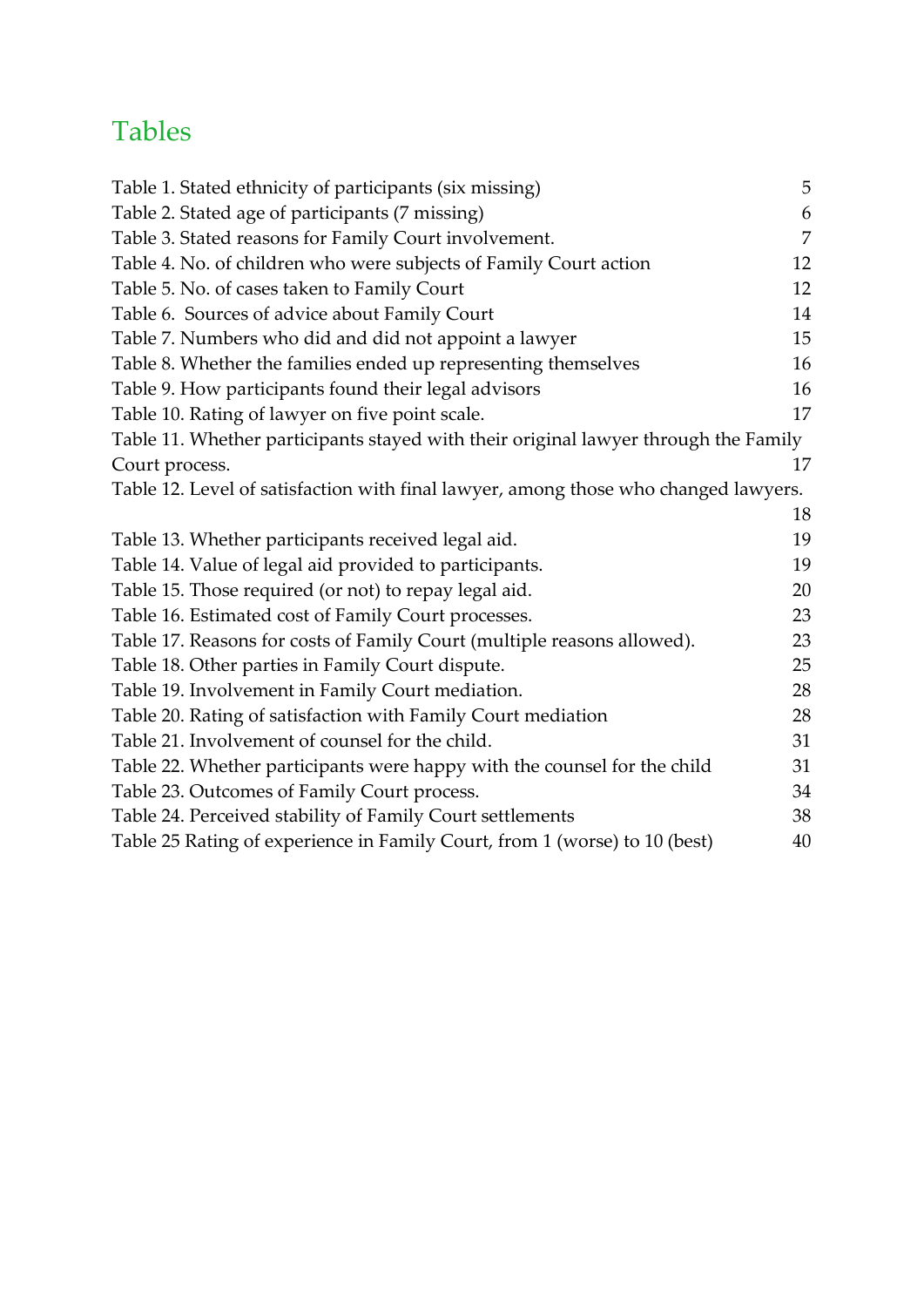## Executive summary

This study reports the results of a quantitative and qualitative survey conducted with a group of grandparents raising their grandchildren who had been involved in custody and guardianship matters in the Family Court prior to the 2014 changes. The sample was derived from an earlier, larger study of grandparents raising grandchildren (Gordon, 2016).

In total 138 participants were interviewed via a CATI – computer assisted telephone interview. This was a response rate of 55% on the original sample of 248, and there were a variety of reasons why the rate was relatively low. There was little evidence that the sample was skewed by the lower than expected rate.

Most of the participants went to the Family Court to get custody and guardianship of one or more grandchildren. They did so under their own steam in order to add certainty to existing arrangements, or on the instructions of Child, Youth and Family (CYF). Many were concerned about the welfare of their grandchildren. Some needed to gain guardianship before they were able to access the Unsupported Child Benefit.

Most gained initial advice from a lawyer in private practice, and many thought they had received good advice, while others did not. Nearly 90% appointed a lawyer to represent them. A small number ended up representing themselves, because of cost factors. Participants found lawyers in the phone book, on the internet or by advertising. However, the main source of lawyers was a person they knew or that someone told them about.

Most participants rated their lawyer as good or great/wonderful, although 20% were neutral or thought their lawyer was not very good or terrible.

Less than 30% (40 participants) received financial support through legal aid for the Family Court process. Most of these used less than \$10,000 of legal aid. Seventeen reported they were having to repay their legal aid, through weekly payments and/or a charge against their property. Most were very happy to have had the support, but a number are struggling with the repayments. The addition of interest at 8% is of particular concern.

Participants in this study report paying from a few hundred dollars up to \$100,000 for their Family Court processes. Factors causing large bills include issues relating to the competency of the other party, high levels of contestation, and waiting for lawyers, the court, mediation and other agencies.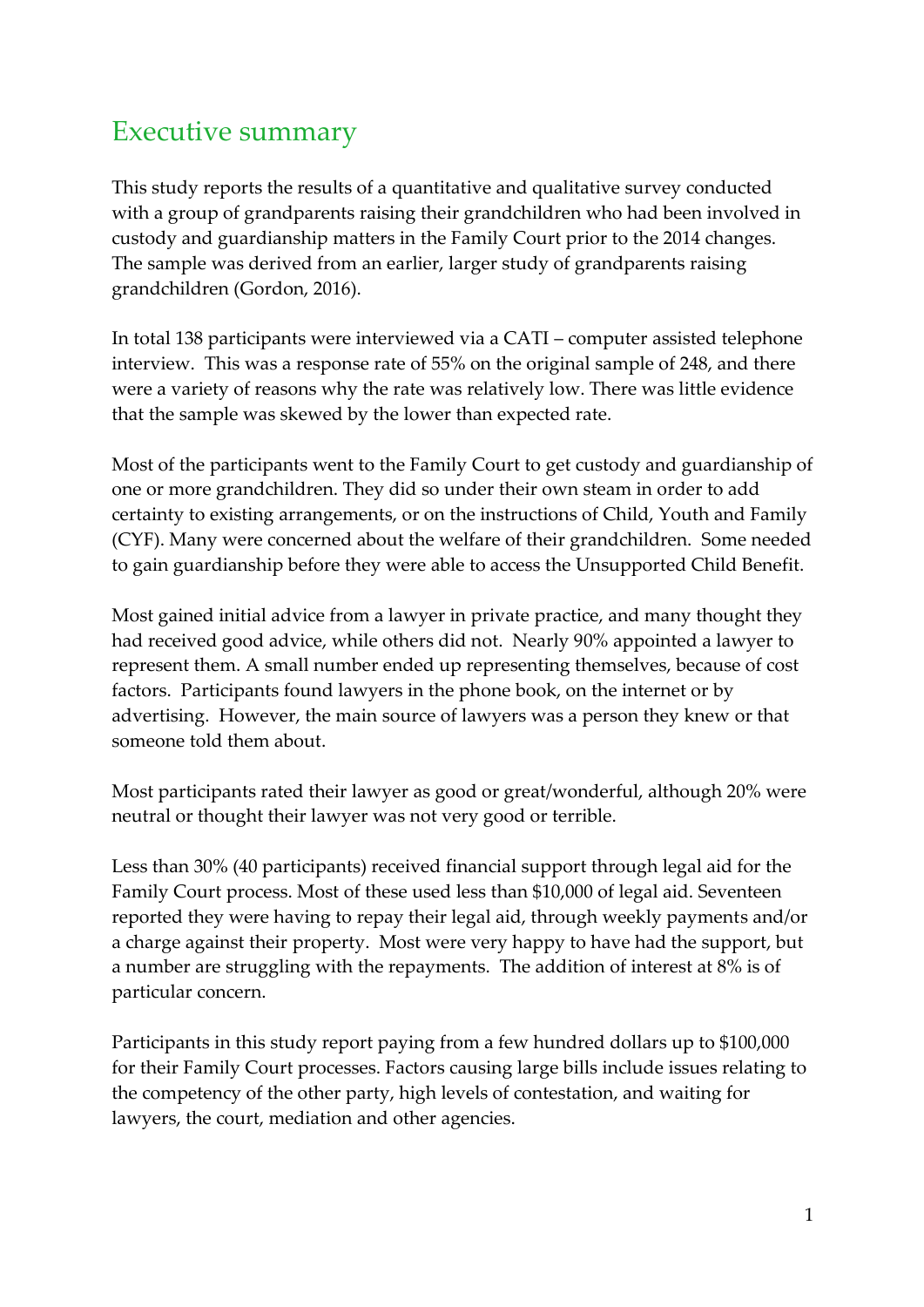Most of the opposing parties in the Family Court were the children of participants in this study, or their partners. In some cases there were multiple parties. Some found the process easy and supportive, while other experienced high levels of contestation and costly, slow processes.

Over 40% had been through a mediation process and most were dissatisfied with that. Mediation "did not solve anything" and in particular commitments made there were often not achieved in practice. It was a forum run by the lawyers and was quite unfriendly.

In most cases children got a direct say and/or had a counsel for the child. Most participants were happy with the counsel. There were some scathing comments about the commitment and work of the counsel.

Most participants received the outcome that they sought. Most are happy with the outcome, although many note a wide range of stressors in bringing up the children. A few commented that it was a difficult process which has taken a physical, emotional and financial toll. For some, the contestation appears endless.

However, most report relative stability in current arrangements and some note that contestation is reducing over time. When asked to rate their whole Family Court experience from 1 to 10, the full range of ratings is used but most rate the experience in the range 7-10, positive to excellent.

The survey used for this study is appended.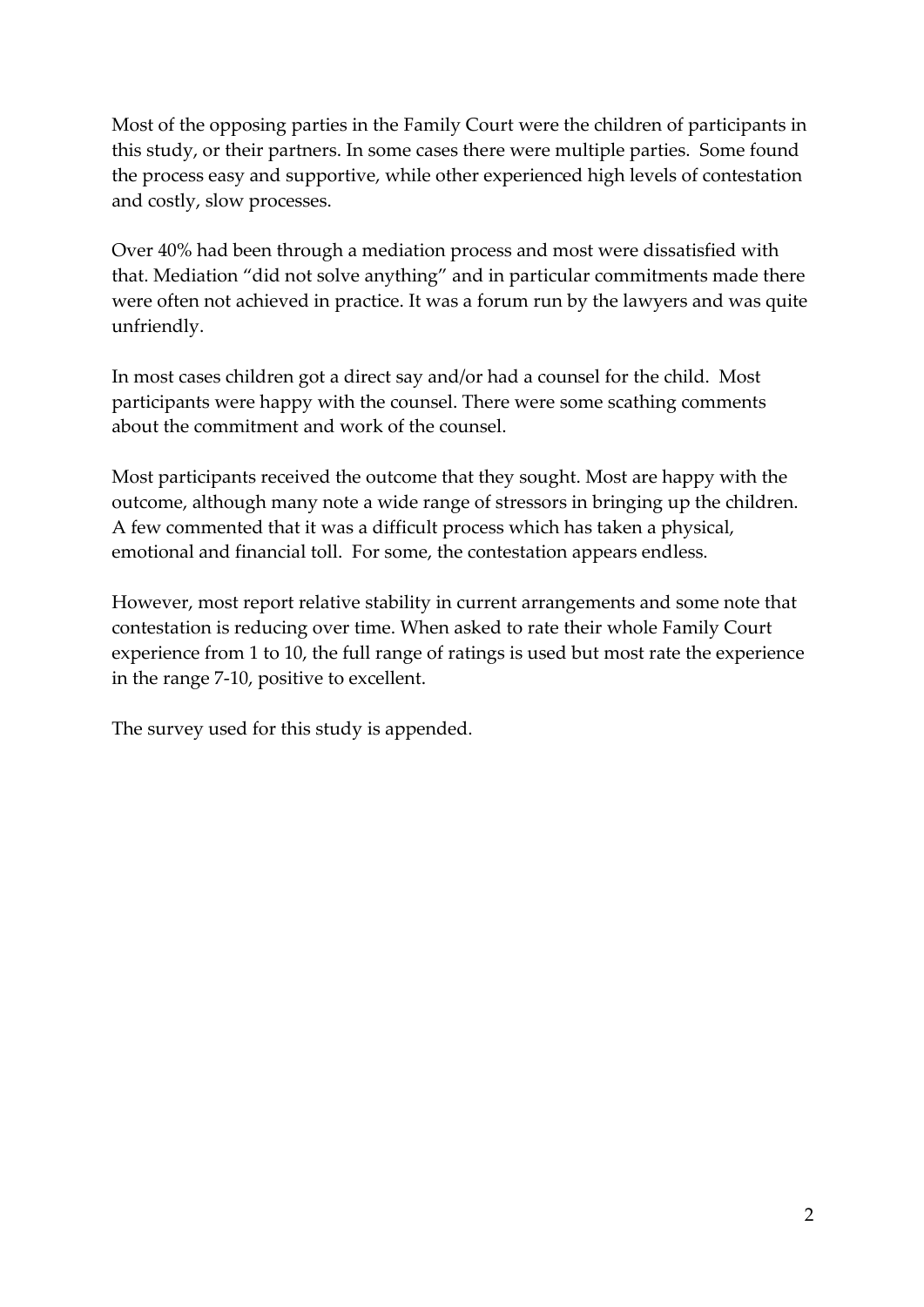## About this study

In 2014, significant changes were made to the Family Court system in New Zealand. The aim was to move from a largely adversarial to a more mediated solution to Family Court disputes. In most circumstances, under the new regime, lawyers were not allowed to represent clients in the new system. In examining the changes, Atkin (2015) has suggested that they constitute a withdrawal of the state and a privatisation of family disputes, plus the removal of the right to litigate. The question of whether the new system has met its goals will be examined in a large Law Foundation funded study in 2017, by the University of Otago.

In order to gauge the effectiveness of changes, there needs to be an understanding of the prior system. In our recent study of grandparents raising their grandchildren (Gordon, 2016), participants noted that they had experienced the Family Court before, during and after the changes. Many of them indicated a desire to 'have their say' about their Family Court experiences, having found the system difficult to navigate. Earlier studies in New Zealand (Worrall 2005, 2009) indicated that Family Court proceedings were a source of particular stress for grandparent carers, for a number of reasons (see also Sands et al, 2000).

As the Family Court was explicitly ruled out as a research topic in our larger study (Gordon, 2016), we sought (and received) funding for a small follow-up study from the Law Foundation. Data about pre-2014 experiences of the Family Court would be collected by our team, while post-2014 data would be passed over to the University of Otago (with the consent of the participants), to be included as part of their study.

This report therefore outlines the findings of a follow-up survey to the earlier study, focussing only on pre-2014 Family Court experiences of grandparents raising their grandchildren.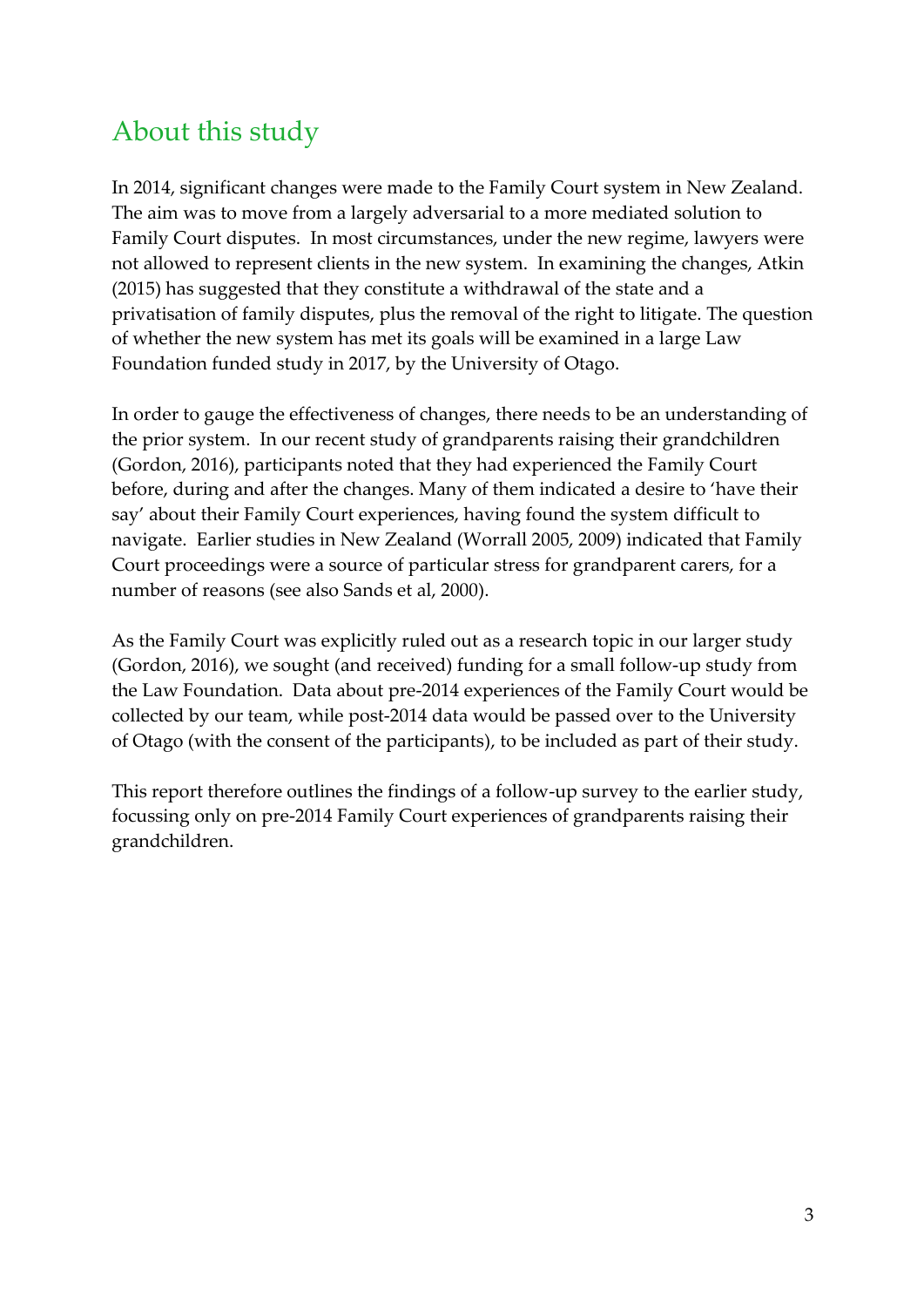## How the study was carried out

Ethical permission had been provided by the University of Canterbury for the earlier study, and permission to participate in this study was provided through the earlier study. We therefore operated on the same ethical framework. All participants were reminded of the extended ethical terms and were asked to agree to these, and all did.

There were 248 participants in the larger study that noted they had experience in the Family Court prior to the 2014 changes and agreed to participate. These constituted the sample for this study. A further 159 names for peri- and post-change experiences were passed to the University of Otago team.

The Law School of the University of Canterbury allowed us to seek student volunteers to carry out many of the interviews. A group of six students was recruited and trained in interviewing the participants over the telephone, keeping records and maintaining confidentiality. Although volunteers, an ex gratia payment to cover their expenses was made to each student.

A survey was developed on the Qualtrics platform after consultation with the Otago team. This is attached as Appendix 1. The survey ran from August to the end of September 2016, and data was analysed and the report written in October/November.

The quantitative results were derived from the auto-report function of the Qualtrics software, and in this report are presented largely in tabular format. The qualitative data was analysed using NVivo, a research program that allows for the analysis and synthesis of data into multiple categories.

## **Responses**

The response rate was lower than expected at around 55%. In principle, we had an expectation of 90% or more responses, as the participants had already consented to be contacted. There were four separate explanations for the low response rate:

- Participants who had noted an incorrect phone number, or who never answered their phone (around 20);
- Participants who, when contacted, decided that the earlier large survey was enough for them and who declined to participate (around 20);
- Participants who indicated their interest in the survey but who missed telephone appointments or were unable to complete the survey at the time (around 20); and
- Participants who were never contacted (around 40).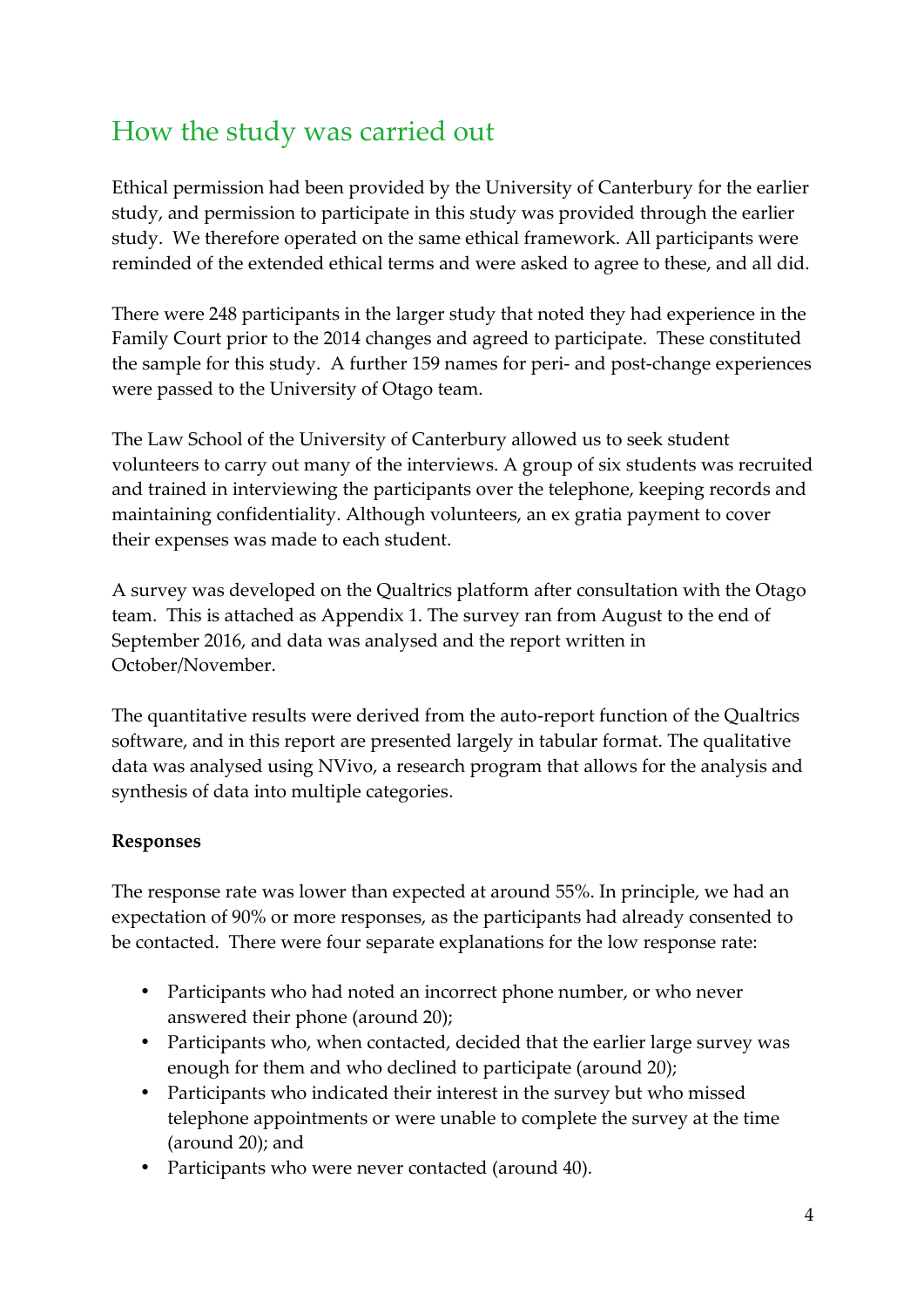In studies of this kind, it is well acknowledged that stress factors act as a barrier to data-gathering, and the grandparents carer population is as stress-filled as any (Williams, 2011). There may have been the potential to increase the response rate by using trained telephone interviewers or some of the original interview team (the one member of that team who worked on this project achieved a response rate of over 90%). This is not to criticise the student volunteers, who did their best, but simply to note this kind of study benefits from having an experienced team.

The resulting sample was slightly skewed in terms of getting to the hard to reach participants. In this kind of survey, it is often Māori and Pasifika participants that require additional engagement, and the proportion of Māori in this sample declined from 36% in the prior survey to 20% here. There were only two Pasifika participants but 12% identified as other, including 'four' who identified as Māori/Pākeha, Australian, North American, South American, Chinese and a number who chose not to respond. The ethnic composition is outlined in Table 1 below.

| Ethnicity                                                | $\%$     | Count          |
|----------------------------------------------------------|----------|----------------|
| New Zealand European                                     | 65.91%   | 87             |
| Māori                                                    | 20.45%   | 27             |
| Samoan                                                   | 0.76%    | $\mathbf{1}$   |
| Cook Islands Māori                                       | $0.00\%$ | 0              |
| Tongan                                                   | 0.76%    | $\mathbf{1}$   |
| Nuiean                                                   | $0.00\%$ | $\theta$       |
| Chinese                                                  | $0.00\%$ | $\overline{0}$ |
| Indian                                                   | $0.00\%$ | $\theta$       |
| Other (such as Dutch, Japanese, Australian please state) | 12.12%   | 16             |
| Total                                                    | 100%     | 132            |

#### **Table 1. Stated ethnicity of participants (six missing)**

The age population of respondents largely reflects the distribution of the original survey, except for a notable skewing towards the older age group. There were zero grandparents under 40 years of age in this survey, compared with around 3% in the earlier study, and the modal age of this group is 60-64, compared with 55-59.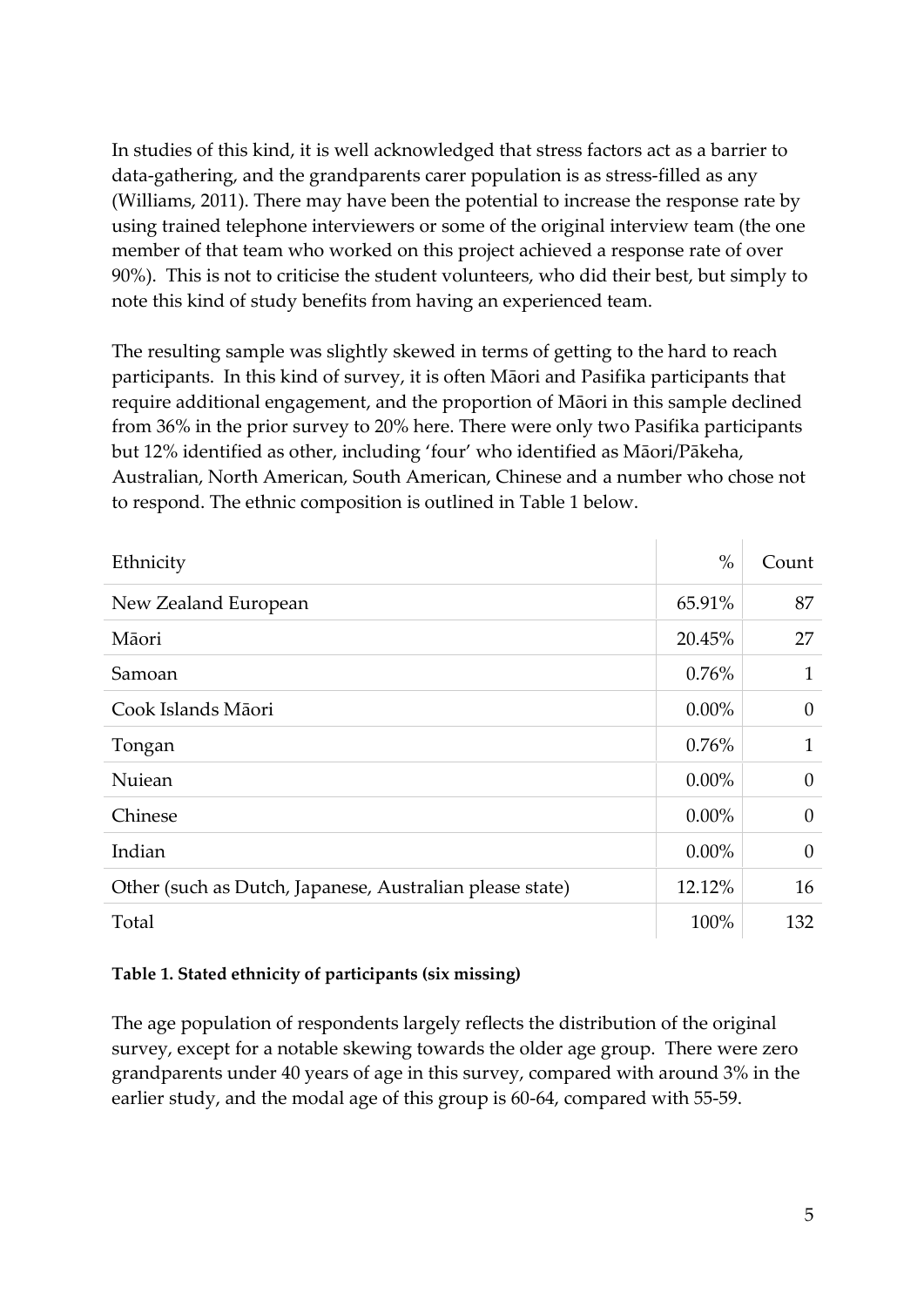This slight skewing is understandable as all of these grandparents went through the Family Court system at least 2 years ago, and many much earlier. We would therefore expect to find that the post-2014 sample was slightly younger, overall.

Some kin carers are 70 years of age and older, possibly reflecting a great-grandparent relationship (there were 44 of these in the earlier study). The age distribution of participants is outlined in Table 2 below.

| Age        | $\%$     | Count            |
|------------|----------|------------------|
| Under 35   | $0.00\%$ | $\boldsymbol{0}$ |
| 35-39      | $0.00\%$ | $\boldsymbol{0}$ |
| 40-44      | 3.82%    | 5                |
| 45-49      | 8.40%    | 11               |
| 50-54      | 16.03%   | 21               |
| 55-59      | 19.85%   | 26               |
| 60-64      | 23.66%   | 31               |
| 65-69      | 15.27%   | 20               |
| 70-74      | 9.92%    | 13               |
| 75-79      | 1.53%    | $\overline{2}$   |
| 80 or more | 1.53%    | $\overline{2}$   |
| Total      | 100%     | 131              |

## **Table 2. Stated age of participants (7 missing)**

While significantly smaller than expected, then, the responses indicate that a wide range of grandparent carers were canvassed. It remains possible that motivational factors have skewed the distribution slightly – that those with the worst experiences were more determined to have their say than others – but there is little evidence of such a skewing in the results. We therefore conclude that the sample is likely to provide reliable results on the Family Court experiences of grandparents raising grandchildren.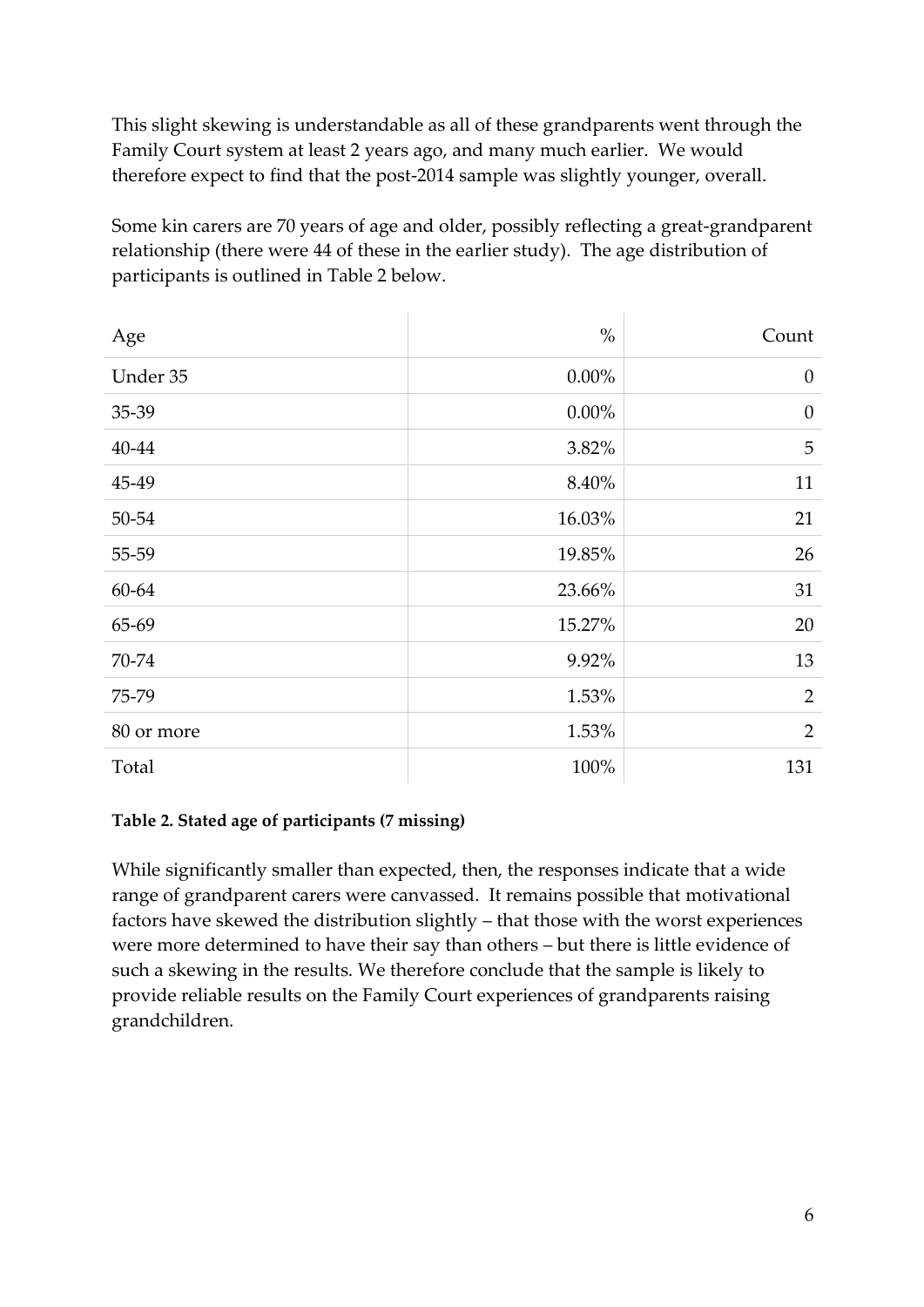## Reasons for going to Family Court

Participants were asked to select from a list the reasons that they went to the Family Court. Multiple responses were allowed for this question. By far the most common reason given was the need to get custody and/or guardianship of their grandchild/ ren. The second most common reason (with significant overlap with the first) was that Child, Youth and Family told the grandparents to go for custody and guardianship. The third reason given was to get a ruling on access by parents to their children. The full results are outlined in Table 3 below.

| Reasons                                                                                             | $\%$     | Count        |
|-----------------------------------------------------------------------------------------------------|----------|--------------|
| I went to court to get custody / guardianship of the<br>child/children/moko                         | 80.74%   | 109          |
| The parents of the child/ren/moko took me to court for custody<br>/guardianship                     | $4.44\%$ | 6            |
| I went to court over parental access to the child/children/moko                                     | 7.41%    | 10           |
| The parents of the child/ren/moko took me to court to get access                                    | $3.70\%$ | 5            |
| I went to court over payment of child support                                                       | 0.74%    | $\mathbf{1}$ |
| Another agency (such as Child, Youth and Family) told me to go to<br>court for custody/guardianship | 22.96%   | 31           |
| Other                                                                                               | 3.70%    | 5            |
| Total                                                                                               | 100%     | 138          |

## **Table 3. Stated reasons for Family Court involvement.**

A small number of participants noted that they had been taken to court by the parents of the children in relation to custody, guardianship and/or access issues.

## **Concern about the welfare of the child/ren**

The main reason for seeking a legal ruling and guardianship was to secure the safety and security of the children. For some, the children had been living with the grandparents for some time and there was a drive to "make it legal", to ensure that the children could not be taken from them. A variety of the reasons give are outlined below in participants' own words.

Very concerned about the welfare of our grandchildren. Their mother was not feeding or caring for them properly and was also taking "P".

Child was abandoned and we needed to keep him safe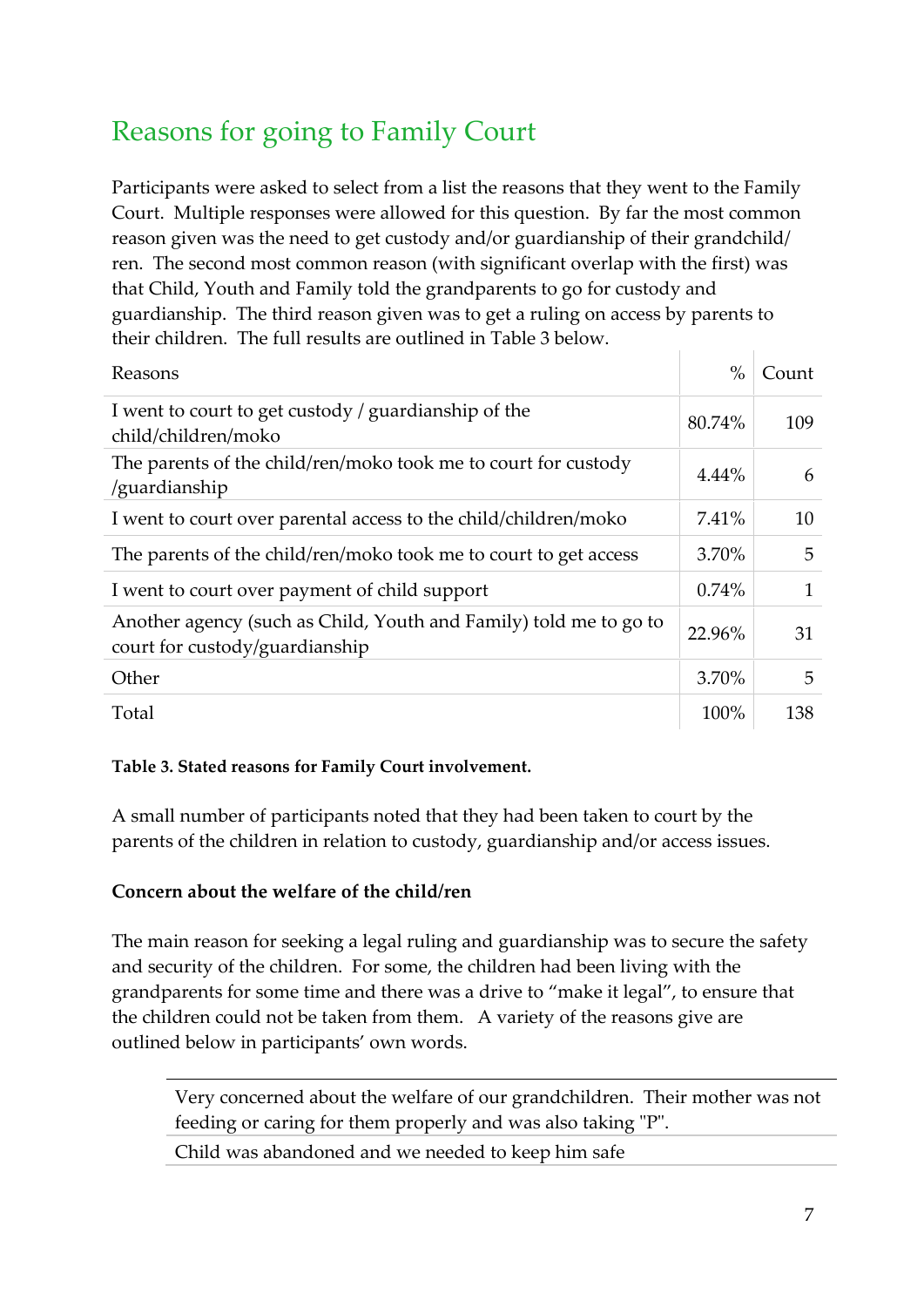Parental drug abuse, domestic violence, police involvement, brief incarceration of parents

Children were in an unsafe environment and had been taken from the parents by another grandparent with a temporary court order.

The background was so horrendous, if I didn't apply for interim custody the boy's life was in danger. He was living with me, then she (my daughter) decided she would take him back to live with the father, who was dangerous, abusive, neglectful. Then, ended up at my place when social workers asked me to pick up Mum and baby from the refuge.

My daughter had been in jail. She turned up with a baby - meet your granddaughter - got pregnant in prison. Took someone with me. Went down in neutral place, met the baby, and the people who brought her to the meeting they loaded the baby's stuff in my car - you can have her for the weekend eh! Four weeks later... finally made contact. She turned up really on something, reeking of alcohol. I ended up at my sister's. I applied for temporary custody, which was granted. In the meantime I was still letting my daughter have access (was supposed to be supervised but not organised). It went against me that I allowed unsupervised access. Baby came back burns, bruises, very dirty. Every time I got her back there was something wrong. Evidence from Doctor. Supposed to have final hearing on unsupervised access they took her off me and gave back to mother. Mother hanging baby upside down on clothes line. I kept saying "something's wrong with this baby". Had her full time from when 8 months old. Three years for sole custody. Not guardianship. So I couldn't get medicines, schooling. I did feel that I was let down by the court, the baby was - they put her back into the care of a known violent person.

The children had been left in our care by their mother as she struggled with her addiction to meth.

We went to court to have security that [child] could not just be taken out of our care by his mum whom has mental health problems

The doctor from Starship rang CYFS and diagnosed Munchausen's by Proxy

Our initial action was to report through CYFS, but we found them impotentthey took no action whatsoever. As we were doing that, things got worse for the child more violence, more drug and alcohol abuse. By this stage we were asking CYFS to take the child out of the situation, that was clearly not going to happen and so we then went through the family court and engaged a lawyer

Our daughter was on drugs, we went through many group conferences to try to resolve the issue. The three children were not getting taken care of, the third child was born with withdrawal symptoms. She was a single mum with drug addictions and we tried to help her off the drugs but nothing worked.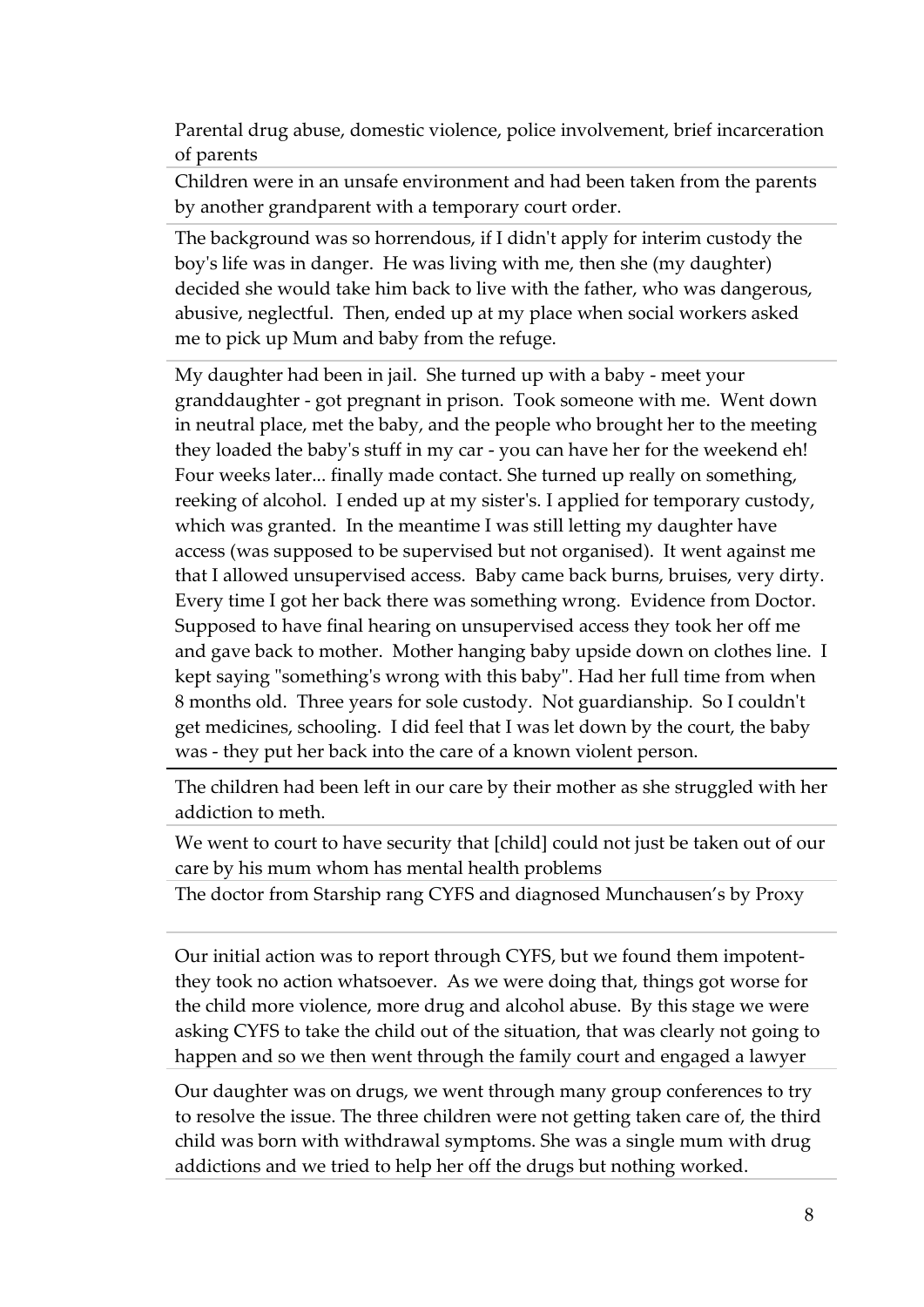The adverse situations from which the children were often removed were themselves a pressure point in attending the Family Court. Parents of the children with drug problems, mental health issues, prison backgrounds and often quite violent associates made for high levels of contestation in the Family Court system. In particular, it calls into question whether mediated settlements are possible with so many barriers within the families. This is discussed below.

Additional pressure again was applied in some cases by Child, Youth and Family, who often took quite a coercive stance with grandparents – take the child/ren and get guardianship or they will be put into foster care.

## **Child Youth and Family (CYF)**

Child, Youth and Family played multiple roles in regard to these families. The agency accepted and investigated notification of abuse, uplifted children, provided foster care and sought medium and long term solutions.

From the point of view of the grandparents, CYF often played quite a demanding role in relation to the grandchildren. In particular, CYF often used the potential for the children to be placed in stranger care to push grandparents into taking on the children and gaining custody and guardianship. On the other hand, the agency also often paid for the Family Court process. The achievement of a custody settlement was often the trigger for the withdrawal of CYF and the closing of the case. In the process, however, CYF was not above using its powers to force a solution:

CYFs told us that we could not foster our grandson and that if we did not apply for custody then he would be removed from our care and placed into the state system which we understood to be foster care.

There were ongoing issues with the mother's health. She had tried to commit suicide, we then had to go through CYFs. We had to go to court to get guardianship.

Child Youth and Family told us to get custody as the child was in their care and he had an illness

My daughter, she didn't want her son. He was either going into CYFs care or I stepped in. There were mitigating circumstances. He had tried to jump through a window and was also on drugs and alcohol. He had been a naughty boy and got in with a wrong crowd. CYFS had intervened and put him in a boy's home. I wasn't happy with this so went to the family court.

CYFs - Insisted that we went to court to gain legal custody. They had a temporary custody order seeking for grandparents to take over.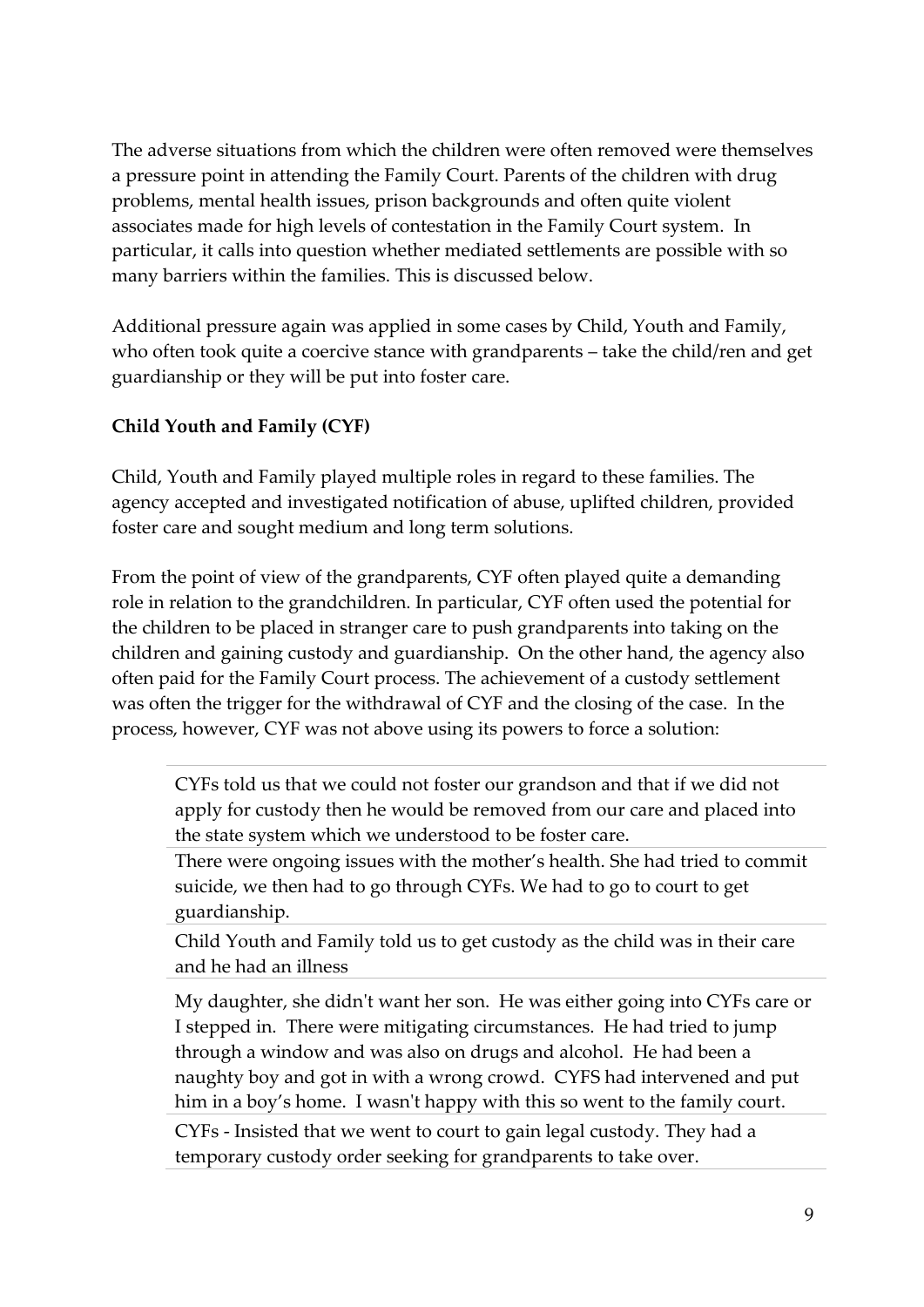CYFs was going to take the granddaughter into care, father murdered mother I was the CYFs approved caregiver of my grandchildren. CYFs had approached me to go for a parenting order and guardianship in October 2013 but I declined because I didn't feel ready to take that step. After feeling empowered through my association with GRG and organising financial support from my ex husband and organising other support systems, I decided to go ahead with applying for a parenting order and shared guardianship. In the meantime CYFs seemed to have turned on and made unreasonable demands on me. I have since challenged and complained about their unreasonable demands and bullying tactics and received an official apology from senior CYFs staff and the Chief Executive of the Ministry of Social Development. I had also learnt through the GRG conference that the law was changing which would make it more difficult for people to apply for parenting orders. I saw my lawyer and she suggested we should be proactive and go ahead with my application for a parenting order and shared guardianship papers without CYFs support, which we did.

My granddaughter had been placed with me at birth by CYFS. It was planned from the beginning that this would probably be for her long term care, due to her mother's (my daughter) mental ill health. By the time my granddaughter was in her second year it had become clear that her mother's mental health issues were likely to persist long term. Therefore I was asked by CYFS to apply for guardianship and custody through the Family Court.

These extracts show a number of facets of the grandparents' relationship with CYF. Overall, there is the desire for the children's status within the grandparents family to be legalised. It is difficult for the families that the same agency that provides this advice often appears significantly coercive about the conditions under which the children can live with the grandparents. On the other hand, the offer by CYF in many instances to fund the Family Court legal process is of great assistance to the families.

## **Going to court to secure guardianship for financial or control purposes**

The rules surrounding Unsupported Child Benefit paid by Work and Income requires proof of family breakdown and the intention of long-term care (over 12 months) of the child. The easiest way to get such proof is by holding a parenting order issued by the Family Court. Several of the participants in this study went to the Family Court primarily to get that order, so they could access financial assistance:

Children were given to great grandparents by parents willingly, went for custody in order to get WINZ assistance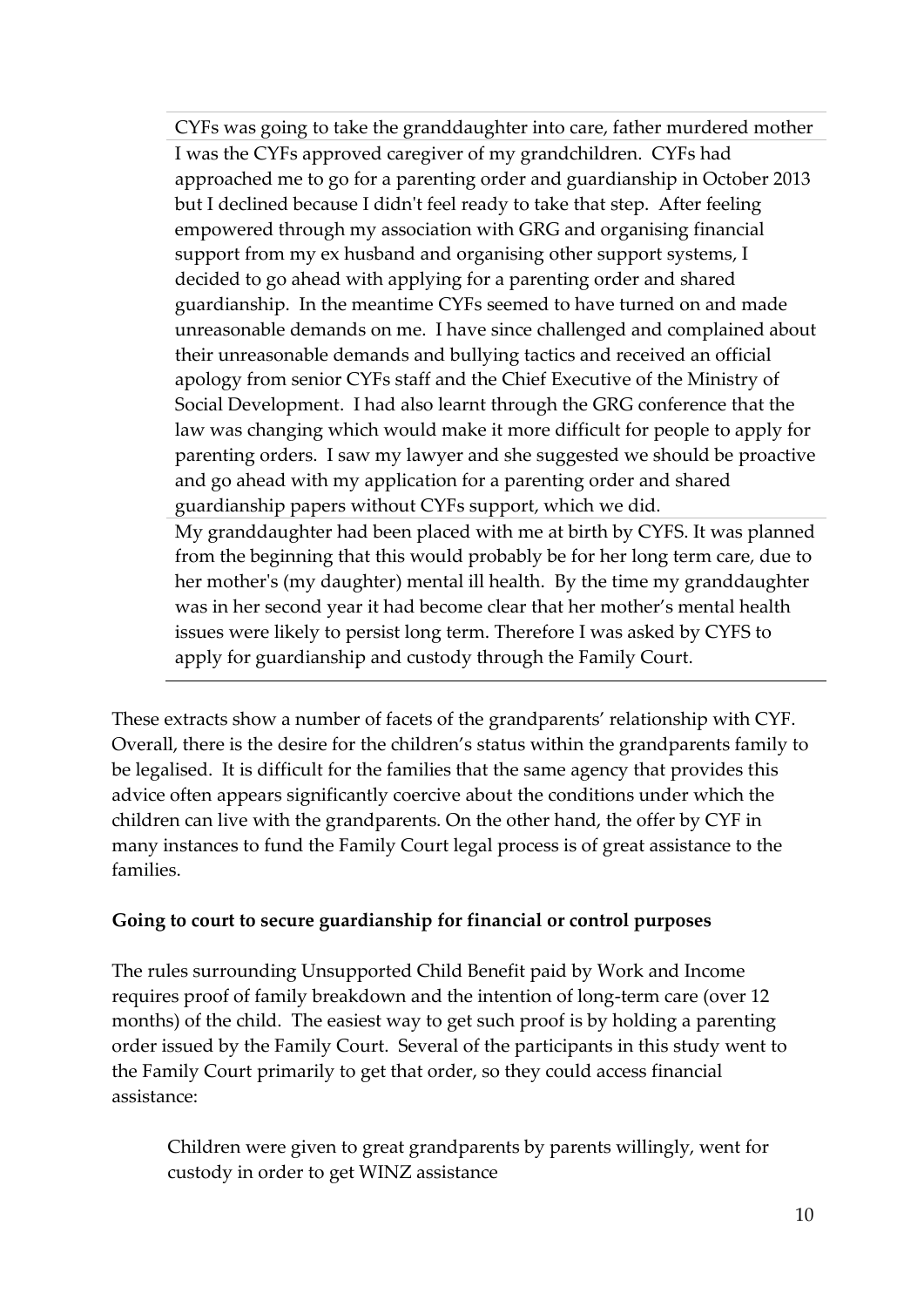As well, for a number of families the achievement of guardianship meant that the grandparents could 'have a say' in life decisions. Without guardianship, there is no legal mandate for carers to make decisions about the children in matters such as educational placement, health care and legal matters:

I wanted to have guardianship so I could authorise medical operations without CYFS and so I didn't have to deal with CYFS so often and have them controlling me, and so I had legal status in relation to the children.

In both these scenarios, the Family Court process is a means to an end.

## **Attempts to resolve the issues before the matter got to Family Court**

Some grandparents tried to resolve the issues by agreement with the parents. The major route for such a process is the Family Group Conference, which in principle provides a forum for consensual decision-making and agreement among all parties. In reality, the FGC process was not effective for many grandparents.

Family Group conferences - they did not work anything out.

Yes, we went through group conferences and we got interim custody. We then had to go to court.

No the situation was too violent fuelled by drugs and alcohol and hate played a very big part in it.

Yes, tried everything, discussing with mother and father. Didn't work, had to go to court for custody

Yes, many group conferences. The children also went to live with their grandfather but he could not look after them. Our daughter wanted the children back so we bought her a house and set her and her family up for the children. She was on drugs again though.

Some noted that matters were resolved before court, but they wanted the 'rubber stamp' of official guardianship. CYF also pushed in many cases for a legal solution.

A number documented stories of family violence and concern for the safety of family members, which precluded the possibility of a mediated solution. One story (out of quite a few similar ones) is outlined below in the participant's own words:

Of course, we tried to support the family with counselling and recommendations to professionals to help deal with medical issues. We lent funds to help ease financial distress, and we frequently had our granddaughter to stay so as to provide space for her parents to work on their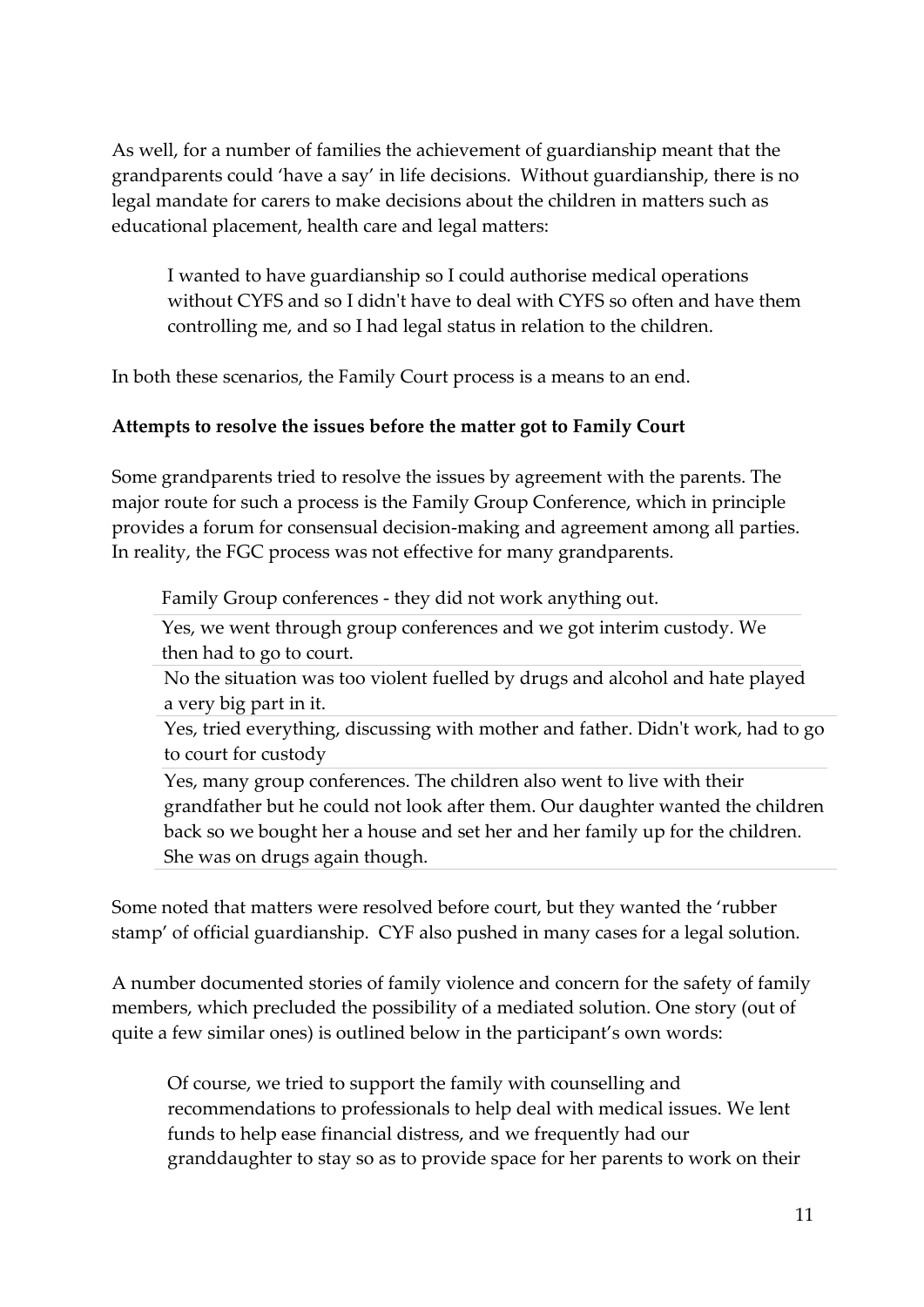problems. We called in the CAT team to help the father, and had to involve the police on several occasions when violence escalated. The family court was a last option when it became clear that the situation had become too toxic and our daughter had left the marriage. We believed our granddaughter was in desperate danger.

## **The numbers**

Nearly two thirds of participants went to the Family Court over just one child. But a significant number sought orders on behalf of 2, 3, 4, 5 or more children. The number of children involved is outline in Table 4 below.

| No. children   | $\%$   | Count |
|----------------|--------|-------|
| 1              | 58.82% | 80    |
| $\overline{2}$ | 23.53% | 32    |
| 3              | 11.76% | 16    |
| $\overline{4}$ | 4.41%  | 6     |
| $5+$           | 1.47%  | 2     |
| Total children |        | 222   |

#### **Table 4. No. of children who were subjects of Family Court action**

Participants were asked how many different 'cases' they were involved with, defined as separate actions. The response shows that three quarters were involved in only one case, which meant that a number involved multiple children. However, some were involved in two cases, and a small number in three or four, as Table 5 shows:

| No. cases | $\%$   | Count |
|-----------|--------|-------|
|           | 73.68% | 98    |
| 2         | 17.29% | 23    |
| 3         | 4.51%  | b     |
| $4+$      | 4.51%  | 6     |
| Total     |        | 133   |

#### **Table 5. No. of cases taken to Family Court**

In summary, due to the nature of the family circumstances, the desire of CYF for an enduring solution, the need to get certainty and financial support, seeking orders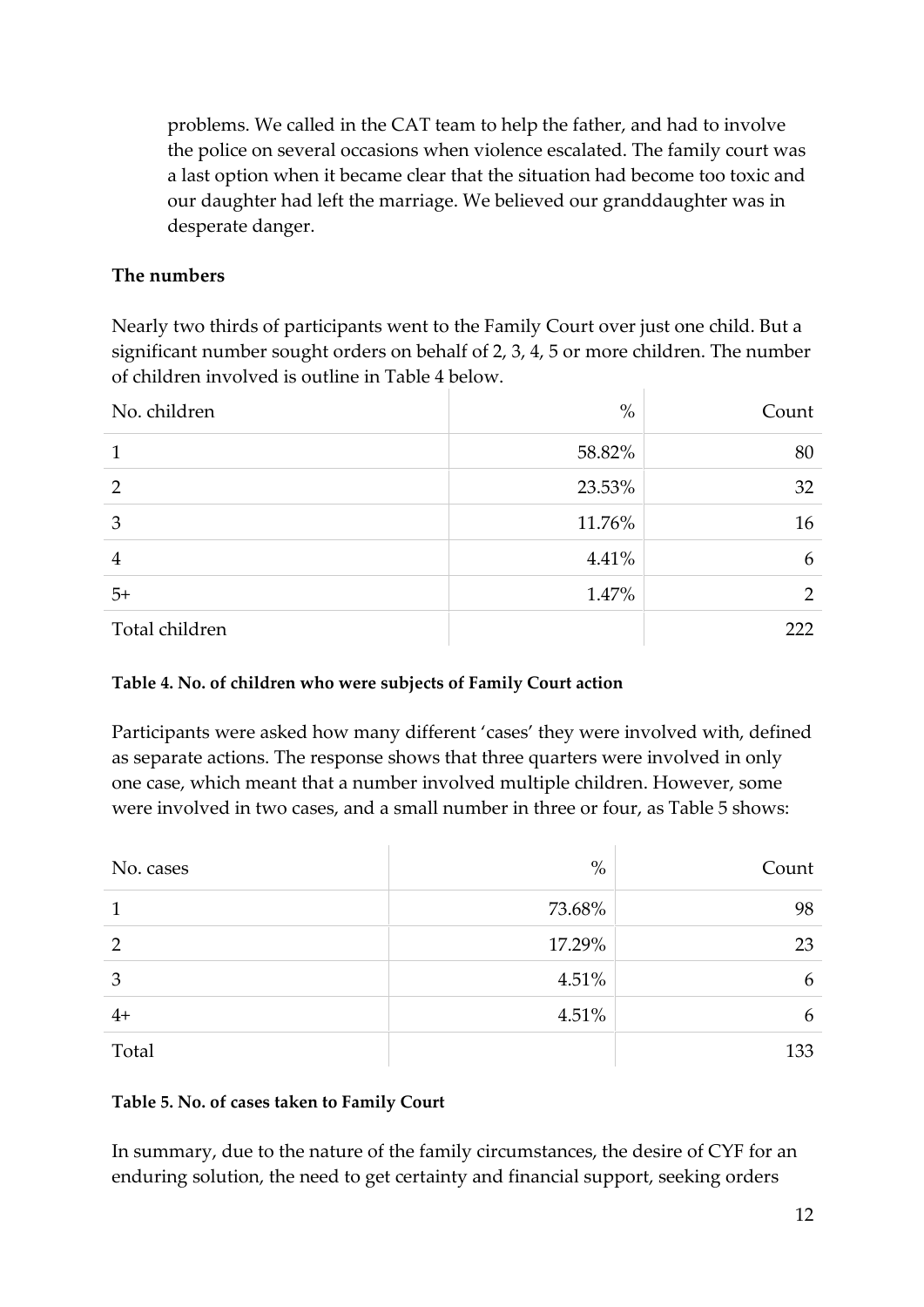through the Family Court was seen as the best option, or a necessary evil. There is little doubt it was a stressful option, made worse in some instances by multiple cases.

The overriding concern of many in the Family Court reforms (Atkin, 2015), raised by organisations such as Grandparents Raising Grandchildren, as well as many lawyers, was whether the new system, that largely bypassed legal representation and focussed on the private use of mediation, would be effective for groups such as this. The following sections consider the pre-2014 systems, its patterns of use and outcomes, to consider what changes are required.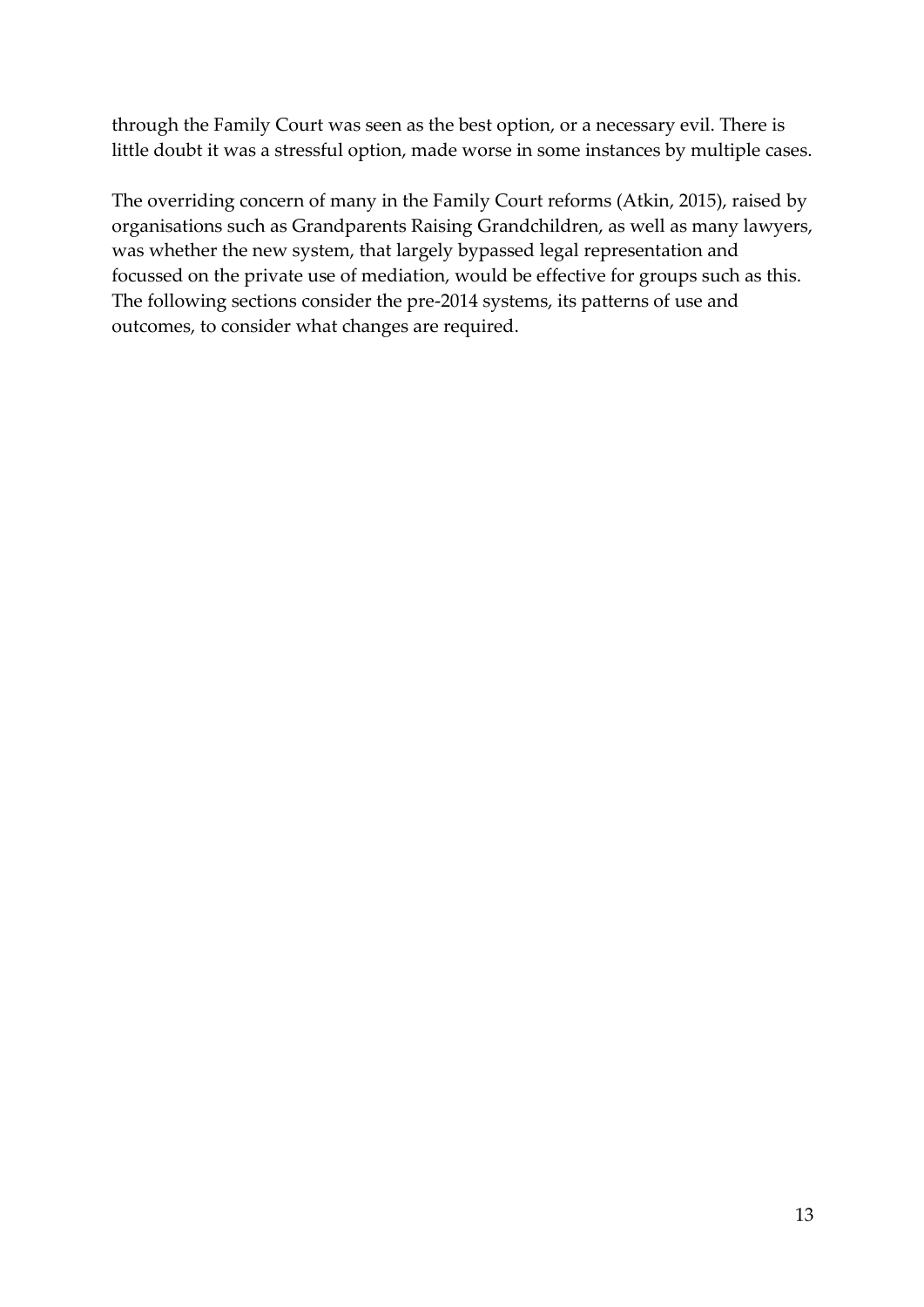# Getting advice and representation

Participants were asked who they sought advice from about going to the Family Court, and the answers are summarised in Table 6 below.

| Sources of advice             | $\%$   | Count |
|-------------------------------|--------|-------|
| Friends or family (non-legal) | 20.15% | 27    |
| A community law centre        | 13.43% | 18    |
| A lawyer in private practice  | 55.97% | 75    |
| Other, please specify         | 24.63% | 33    |
| Total                         | 100%   | 134   |

## **Table 6. Sources of advice about Family Court**

More than half of all participants received their advice from a lawyer in private practice. A quarter were advised by CYF, and followed their advice. Others were advised by Community Law Centres or by friends or family.

Most noted they got good or excellent advice, but many also felt that they did not at first have adequate understanding of how the system worked.

> We had no advice to speak of we just followed CYF's advice. Lawyer for child was very helpful from time to time but most of it has been difficult because we need what money we have to fund retirement and help family members. We did not qualify for legal aid.

Kind of. Thought you would get more clarity. Unfamiliar with court proceedings but expected more help from community law.

CYFs were his guardians. "You need to go to court, we'll help you". They also suggested a lawyer who did cases for CYFs

Some felt they did not get good advice, or good support. As well, some were very critical of aspects of the system. These views are represented in the following quotes:

> Lawyer for child was hopeless. He was only there for the money. Never spoke up and only time he ever did was sticking up for the mother. Hadn't spent any time with grandson. Appointed same lawyer for the second round. Grandparents threatened to complain about him and he withdrew. The replacement lawyer for child was acceptable.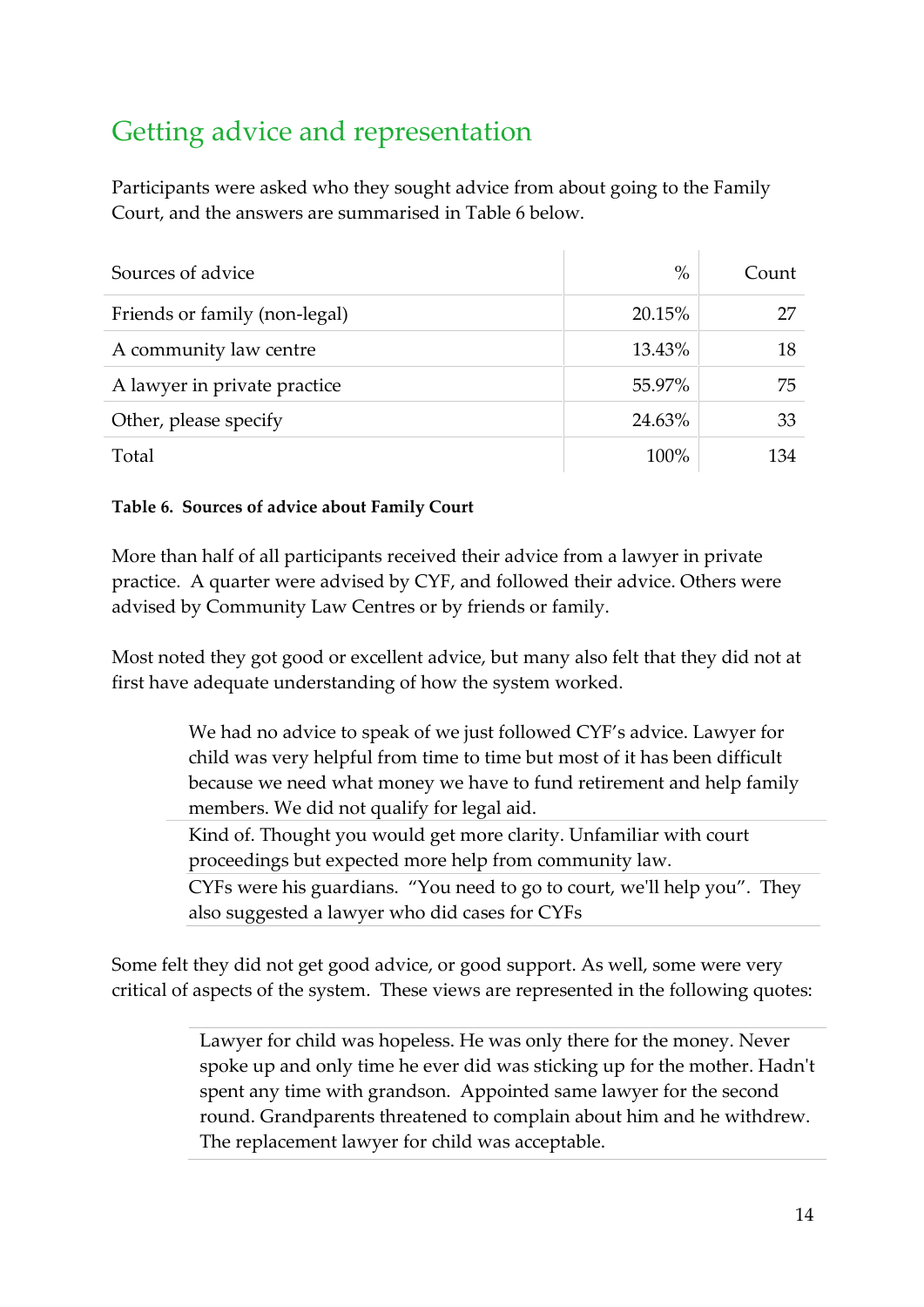Our daughter sought legal advice from a lawyer via legal aid. I attended several sessions with her and was distressed at the consistently poor advice she was given and the disinterest of the lawyer working with her. We took the decision to pay for a private lawyer for our daughter so that she could have good quality advice, then sought a family law specialist to represent us when we applied for parenting order and eventually guardianship. We were shocked and distressed at the lack of professionalism and compassion shown by the legal aid lawyer.

No, CYFs told me which lawyer to go to initially for a parenting order and he did not explain options to me. When trying to get permission to go overseas, I used a private lawyer who cost \$14,000 and was useless. I had to do everything myself, and write him notes during court to prompt him.

## **Legal advice**

Nearly 90% of participants appointed a lawyer, either by themselves or on the advice of CYF. See Table 7 below.

| Did you appoint a lawyer? | $\%$   | Count |  |
|---------------------------|--------|-------|--|
| Yes                       | 88.97% | 121   |  |
| N <sub>o</sub>            | 11.03% | 15    |  |
| Total                     | 100%   | 136   |  |

#### **Table 7. Numbers who did and did not appoint a lawyer**

Some of those who did not appoint a lawyer noted that they already had a lawyer, or CYF organised a lawyer for them: "CYFS did all of that for me- they had legal aid. There was no way I could have afforded a lawyer and I wouldn't have been entitled to legal aid". But most of those who did not appoint a lawyer ended up representing themselves, either because they wanted a different route or because they had no funding. Some experienced a process outside of the Family Court system that was difficult but eventually consensual:

It then eventually went to a Family Group Conference. Court gave child a lawyer who asked to see me. 27 people in that FGC, including the violent partner's family. Lawyer for child suggested that the child went back to the father. Said to me - if you don't agree, child will go back to foster care. We agreed to that. GRG supported me. Six months later, family review. At the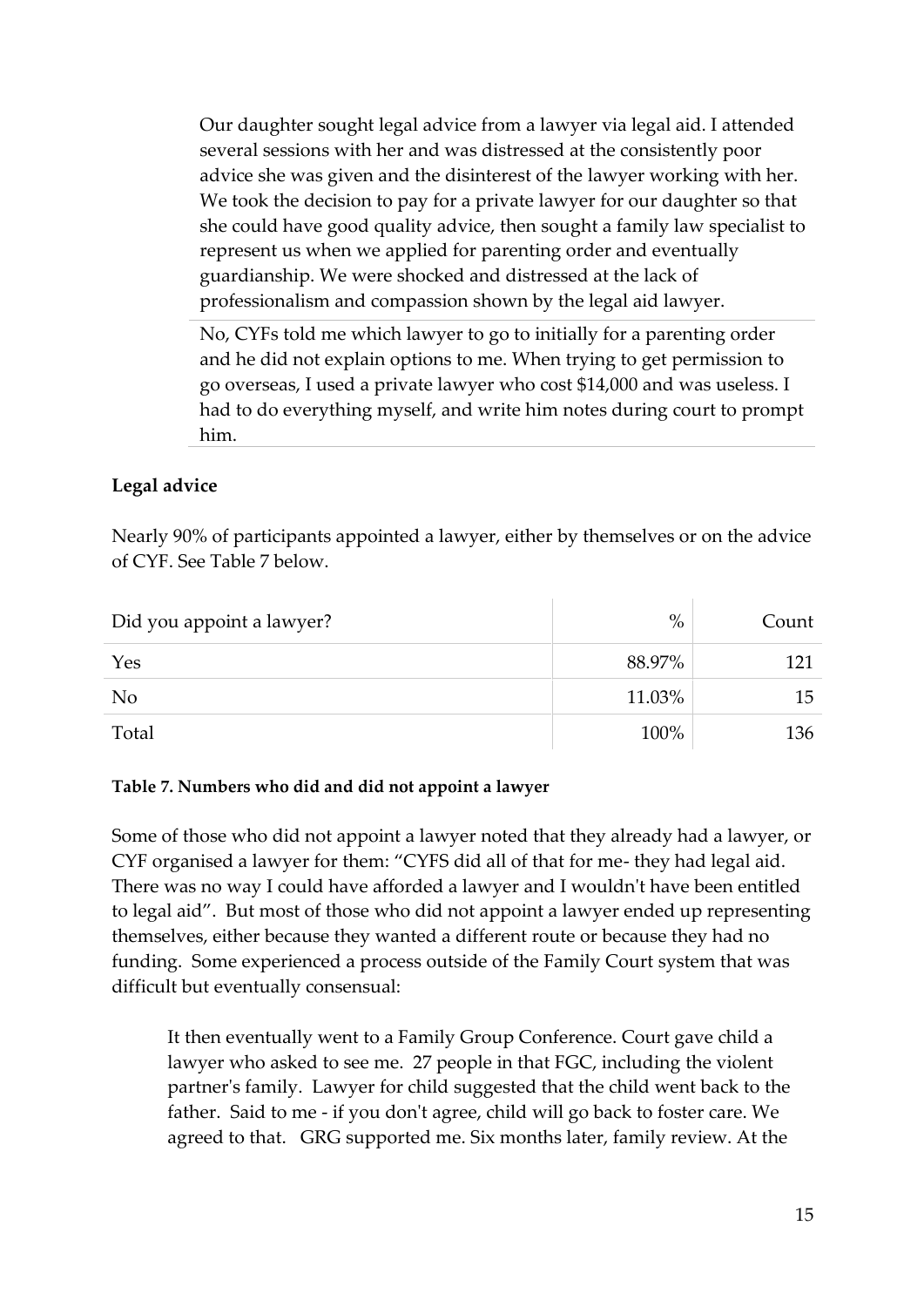review, my daughter said she wanted the child to come to me. Two days later - father turned up and gave the child to me.

Eleven of these grandparent families ended up representing themselves or avoiding court action, while four eventually appointed a lawyer. See Table 8.

| Did you represent yourselves?   | $\%$   | Count |  |
|---------------------------------|--------|-------|--|
| Yes                             | 73.33% |       |  |
| No, I eventually hired a lawyer | 26.67% |       |  |
| Total                           | 100%   | 15    |  |

#### **Table 8. Whether the families ended up representing themselves**

Participants who used a lawyer were asked how they found the person. It is striking that over 70% of those who responded gained their legal advisor through personal networks – someone they knew, or someone who knew someone. This seems very high, although we were unable to find any New Zealand study on this question. See Table 9 below:

|                                   | $\%$     | Count |
|-----------------------------------|----------|-------|
| Phone book                        | 16.80%   | 21    |
| Internet listings                 | 4.80%    | 6     |
| Advertising                       | $6.40\%$ | 8     |
| Someone told me about this person | 47.20%   | 59    |
| It was someone I knew             | 24.80%   | 31    |
| Total                             | 100%     | 125   |

#### **Table 9. How participants found their legal advisors**

Of the other choices, the reliance on the telephone book may be a function of the time when they took legal action, rather than a failure to adopt new technology. It is somewhat surprising that internet listings were the least-used source of recruitment.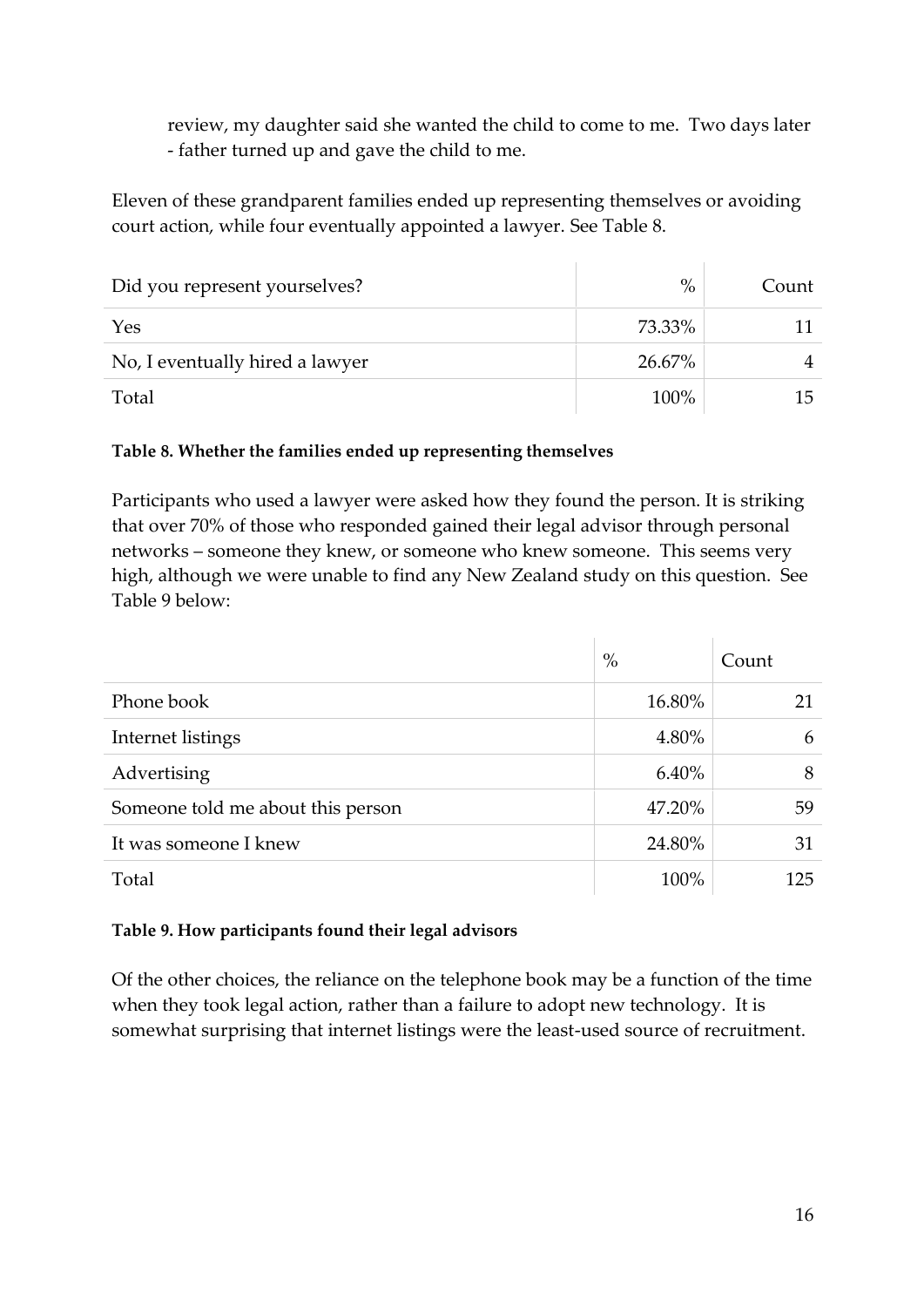# Quality of legal representation

The 2014 reforms were based on the notion that lawyers should have no place in the Family Court system. But nearly four out of five of those who had a lawyer thought she/he was 'great/wonderful' or 'good' in that system, as outlined in Table 10.

| Rating of lawyer by clients | $\%$     | Count |
|-----------------------------|----------|-------|
| Terrible                    | $5.65\%$ | 7     |
| Not very good               | $7.26\%$ | 9     |
| Neutral                     | 9.68%    | 12    |
| Good                        | 24.19%   | 30    |
| Great/wonderful             | 53.23%   | 66    |
| Total                       | 100%     | 124   |

## **Table 10. Rating of lawyer on five point scale.**

We were also interested to find out whether participants changed their lawyers during the representation process. Over 81% did not do so. See Table 11.

|                | $\%$   | Count |
|----------------|--------|-------|
| Yes            | 81.45% | 101   |
| N <sub>o</sub> | 18.55% | 23    |
| Total          | 100%   | 124   |

## **Table 11. Whether participants stayed with their original lawyer through the Family Court process.**

Of the 23 who did not stick with the same lawyer, seven did not appoint another lawyer, nine appointed one more, five two more and one each three and more than four more lawyers.

The study did not examine the relationship between the number of cases the grandparents were involved in and the number of lawyers appointed, although it would be expected that additional cases would provide opportunities or requirements to appoint new lawyers.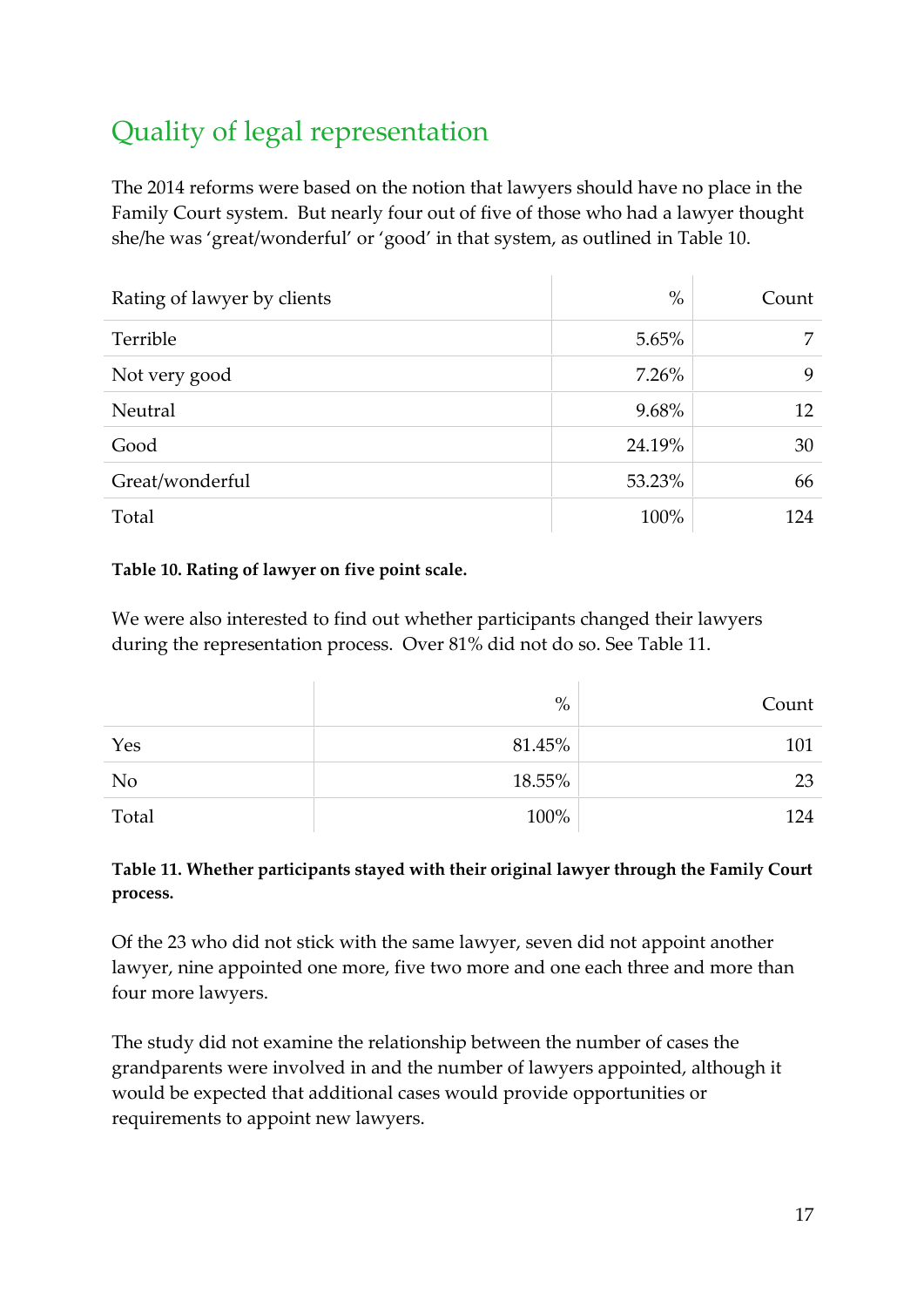Those who did change their lawyers were asked to rate the final lawyer that they used, using the same rating scale as above. Nearly 80% thought that their final lawyer was 'good' or 'great/wonderful'. See Table 12. Only six participants were dissatisfied with their final lawyer.

|                 | $\%$   | Count          |
|-----------------|--------|----------------|
| Terrible        | 4.35%  |                |
| Not very good   | 8.70%  | $\overline{2}$ |
| Neutral         | 13.04% | 3              |
| Good            | 39.13% | 9              |
| Great/wonderful | 34.78% | 8              |
| Total           | 100%   | 23             |

#### **Table 12. Level of satisfaction with final lawyer, among those who changed lawyers.**

There was therefore a very strong opinion among the pre-2014 grandparents that lawyers did a good or great job for them, in what were often significantly contested family/whanau situations. This is important because, as Atkin (2015) notes, the new regime involved a significant withdrawal of professional legal advice and its replacement with a regime of compulsory mediation. The upcoming University of Otago study will examine satisfaction levels with the new regime, where lawyers are able to be used only under certain circumstances, and people are required to act on their own behalf in many instances.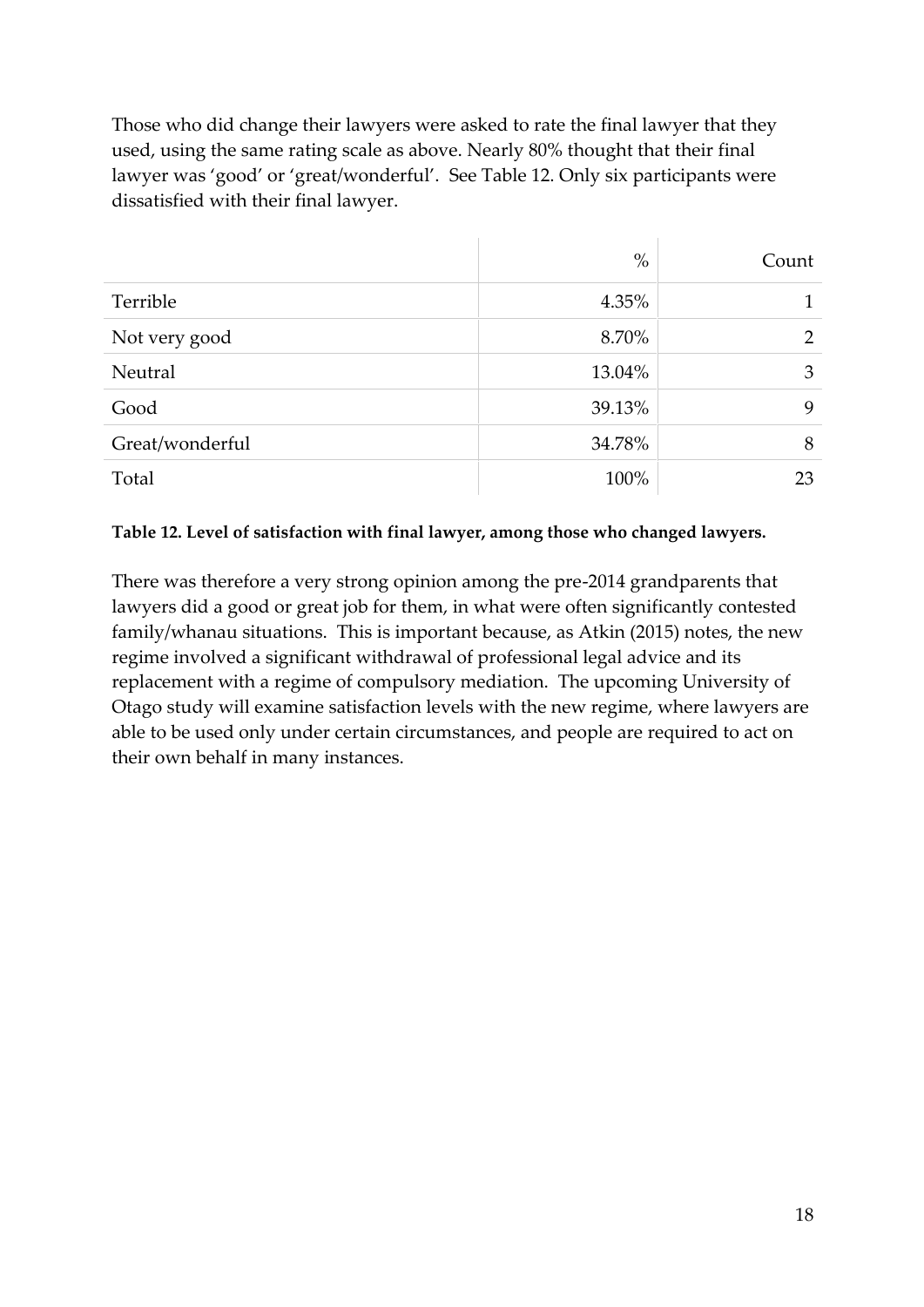## Legal aid

The cost of Family Court processes under the 2014 regime was of concern to many participants. Under 30% of participants in this study received legal aid to take the court action (see Table 13), and some of this aid may, in fact, have been CYF support.

|                | $\%$   | Count |
|----------------|--------|-------|
| Yes            | 29.63% | 40    |
| N <sub>o</sub> | 70.37% | 95    |
| Total          | 100%   | 135   |

#### **Table 13. Whether participants received legal aid.**

For most of those with legal aid (59%), the total value of the support provided was less than \$10,000. However, for 16 participants, the value of the legal aid was over this amount, and up to \$50,000 (see Table 14).

|                     | $\%$     | Count          |
|---------------------|----------|----------------|
| Less than $$10,000$ | 60.00%   | 24             |
| 10,001 to 30,000    | 35.00%   | 14             |
| 30,001 to 50,000    | 5.00%    | $\overline{2}$ |
| 50,001 to 75,000    | $0.00\%$ | $\theta$       |
| 75,001 to 100,000   | $0.00\%$ | $\theta$       |
| More than 100,000   | $0.00\%$ | $\overline{0}$ |
| Total               | 100%     | 40             |

## **Table 14. Value of legal aid provided to participants.**

Legal aid is considered by the Ministry of Justice to be a loan, and may be subject to repayment. Interest of 8% is charged on the outstanding amount. Repayment may involve a regular amount and/ or a charge against a property. The Ministry of Justice website notes<sup>1</sup>:

<sup>1</sup> https://www.justice.govt.nz/courts/going-to-court/legal-aid/do-you-need-to-pay-back-your-legal aid/.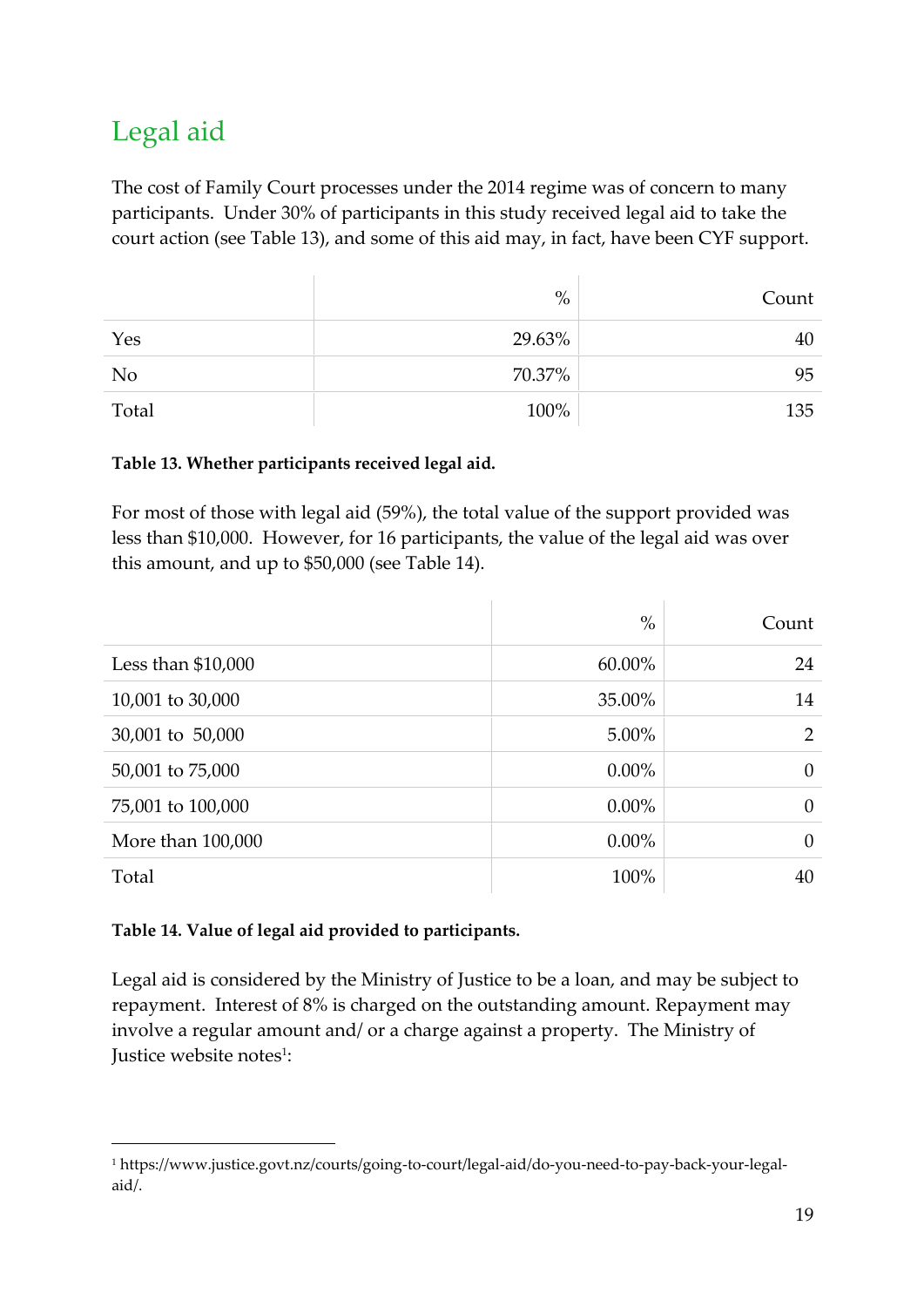The charge means that if you sell the property, you must repay your debt out of the money you get from the sale.

You may still be required to make regular payments, even if your debt is secured.

As noted above, it is likely that some of the 'legal aid' provided was actually support from CYF, which is not subject to repayment. In effect, only 17 participants reported having to repay legal aid, as outlined in Table 15.

|                | $\%$   | Count |
|----------------|--------|-------|
| Yes            | 42.50% | 17    |
| N <sub>0</sub> | 57.50% | 23    |
| Total          | 100%   | 40    |

## **Table 15. Those required (or not) to repay legal aid.**

Of the 17 who reported they were required to repay legal aid, only 6 were in fact doing so at the time of the survey. Repayments noted include \$5 or \$10 per week which, as one person noted "does not even cover the interest they are charging me". Another noted an interest rate of 8% was being charged on her legal aid debt. Three people noted that there was a charge on their home for the repayment of the legal aid debt.

In general those who received legal aid and, because of low income and lack of property ownership, did not have to repay it, were very happy with the system:

| Helpful for those in need                                                                                                                                                       |
|---------------------------------------------------------------------------------------------------------------------------------------------------------------------------------|
| It was brilliant, we didn't have to pay a cent.                                                                                                                                 |
| As far as I was concerned it was wonderful for us. We had no problems                                                                                                           |
| Without legal aid my grandson would be in an environment with alcohol,<br>verbal abuse, physical, emotional and psychological abuse. And also not<br>near his immediate family. |
| If it wasn't for them my case would have been impossible, very grateful<br>for it                                                                                               |
| It was a godsend, especially as I didn't have to pay it back. I couldn't<br>afford to hire a lawyer myself. CYFs helped me get legal aid but didn't<br>put in any money         |
|                                                                                                                                                                                 |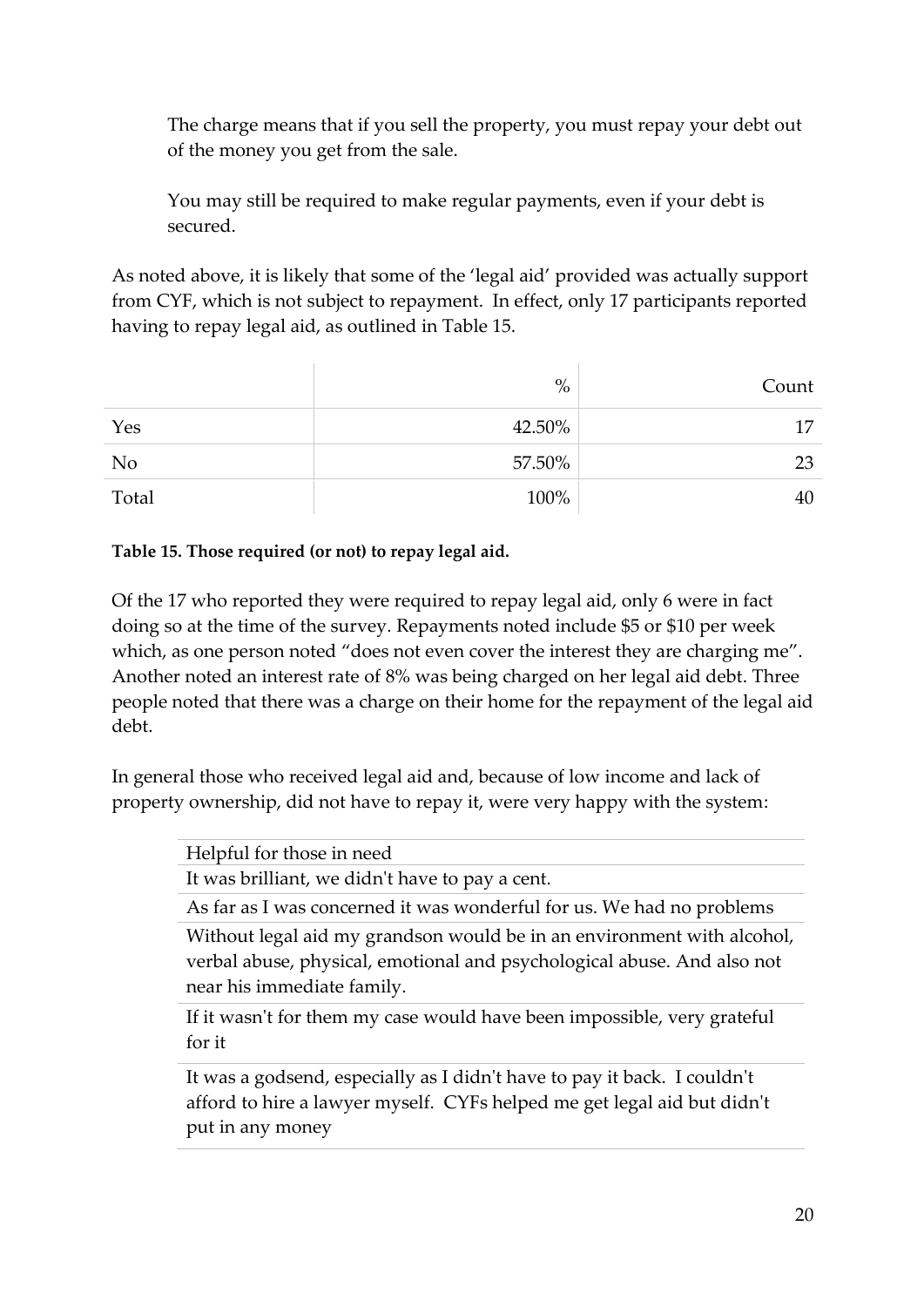I got legal aid and understand that only if I come into money do I have to pay it back

It helped me get custody of my grandchildren I am very grateful to them

When I applied for Legal Aid, I had no idea I would be asked to repay it. It should be paid for by CYFS, because without Guardianship and parenting order I have no say at all over the grandson whom I am looking after full time. They didn't demand payment for over 2 years, and I think it's disgusting that they now charge interest as well.

Very good for those like me a beneficiary at the time and currently still one.

Some had a much more rocky road, including having to change lawyers, early repayment through house sale, having to fight to get support and, in one case, pulling out of s custody battle because of the cost of repayment of legal aid:

We had to put a mortgage on the house for the legal aid.

I had to fight for this, legal aid was told by the court appointed lawyer for both my granddaughters that it was a dead case, I was not going to get custody, so legal aid refused any more payment to me, this I had to fight.

I think the rules have changed now, but I used it at end of [first child] then CYFs asked me to take on [second child] - \$50 deposit. Amount I would have to pay back is value of car - I thought, that's it, I actually pulled out. So couldn't afford to fight it and gave up, so [child] never came to me.

When we put our house into a family trust we had to repay the legal aid. As a consequence we took out a running mortgage with the bank.

My solicitor decided to stop doing legal aid and then I had to represent myself. I went to a lawyer I knew but Family Court wasn't his thing so I was passed on to someone else.

Finally, a small but irate group noted the inequitable situation where one party had non-repayable legal aid and the other faced repayment:

#### Hard to get

Appalling - the whole system surrounding it. Families where one parent is raising child they get legal aid but the other doesn't.

The Mother didn't have any property and she kept drawing out the process and this wasted a lot of time getting legal aid.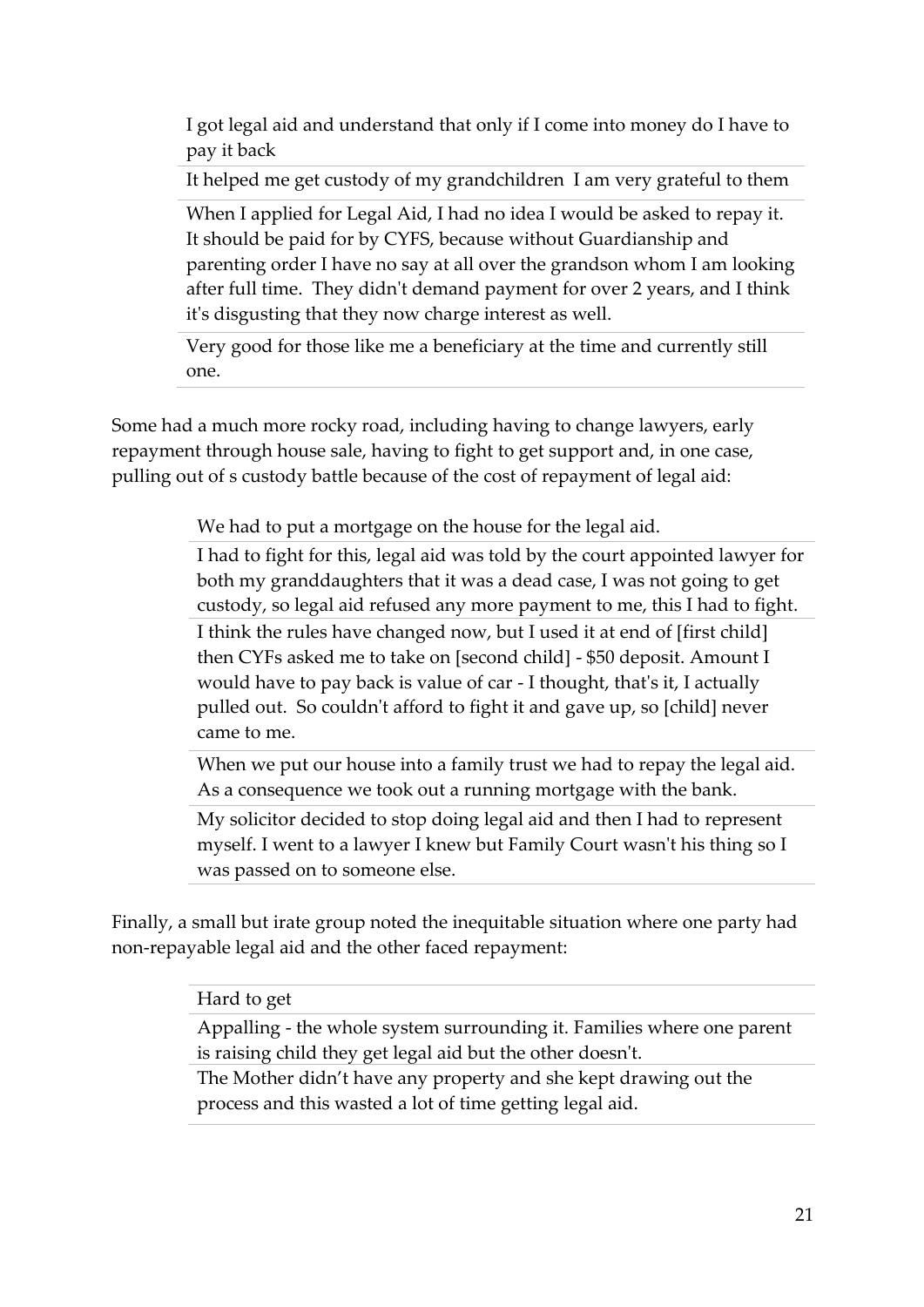I own a home so I have to pay it back, neither parent owns anything so they don't. They took me through the court process TWICE for visitation that I said they could have, turned up both times for 8 weeks exactly then never saw them again. The courts gave me the baby, I didn't incur a debt from that only from having to go through the process of them getting legal visitation which, as I said, the door was open, they could have come any time but neither of them ever have in almost 8 years.

We could not understand how the mother could continue to push again over and over and legal aid did not say 'enough is enough' when she had been deemed unfit. but allowed her to try and get new lawyers to revisit her case.

The cost of legal action through the Family Court is a particular pressure point for grandparents raising their grandchildren. In the earlier study (Gordon 2016), it was reported that the majority of grandparents lost income as a result of taking on care of their grandchildren. The potential for a large legal bill, whether through legal aid or private payment, is therefore of particular concern.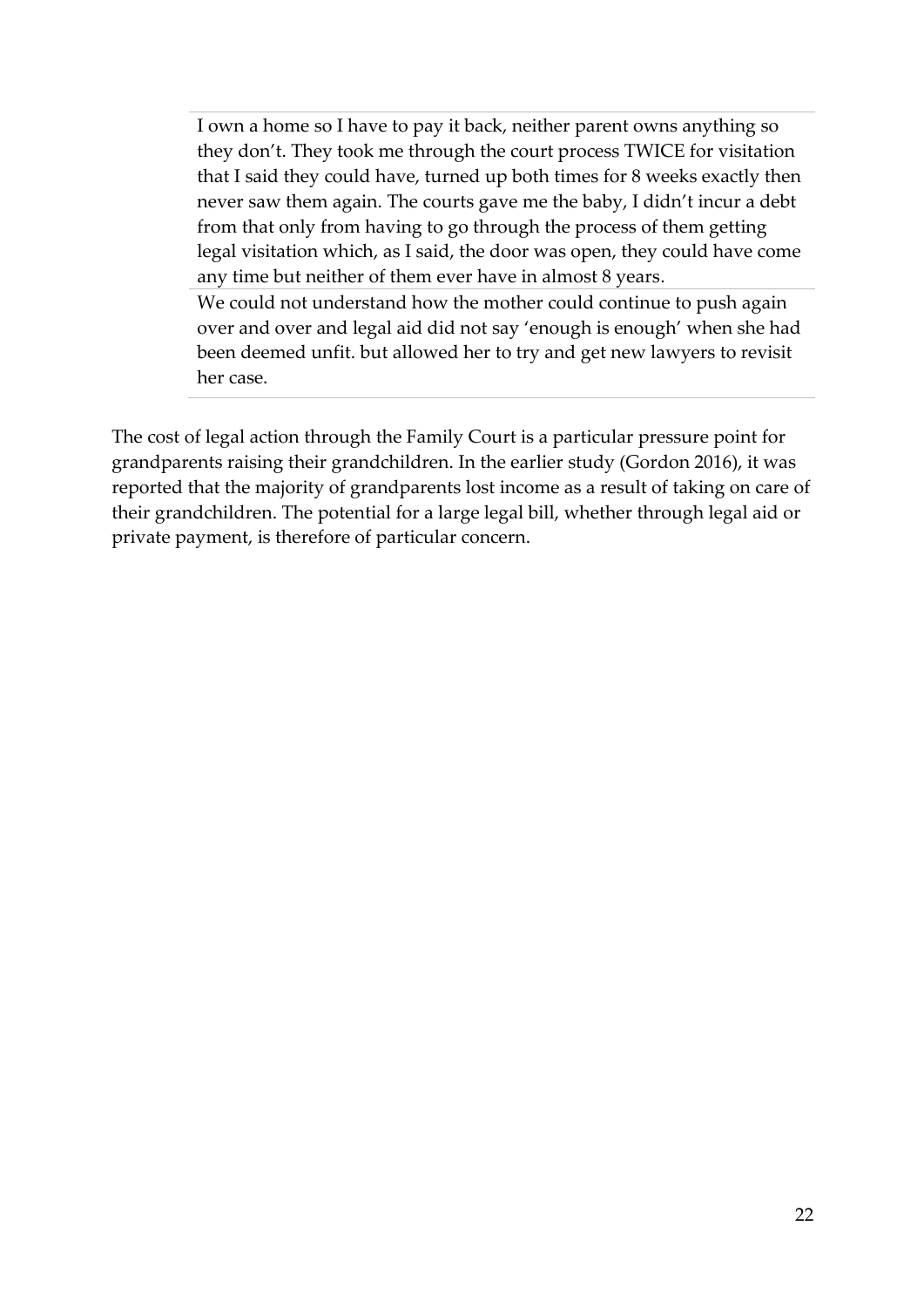# Cost of legal action

Participants were asked to estimate the direct legal costs paid out for their Family Court case/s.

| Amount              | $\%$     | Count          |
|---------------------|----------|----------------|
| Less than $$10,000$ | 73.28%   | 96             |
| 10,001 to 30,000    | 19.85%   | 26             |
| 30,001 to 50,000    | 3.05%    | $\overline{4}$ |
| 50,001 to 75,000    | 3.05%    | $\overline{4}$ |
| 75,001 to 100,000   | 0.76%    | 1              |
| More than 100,000   | $0.00\%$ | $\Omega$       |
| Total               | 100%     | 131            |

#### **Table 16. Estimated cost of Family Court processes.**

Participants were also asked to outline which factors they though contributed to the costs. The largest factor noted (except for 'other') was issues relating to the other party, followed by a high level of contestation. Waiting and delays by lawyers, the court, agencies and mediation all contributed to the cost. The factors are outlined in Table 17.

| Reasons for cost                                                                   | $\%$   | Count |
|------------------------------------------------------------------------------------|--------|-------|
| A high level of contestation                                                       | 27.78% | 35    |
| Legal delay                                                                        | 15.08% | 19    |
| Court delay                                                                        | 16.67% | 21    |
| Issues relating to the other party (e.g. family breakdown,<br>drug/alcohol issues) | 33.33% | 42    |
| Waiting for mediation or other dispute resolution processes                        | 13.49% | 17    |
| Other agency delay (e.g. CYFs)                                                     | 14.29% | 18    |
| Other, please specify                                                              | 56.35% | 71    |
| Total                                                                              | 100%   | 126   |

**Table 17. Reasons for costs of Family Court (multiple reasons allowed).**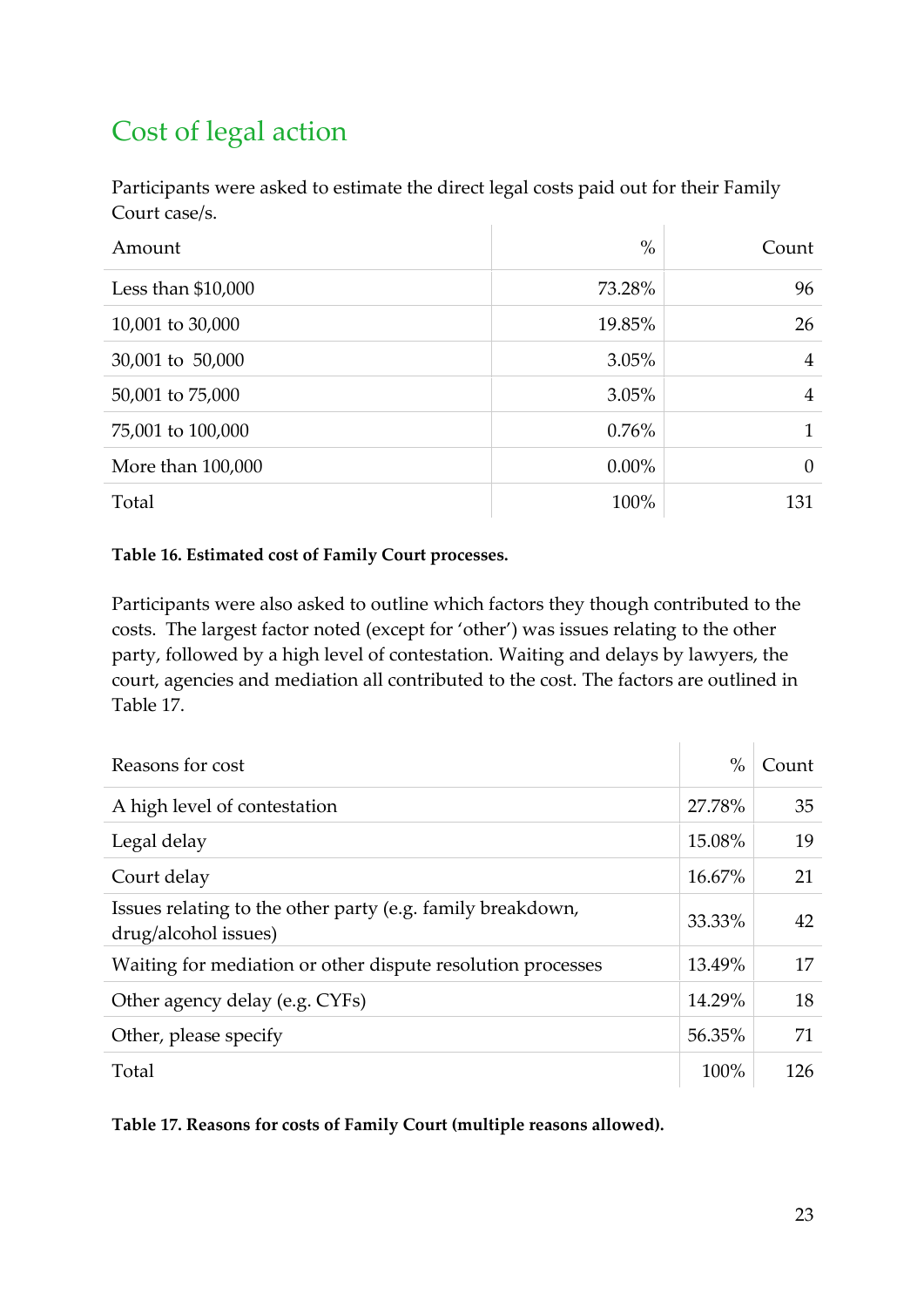More than half of all participants noted there were other reasons. These included: the other party failed to appear; costs of travel and accommodation in attending Family Court in another city; CYF not having reports on time; loss of business; time taken (in one case, four years); and inefficient or expensive lawyers.

Legal costs included, in one case, \$100,000 for the lawyer, and in a number of cases the participants noted that errors by lawyers, or simply lawyers not keeping up with the workload, added to the costs. Two participants gave examples of how delay added extra stress (and costs) to their lives:

Parents applying for legal visitation set on a certain day a week when I said they could come stay at my home and or visit every day if they wished. Their lawyers had them drag me through this process when it was totally unnecessary. And I have a huge legal aid debt, a child with 5 diagnoses, he's on the autistic spectrum and has massive issues and is medicated for his extreme behaviour. I have no life outside this, I had to close my business to care for him 24/7 with no respite on a benefit and they have no debt and have their lives to themselves to do with as they please.

Was part of mother's illness that she was unable to let go. Constantly made it difficult. She had legal aid for years. So I would put in an application and she would at once counteract it. And that's her right. But there comes a time... if the system was not so slow, this would not be able to continue.

At the other end of the spectrum, a small number of participants noted that CYF paid all the costs. Some others noted that the costs were minimal as everyone was in agreement, that lawyers gave them free services, or that the only fee was lodgement as they represented themselves. One person noted that, despite the other party not appearing, things were efficient:

Actually it was pretty efficient. I had already written out the details - so I didn't have to dictate it to the lawyer. My daughter - still in a high state of arousal - was not able to instruct a lawyer well, and changed her lawyer, and did not make it to the hearing. CYFS got their paperwork in on the day of the hearing.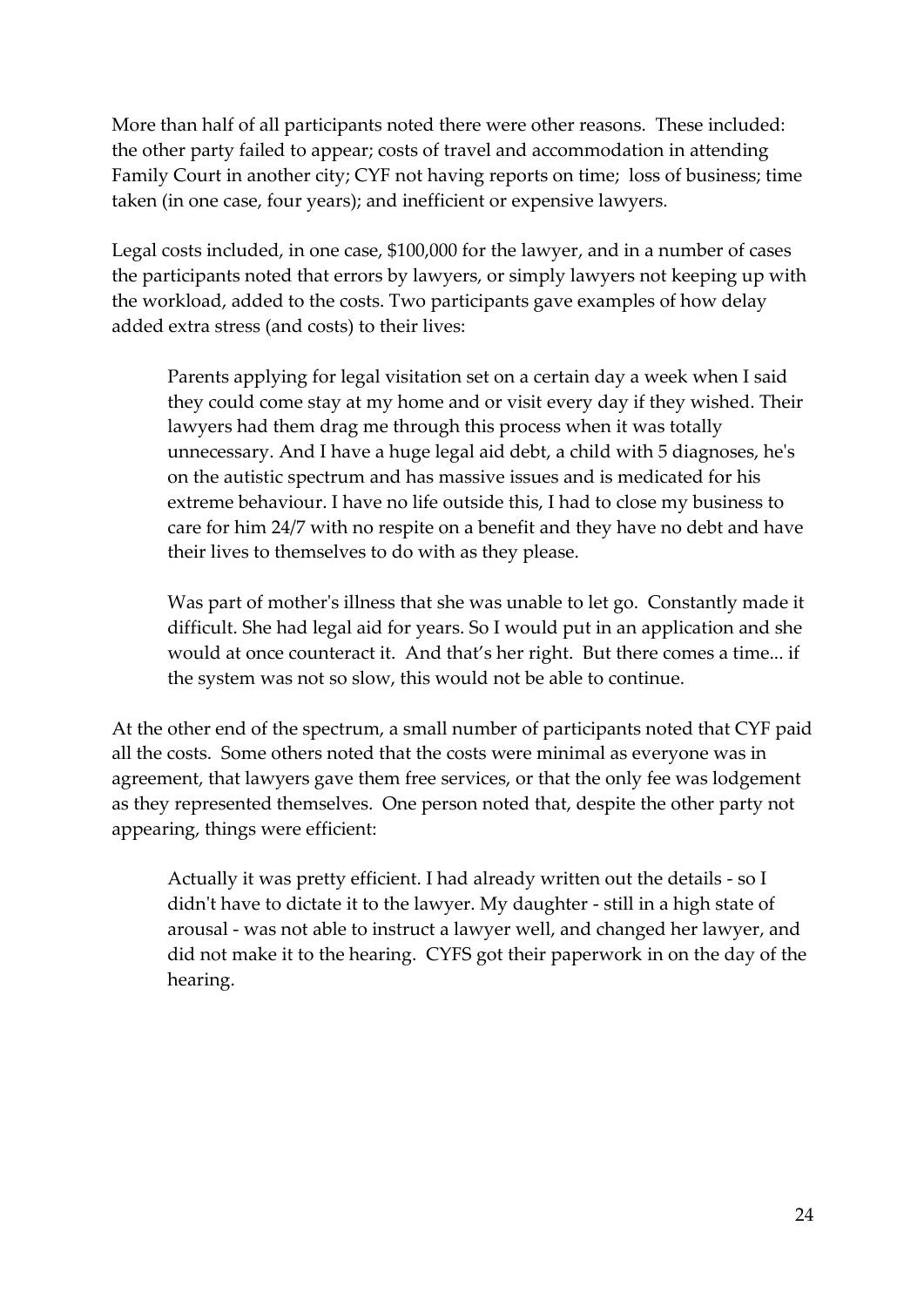## The Family Court

Participants were asked a number of questions about the Family Court process. The first question asked who the other party/ies were.  $\mathbb{R}^n$  .  $\mathbb{R}^n$ 

|                                                | $\%$     | Count |
|------------------------------------------------|----------|-------|
| My own child or grandchild                     | 69.63%   | 94    |
| The partner of my own child or grandchild      | 27.41%   | 37    |
| My extended family/whanau                      | $4.44\%$ | 6     |
| The other (i.e. partner's) grandparents or kin | $9.63\%$ | 13    |
| Other, please specify                          | 22.96%   | 31    |
| Total                                          | 100%     | 135   |

## **Table 18. Other parties in Family Court dispute.**

Other included CYF, in several cases multiple parties and various unrelated persons. In some cases the number of parties was quite large:

The parties were myself, my daughter and the father of the two children, my daughter's ex-partner. Her current partner figured only as the target of the judge's opprobrium - one of the rules of seeing the children was that he was not to be present. My daughter's father, my ex-husband, despite a lot of talk, did not manage to get himself included as one of the parties.

There were 3 fathers, 3 grandparents and 1 mother all trying to go for custody of these children.

Mother, father, paternal grandparents. CYF and CYF lawyer, lawyer for child, lawyer for father, lawyer for mother, lawyer for paternal grandparents. This was for one case only. For the rest the paternal grandparents have had no legal support.

## **The Family Court experience**

There was an extremely broad response to the qualitative question on the participants' Family Court experiences. Some found the experience "caring", "supportive", "easy", with good judges and other helpful people: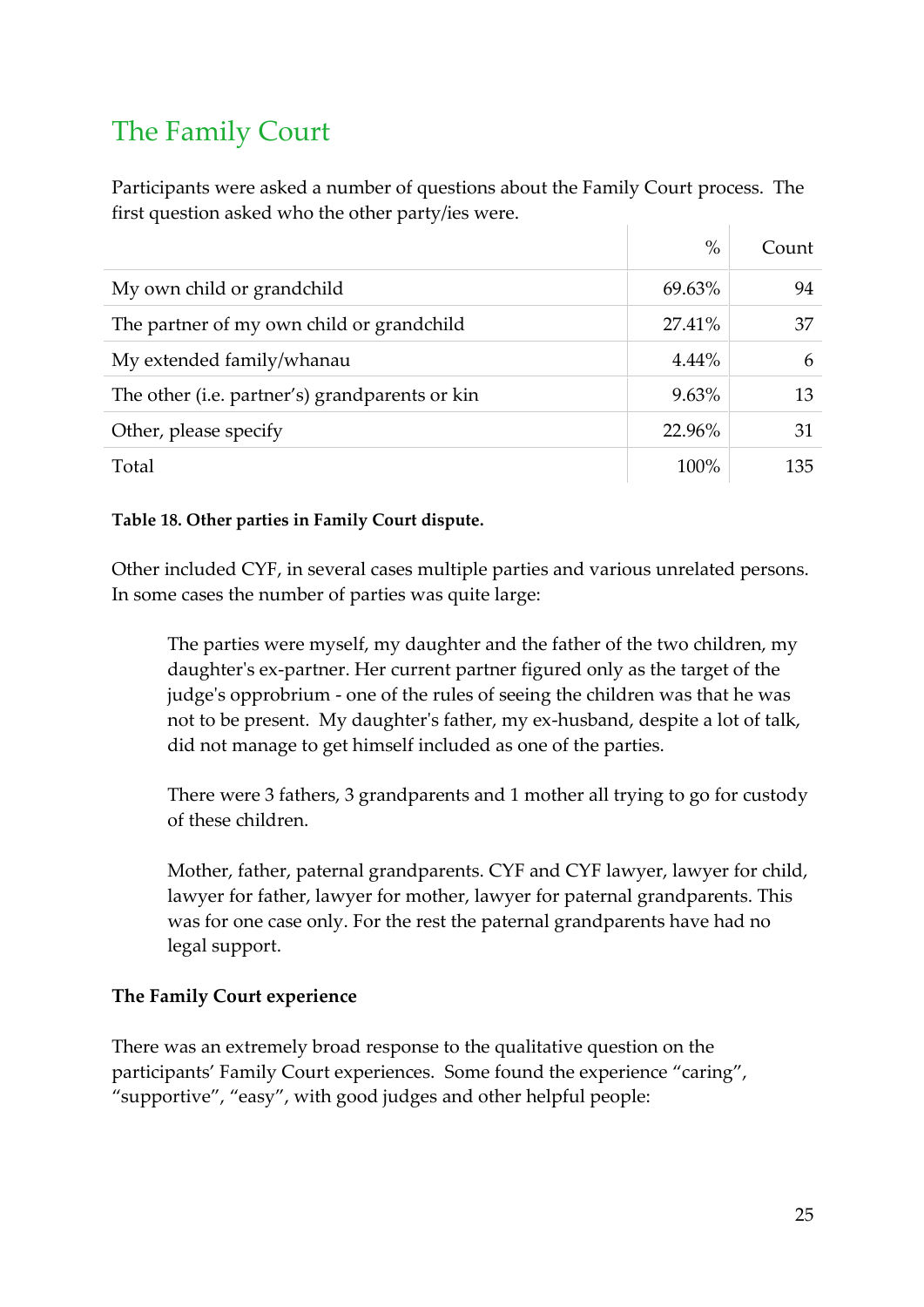The judge was phenomenal- the most beautiful human I have ever met. He was sensitive, yet even cracked jokes. He made it clear he was a human. We felt supported

Others found it "adversarial", 'emotionally and physically draining", with "high levels of contestation", "costly" and "slow".

Biggest thing that stuck in my mind was how nasty the other lawyer was. They were only concerned about wanting to win the case, didn't seem to care that there was a family involved.

The courts look through rose tinted glasses at the mother in this case as to her not good background. Vital information is not allowed when drugs, guns and alcohol are involved. Perjury and lies are accepted. Counsel for Child is also allowed to support the mother putting the children at risk. As the person fighting for the safety and wellbeing of the children I was bullied by lawyers and made to feel less than intelligent. I had to make numerous calls to the Commissioner for Children to find out information. I wasn't told of court hearings - bad communication. It took a number of lawyers to find the right person. It is all about money. I also felt that there was conflict of interest as our family court lawyer was also the father's lawyer while he was in Mental Health care. My court experience was not pleasant. I was also not believed when I had been threatened by the mother's brother. The children had orders for them not to be removed from our district when the parents visited only for them to be taken elsewhere so she could turn up at WINZ to get them back on her benefit. No one would action that. The Courts are a sad state of affairs too long and don't take the children's safety into account. The law that needs to be changed states that it's always best for the children to remain in the care of the mother. That law is very dangerous. It needs changing. I also believe that lawyers and judges must also be held accountable for the deaths of our children. Especially when they have ordered the child to remain with the parents. I hold very strong views on this.

Many of the responses made by participants to this question are extremely interesting, but are too numerous to include in this report. They may be the subject of further analysis at a later date.

#### **Contestation**

For grandparents, the process of going to Family Court for custody of grandchildren is often highly contested. As some participants point out, the grandparent is not the natural caregiver of the grandchild, the default being that the parents should look after their own children. Therefore the process requires an overturning of the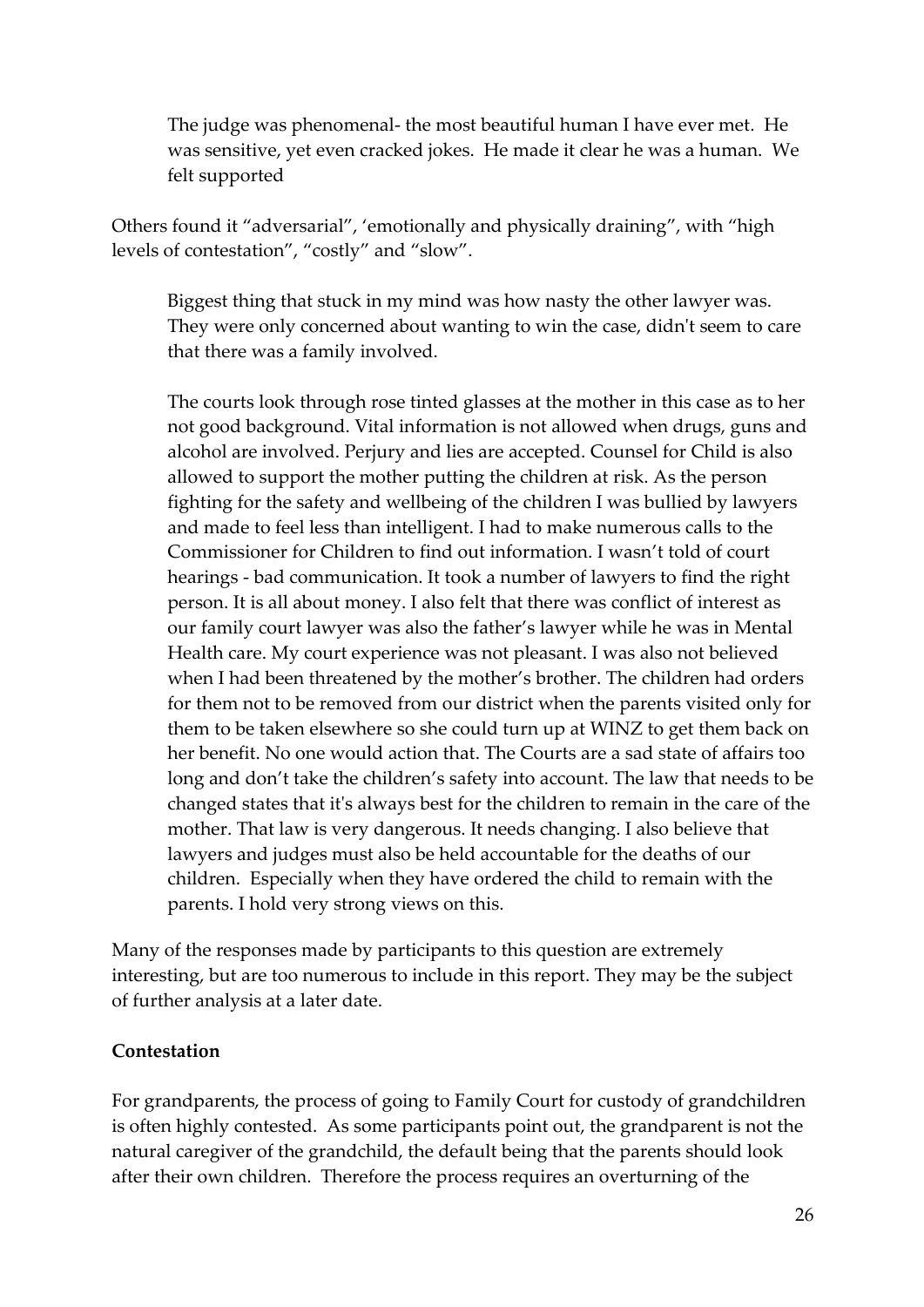natural order, at least as it is perceived. The following extracts give a flavour of the nature and process of various aspects of contestation within the Family Court:

> They contested everything, and they weren't paying anything as they had legal aid. They had the best of lawyers. We had one case manager through CYFS that stuck with us through the whole journey.

> The matters are always contested. The major barrier is the hostility between my granddaughter's mother and myself. We are constantly facing untruths from the mother and memorandums that are very historical and hashed up to look recent. We will never find a resolution while the legal process is allowed to be manipulated in this way.

> From 2008 when proceedings first began they were constantly contested by the mother. Mother eventually appealed the decision to the High Court despite evidence, police etc (she was also facing criminal conviction). It was 18 months before we eventually reached the High Court.

> She contested over and over again. It was a game for her- the judge would rule in her favour. I would never recommend anyone to go through the process.

> Yes, everything I argued the mother contested to. There were a lot of lies in Court. This delayed all the process, had to go back to lawyers every time. in the end the child's lawyer had to decide.

Yes, the mother stated that there was a cultural difference and that we were racist so the child was not getting any education regarding his other culture. This was totally untrue and we were able to present an argument that satisfied the court. There were numerous affidavits from the mother which required a response, this causing the legal fees to escalate and delayed the court process

We have been in and out of court for the last 7 years with no resolution between the mother, child, father and grandparents.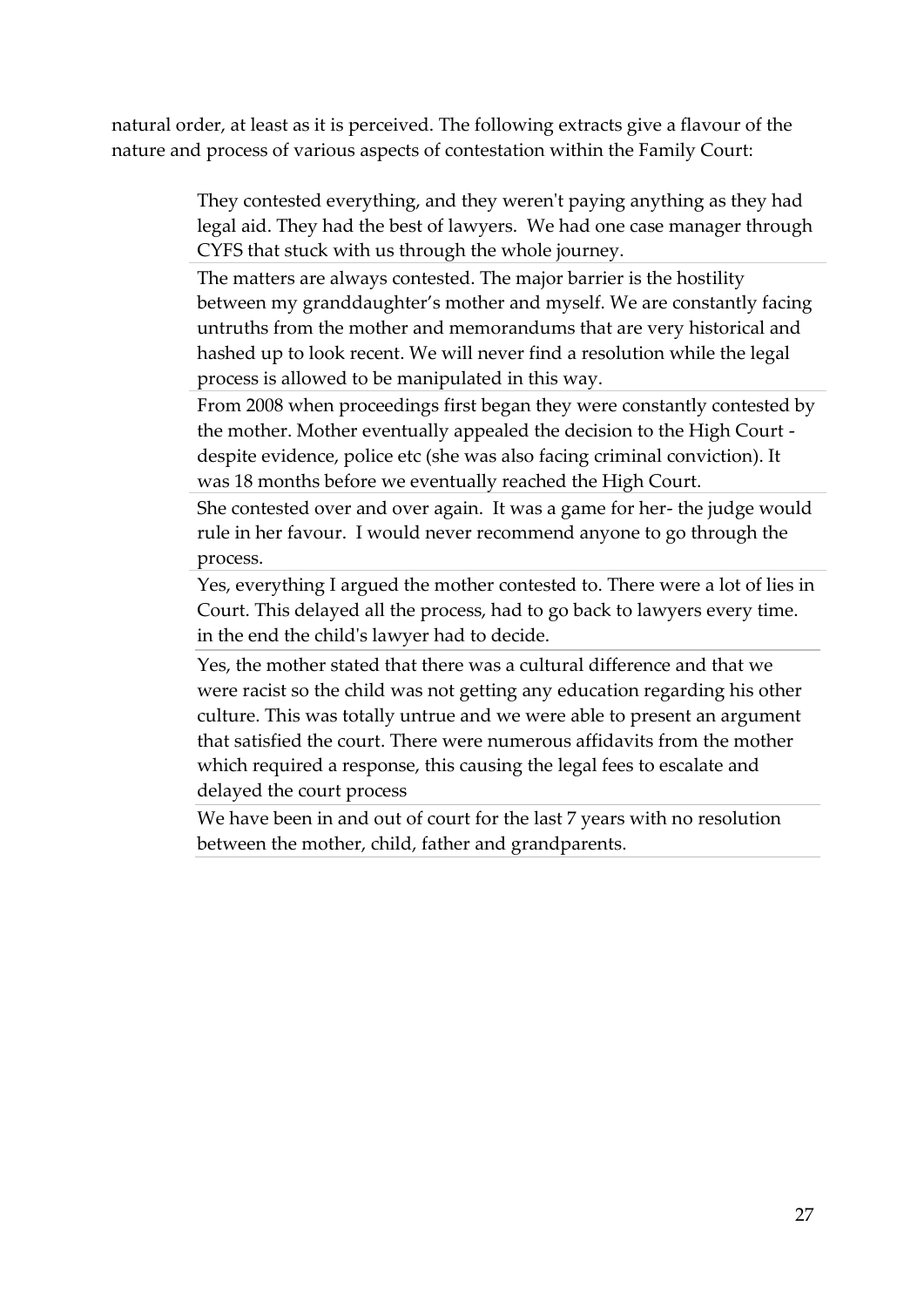## Mediation

Just over 40% of participants were involved in formal mediation as part of their Family Court case, as noted in Table 19 below.

|                | $\%$   | Count |
|----------------|--------|-------|
| Yes            | 41.79% | 56    |
| N <sub>o</sub> | 58.21% | 78    |
| Total          | 100%   | 134   |

#### **Table 19. Involvement in Family Court mediation.**

Those who were involved in mediation were asked how satisfied they were with the mediation. Over 60% of these were not very satisfied or not satisfied at all. Less than 20% were satisfied or very satisfied, as shown in Table 20.

| Answer               | $\%$   | Count          |
|----------------------|--------|----------------|
| Not satisfied at all | 28.57% | 16             |
| Not very satisfied   | 33.93% | 19             |
| Neutral              | 17.86% | 10             |
| Quite satisfied      | 12.50% | 7              |
| Very satisfied       | 7.14%  | $\overline{4}$ |
| Total                | 100%   | 56             |

## **Table 20. Rating of satisfaction with Family Court mediation**

Comments will be used to provide a representative illustration of each of the five categories of satisfaction.

## **Very satisfied (N=4)**

Only four people found themselves *very satisfied* with the process. One noted that the Judge forced the other party to use one lawyer, which simplified the process. One found out that the other party was not being honest and was able to discuss this. One noted: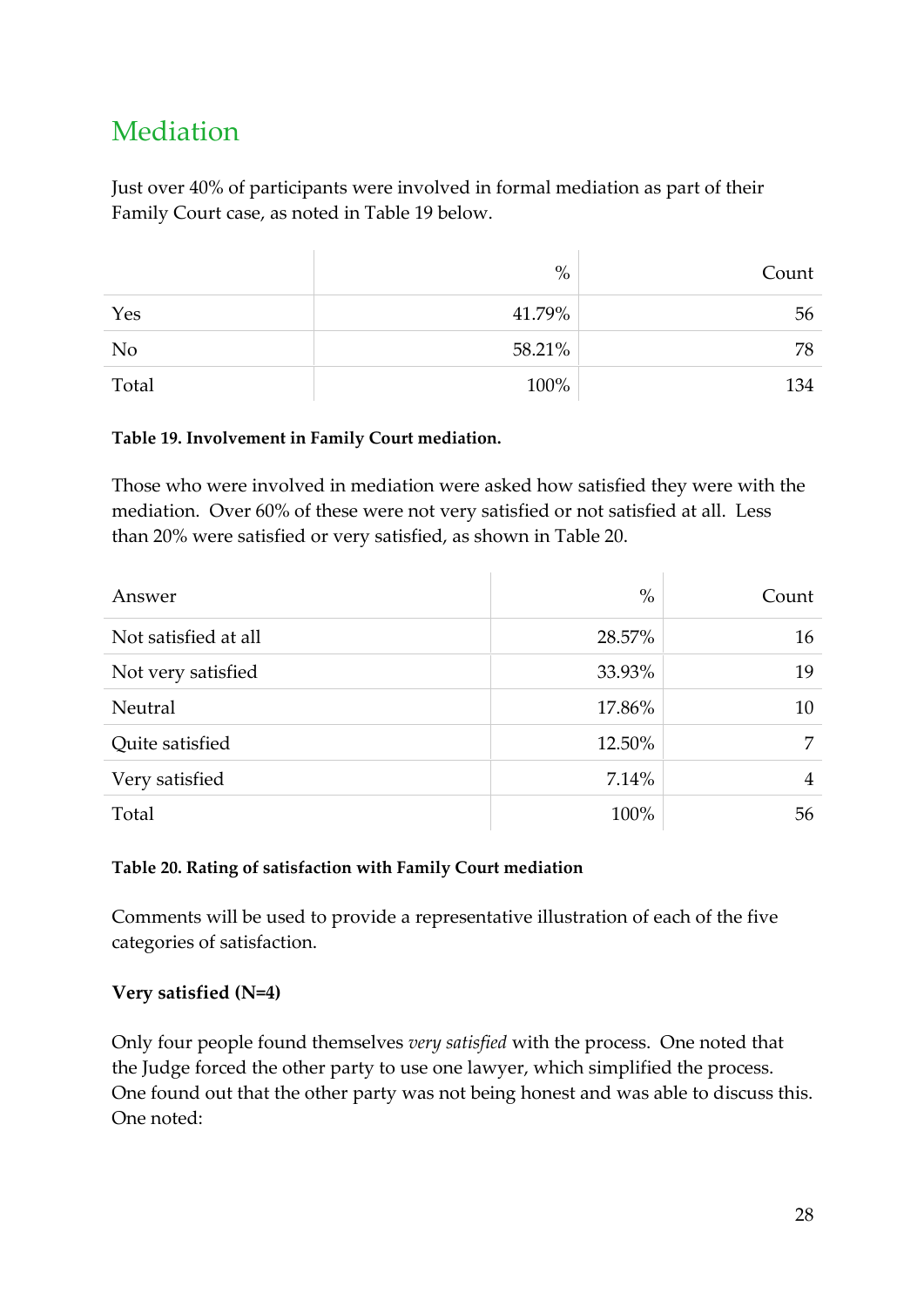It is interesting as everyone gets to speak about the matter. The judge made it clear that it was a completely open forum where you can say anything and nothing will go out of the room. I didn't say anything, my husband spoke, he was amazing. He spoke with absolute honesty.

## **Quite satisfied (n=9)**

The general tenor of those who were quite satisfied was that the mediation was not particularly helpful in itself but that things were in the grandparents' favour and so it worked out well.

Everything was great. My son showed his true colours which proved the child needed to be kept safe. Mother wasn't interested as he had special needs and knew he would be safe and well looked after with us.

No, was pretty fair. We had things in our favour.

One person noted that the mediation was successful because the lawyer for the child played a positive role.

## **Neutral (n=10)**

The main concerns of those who were neutral about mediation were that it could be very costly with lawyer involvement and that it "didn't solve anything""

Not very helpful. Parties not allowed to talk, didn't feel like we had any chance to speak our thoughts

One more positive note was that:

It got us talking which was good.

## **Not very satisfied (n=19)**

The main concern of this group was the ineffectiveness of the process for resolving issues. Several noted what they perceived as a lack of honesty in the process:

Wasn't very good, wasn't an honest thing, was obvious that what the mother said was only told to her from the lawyer. Seemed to be all about the Lawyers and not much about the child's rights - made it all about the mother.

It was the father saying things then doing the opposite. Not doing what was agreed in mediation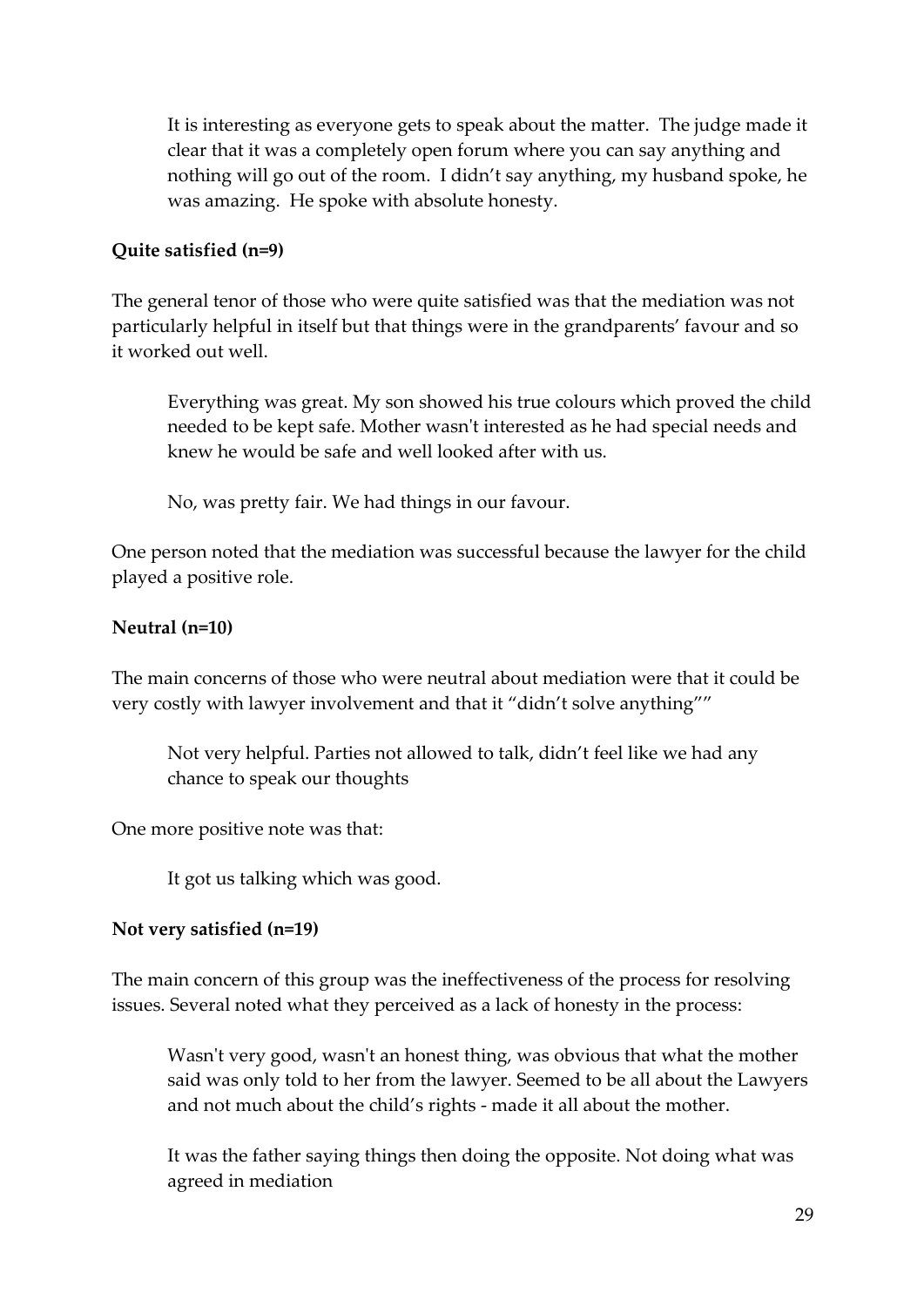Doesn't work they say they are going to do things and never do them.

Other comments include: waste of time, window-dressing, "It was always on their terms at our cost".

## **Not satisfied at all (n=16)**

A number of those who were "not satisfied at all" were keen to have their say around the issues they experienced. Four comments have been selected here to represent the range of concerns. Note that in some cases CYF mediation has been mixed up with Family Court mediation, which raises questions about the relative role of each method.

Think that it was very pressured. CYF were pressuring for decisions to be made far too quickly. The weight of the decision to take child from her mother permanently into grandparent's care was not a decision to be made lightly but there was significant pressure to do so (at times we felt threatened). Felt as though there were no other options. Found out later we could have been offered a care plan as they already had children at home. Instead of offering this support to sustain being together as a family while our daughter got well again (mentally ill) they instead just took the child. In the grandparents eyes this was not the best decision.

We were not happy with CYF mediation at all. We were given the complete impression that CYFS supported the parents. When it came to mediation through the family court, that definitely was helpful and having a lawyer appointed for the child was pivotal in how everything went.

The father did not attend any mediation. CYFs took the side of the mother and allowed her and her support person to verbally berate us. No care/empathy was shown toward the child/ren.

Not happy at all about it, it was for the father who wanted more access and I had to pay for it. The meeting was in the city and we had to wait half an hour and then I left then was asked to come back. Very disorganised. Had to do it through the telephone. Outcome was what I had originally suggested, was a big waste of time and money.

In conclusion, there was only a small amount of support for mediated settlement processes among those who had experienced them, for a wide range of reasons.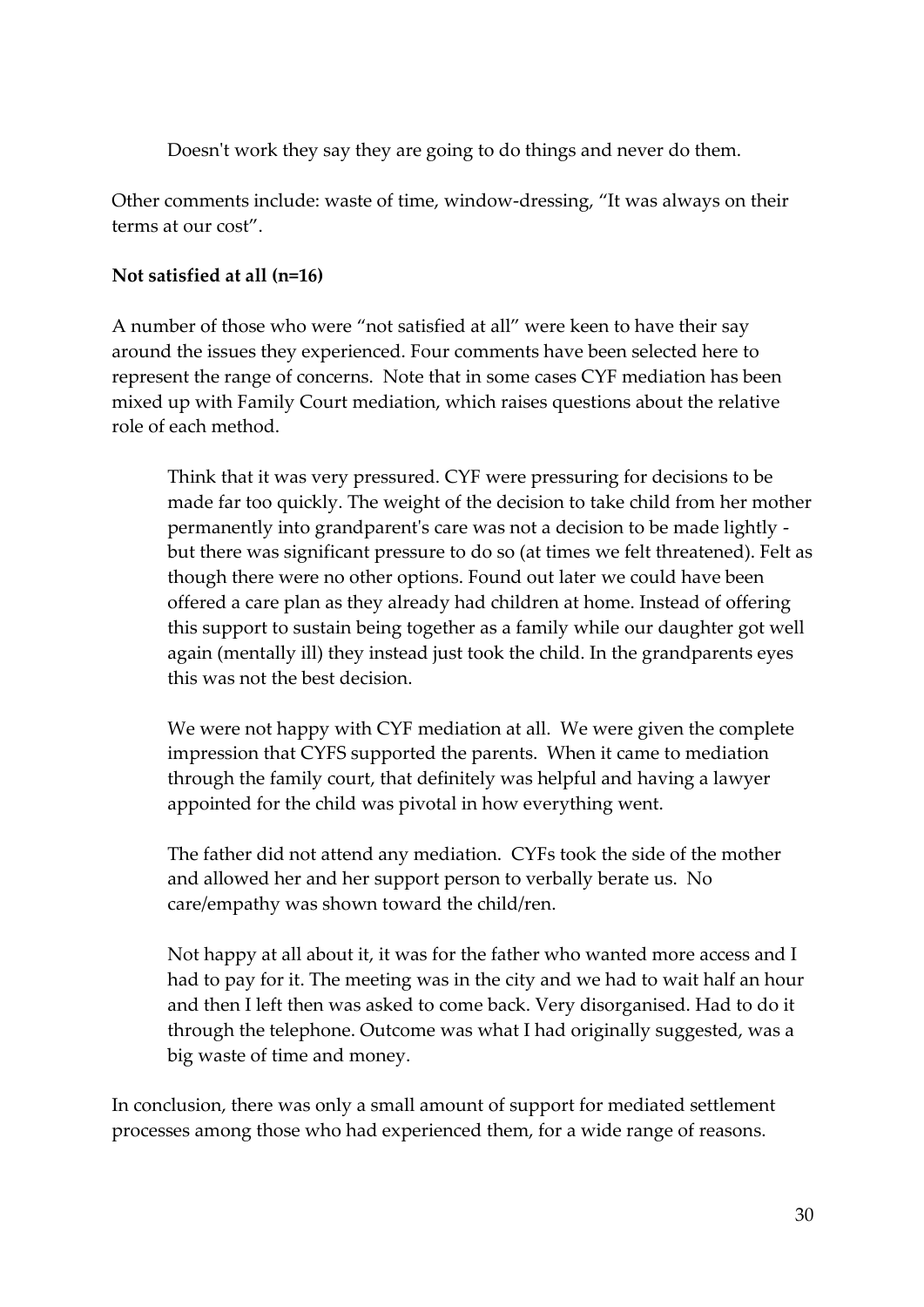## Involvement of children

In over three quarters of the cases considered here, counsel for the child was appointed, as outlined in Table 21. It should also be noted that eight children were given a direct say in what they wanted.

|                                      | $\%$   | Count |
|--------------------------------------|--------|-------|
| Yes, there was counsel for the child | 76.12% | 102   |
| Yes, the child had a direct say      | 5.97%  |       |
| N <sub>o</sub>                       | 17.91% | 24    |
| Total                                | 100%   | 134   |

## **Table 21. Involvement of counsel for the child.**

Over two thirds of participants were happy with the work of the counsel for the child, with a small number unhappy, and a variety of others wanting to have their say on this role.

|                       | $\%$   | Count |
|-----------------------|--------|-------|
| Yes                   | 69.61% | 71    |
| N <sub>o</sub>        | 9.80%  | 10    |
| Other, please explain | 20.59% | 21    |
| Total                 | 100%   | 102   |

## **Table 22. Whether participants were happy with the counsel for the child**

The comments made by participants were fairly evenly balanced between positive and negative, with some scathing negatives:

She was hopeless. Only came to see [child] once in the whole process (6 months). Only knew what was happening because I kept her updated. It is easy money for them - all they need is people on the books. That's what I think.

She sat there and put their hand out. I got fed up in the end.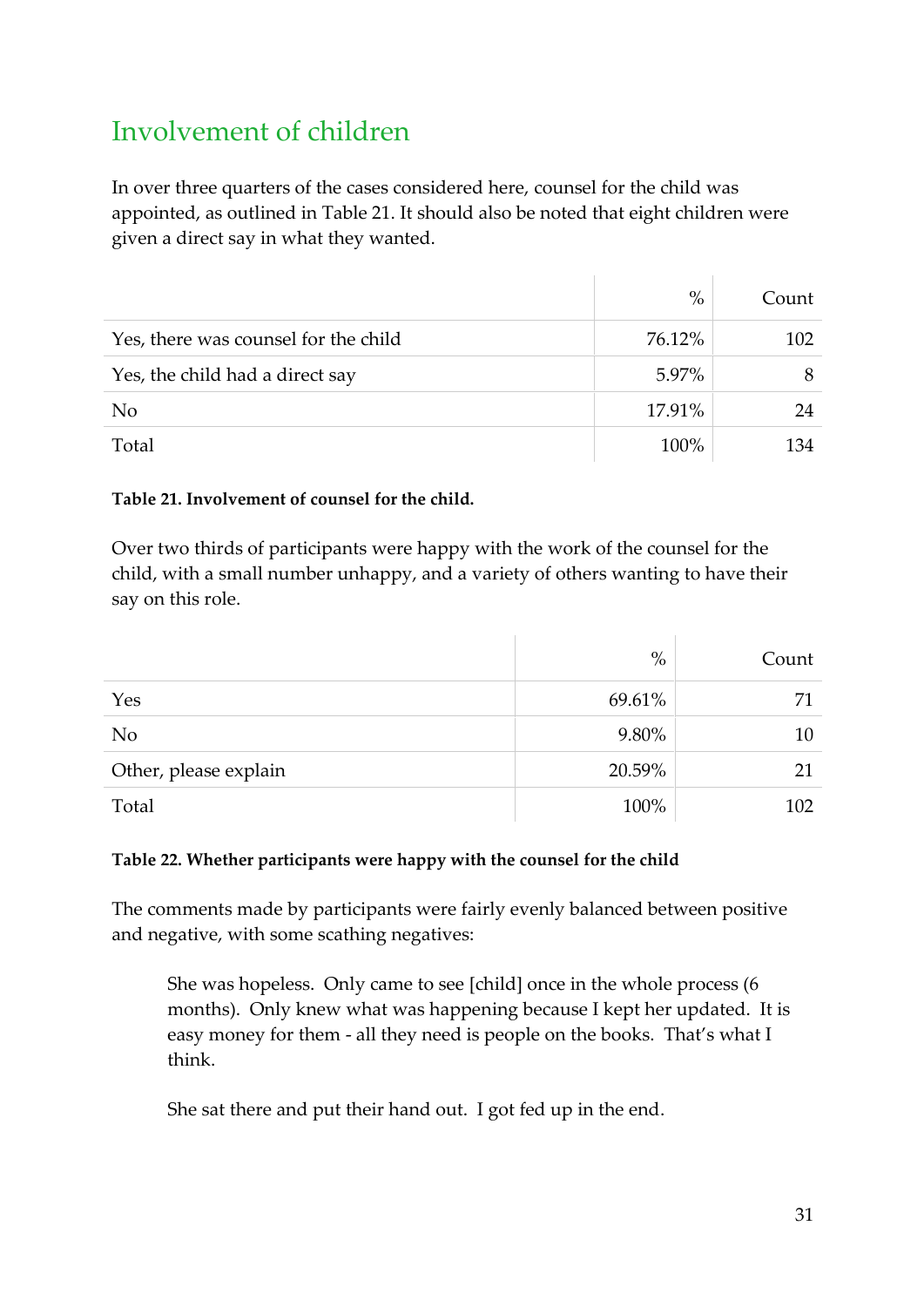But he didn't work well with me. Lack of communication and he was all for the children to be returned to the mother. Plus he lived in the property behind the mother.

She seemed very overworked and organised a couple of things in relation to access which were a complete waste of time and not in the best interests of our granddaughter.

Another counsel for the child was pro-active but not necessarily helpful:

Neutral. Lawyer for the child did not seem to add very much to the process other than commission psychological reports. Our granddaughter was only five so perhaps was a bit young to be too involved in the process, but she did not warm to counsel for the child and found the psychological testing that was ordered by the court to be deeply distressing and we had to arrange for her to have counselling to help her recover after that. Our impression was that the counsel for child was simply an administrative position.

And one more changed her position, causing distress and concern:

Sort of. The lawyer for the child did listen carefully to the children, and was not completely taken in by their mother. She did support that the children should come into my care, initially. I was not so happy with her in the next case, when she advised the court that the children go back to their mother with recommendations but with no safeguards and no way of ensuring that the recommendations were complied with.

Some participants, in contrast, were complimentary about the counsel for the child, if cautious:

Any personal brief dealings I had with counsel for the children was always positive. But because I don't know what went on between her and CYF staff at various meetings where I must have been discussed, I cannot say that I am happy with her work. Her job was to protect the interests of the children, not my interests. And CYF staff did not treat me well. And I know they had biased opinions of me and had many incorrect notes about me. So no I cannot say that I am happy with the work of the counsel for the child, mainly because I don't know the full truth about what went on and what was said between the children's counsel and CYF staff. I don't blame her for anything because she had to listen to CYF. But I never got a chance to defend myself.

Very happy - was material in solving the matters.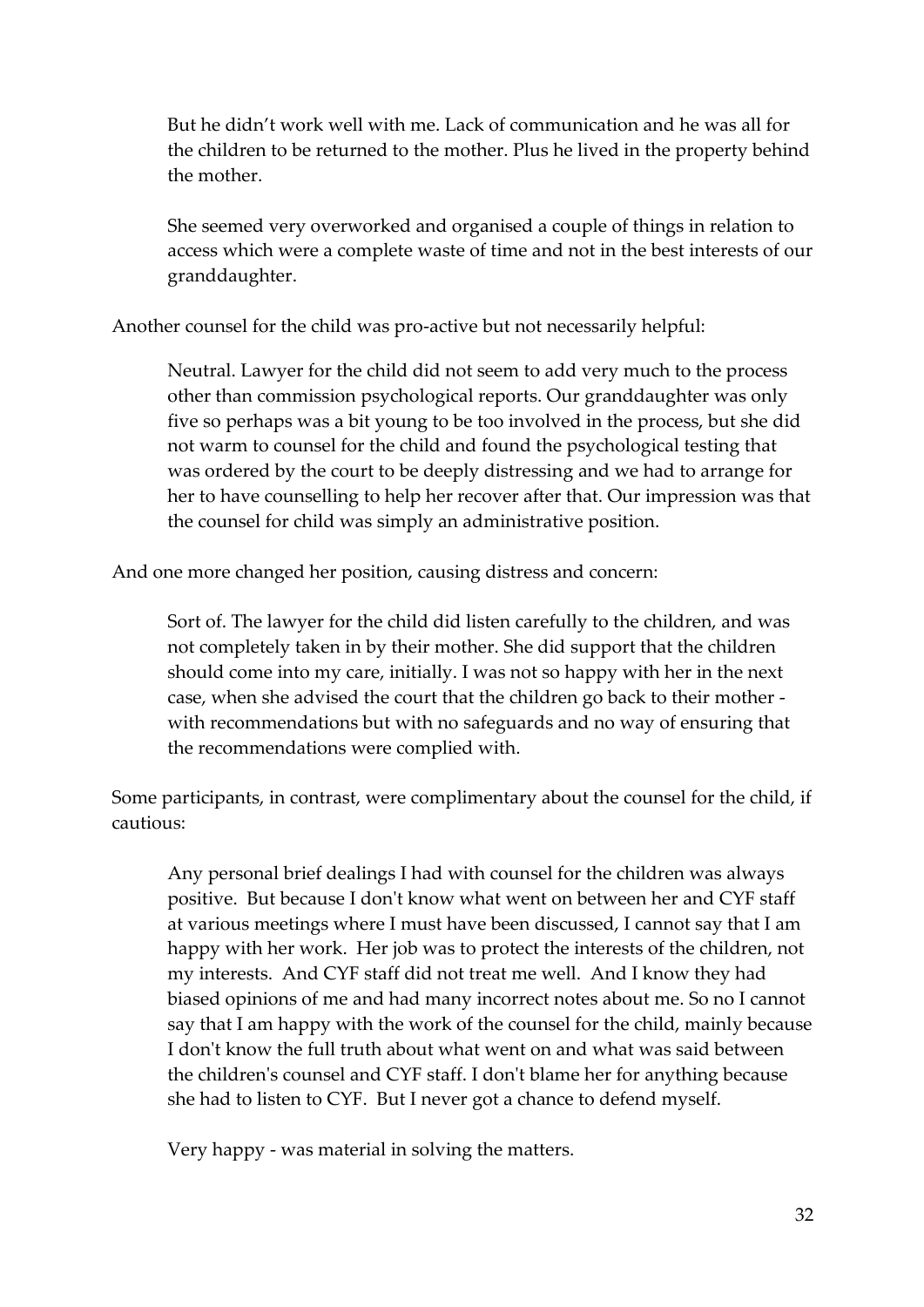He was amazing, absolutely fantastic.

Same Counsel for child for all three children, so she knew the history. She was great.

The counsel for the child in most cases facilitated the child's voice at the Family Court. Participants in this study were divided on whether this role was played effectively. Some had concerns about commitment and, potentially, the counsel making up his or her mind without having the full information. In a context of significant contestation, with often a background of drug abuse, violence and family breakdown, the role of counsel for the child is complex.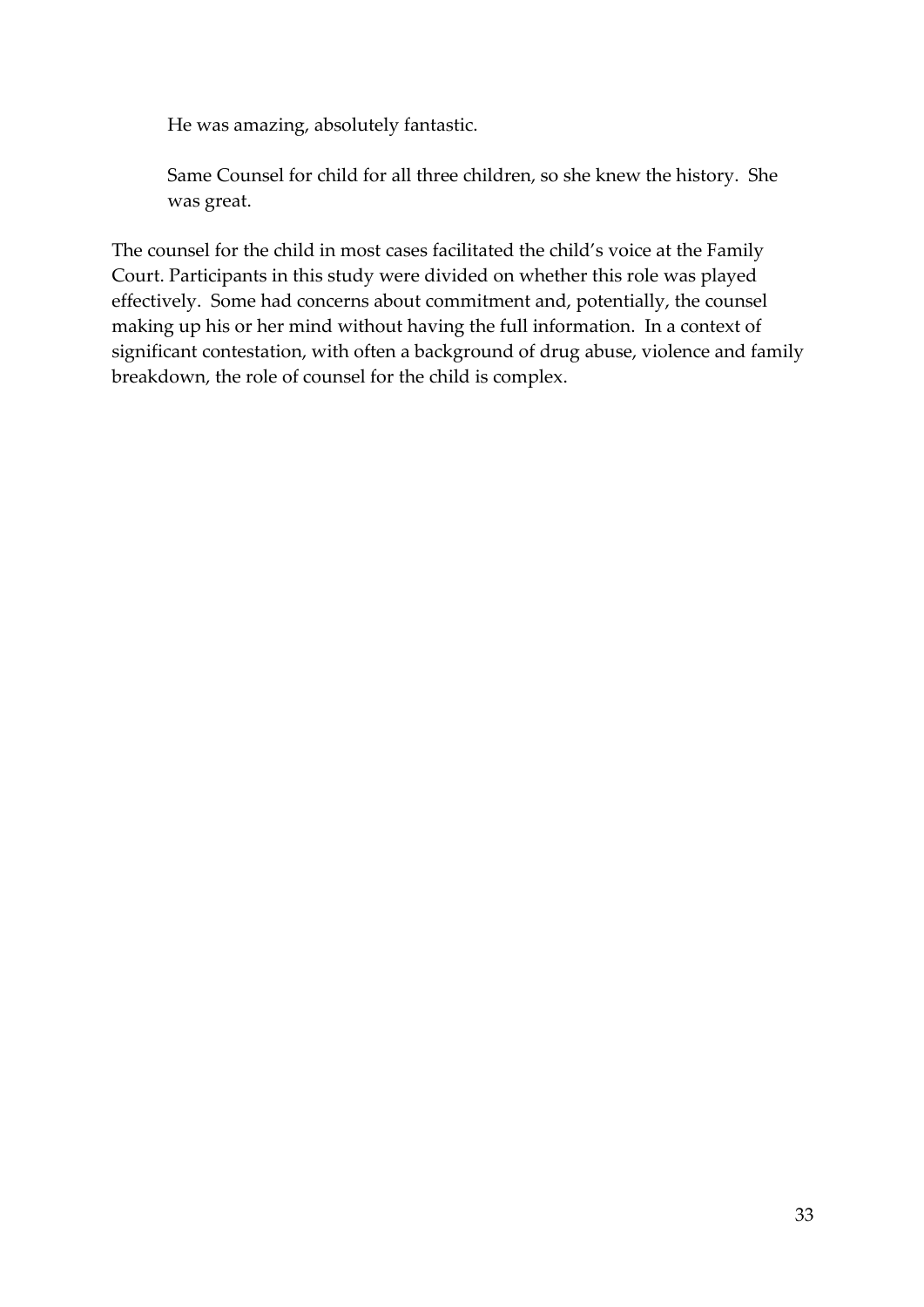## **Outcomes**

In most cases the participants in this study won the custody and guardianship applications that they sought, as shown in Table 23.

|                                                  | $\%$     | Count |
|--------------------------------------------------|----------|-------|
| We were awarded custody/guardianship             | 88.06%   | 118   |
| We were not awarded custody/guardianship         | 3.73%    | 5     |
| A temporary order was made                       | $3.73\%$ | 5     |
| The other party was awarded custody/guardianship | 1.49%    | 2     |
| The other party was awarded access               | 14.93%   | 20    |
| Other, please specify                            | 23.13%   | 31    |
| Total                                            | 100%     | 134   |

#### **Table 23. Outcomes of Family Court process.**

However, many of the participants had concerns about the outcome of decisions made:

For first child we were awarded guardianship, for the second only custody. However, parents of child and other grandparent have no contact with children.

Due to the reason of so many hearings any resolution seems to last a short time and we then seem to be back at square one again.

The extremely immature, inadequate grandfather was awarded access, which he promptly misused, so back to court to get that revoked, all at great emotional and financial cost to myself and it further broke down family relationships.

The other party should have only been awarded supervised access from the facts of the case. Subsequently my Granddaughter was raped by the father during a visitation.

The children went into foster care.

Three of the grandparents appealed decisions of the Family Court, and the other part appealed in 15 cases.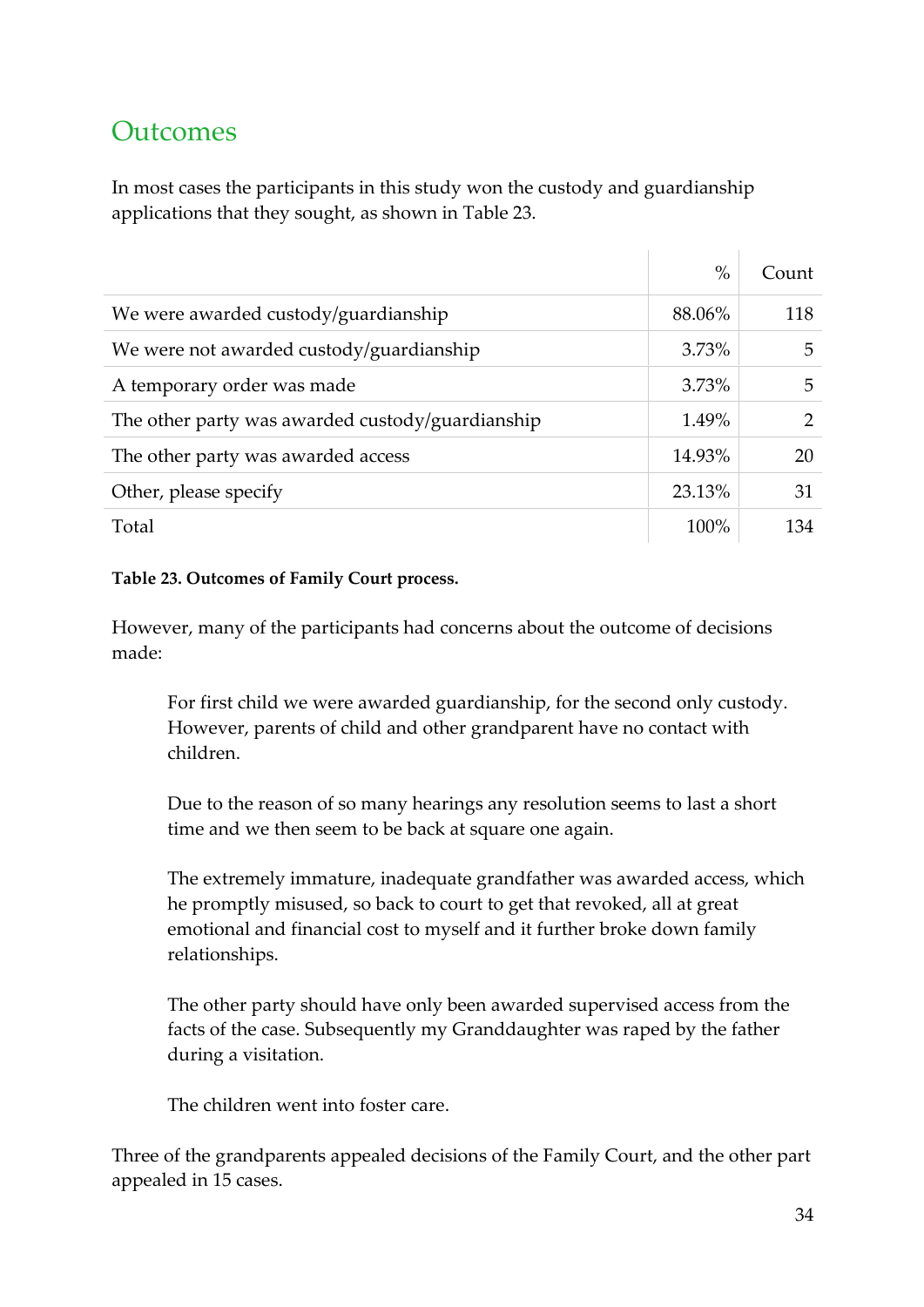Many of the participants state that the decision has worked well for them and for the children:

We are very happy as the child is settled and doing well. She understands the reason why she is in our care and we are open and honest with her around reasons why. She is also taught to respect her parents.

We had our granddaughter's best interests at heart, although we knew we would suffer financially; she is now a major part of our household - even though we still have the usual teenage 'stuff' we wouldn't change it for the world.

Very well, our granddaughter is now thirteen, she is achieving well at school and is plays representative hockey for the Under 15s. She has a wide circle of friends and is socially well adjusted. Best of all, she has developed a close and loving relationship with her mother, step father and young brother whom she sees on weekends and during the holidays (they live an hour or so away from us). Our granddaughter has a wide and supportive circle of adult friends that she can turn to, and has many positive role models in her life. She does not see her father who has moved to a different city and has a new partner and two young daughters. She exchanges cards and gifts at birthdays and Christmas and I regularly catch up with our son-in-law's sister so as to keep contact alive with his side of the family. Our granddaughter is clear that she does not want access to her father as his previous behaviour is still raw with her, but we have agreed to always leave the door open and she is welcome to change her mind and see him again at any time that she wants.

Financially not very well, but otherwise it is good. Parents don't really have anything to do with him. He had a brain injury and squeals a lot. It has worked OK as far as he is concerned. I had to give up my job and I lost a relationship. I am now in poverty a lot. I should have also had the little girl with me. Now looking after Janie through CYF - I am making them pay. Hell of a long road ahead. Judge saying don't rush.

For others there has been an ongoing struggle: personal, legal and in other ways:

The decision did not work for the children

In terms of continuing guardianship and custody it has worked fine. The issue that was always difficult was that my daughter's access was never defined. It was always my responsibility to decide how much access and when and how and where. For the first five years I had my daughter living with me and was also her primary caregiver. This was a great deal easier to manage when CYF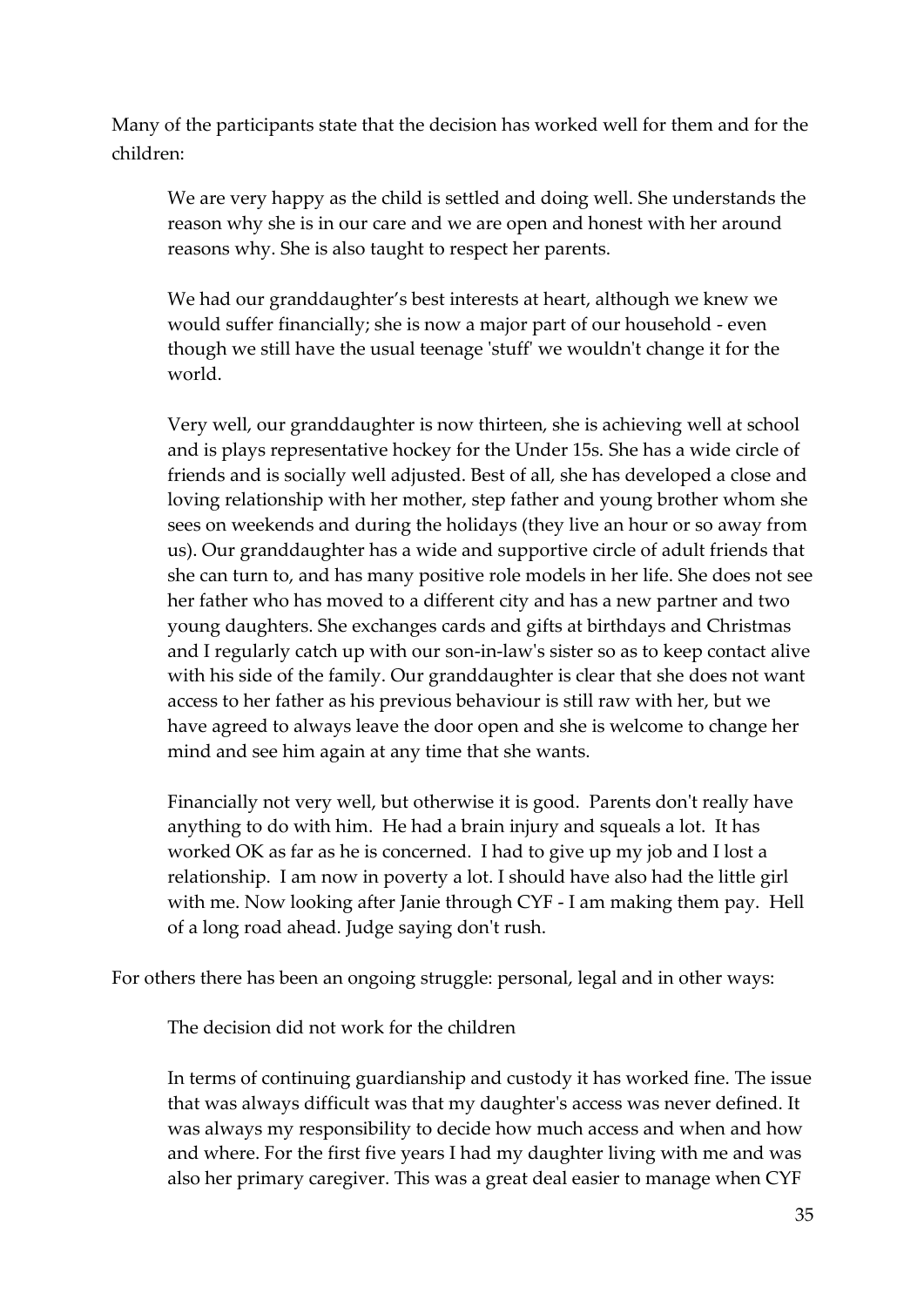was involved as I could refer to the social worker for assistance and mediation if there was conflict. Once CYF was no longer involved managing conflict became much more difficult, especially when my daughter had repeated acute episodes. During those periods she became more aggressive and angry with me, especially over issues to do with her daughter's care. From the time my granddaughter was five I decided that I could no longer manage to have my daughter in the home. After that, most of the time I could manage access between her and my granddaughter, but again problems would arise, particularly during periods of unwellness. It meant that I had to be very vigilant in trying to assess my daughter's mental state as I would have to tighten up on what access I could allow if she was becoming unwell. Discussions with her mental health workers were not necessarily helpful, as they tended to overestimate how well she was. There were a few very difficult times when I had allowed unsupervised access and my granddaughter was subjected to some unsafe and distressing situations. At one point I contacted the counsel for the child to see if we could get guidelines for access legally established, but was advised by her that I was in charge of that and the only way the court would get involved was if my daughter took me to court over access. She has never done that.

Extremely stressful. I am on my own with her. My relationship has gone. No respite. ended up putting her in 28 day care. Has FAS, drug baby, autism, Praeder-Willie, behavioural, autism.

The decision stayed in place for about 18 months, and then my daughter brought another case for custody, at which custody was awarded to her. While the children were with me I was much happier that they were physically safe, fed, going to school, taking part in sports and so on. As their mother recovered the older child became increasingly anxious to get back to her. The provisions for access were hopeless. When the mother came to my house for them she physically assaulted me, so I tried to find a neutral way to set up access. The Salvation Army only offer one hour, and the judgement said minimum two hours per week. There seemed to be no way to achieve this, so I would take them to a park in West Auckland and pick them up later. as time went on and she seemed more competent I allowed them to go to her house. However I had problems with the grandfather (my ex) who would offer to take them for a week in the school holidays - and immediately turn them over to their mother. However, I was happier, over time, for them to spend longer periods with her. This is part of the reason she justified getting them back entirely. Probably this was the right thing to happen - certainly a lot easier for me - but I now have no way of knowing what condition they are in, or what is going on in their lives.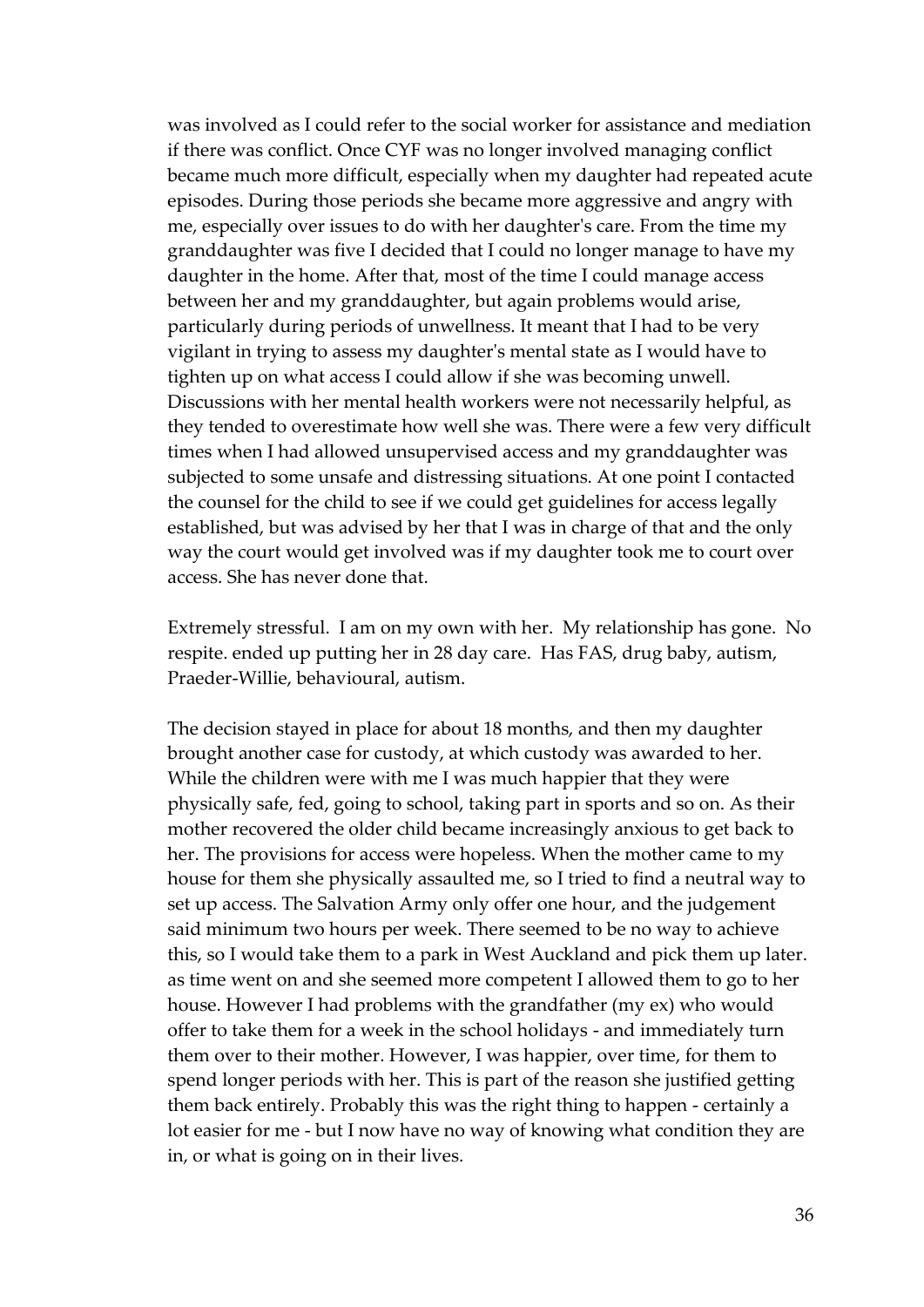Finally, some of the participants wanted to give a message that the whole process was very difficult for them, even though they were happy with the outcome:

Yes, but I am angry that they made it so hard and it would not have been possible if I were uneducated.

At a huge financial and emotional and physical cost!!!!!!

I wouldn't change it for the world now, but if I had known what was in store I wouldn't have done it.

Yes but nearly every week one of the parents threatens us with Family Court again. It's very stressful - we do not have another \$28,000 to defend again.

It hasn't really worked for us ... we have had our moko for 8 years now ... the parents have got new lives and other children ... but if I had to do this again ... I would ... with a little more thought next time ...

The mother said she was happy right from the start that the child lived with me, that is in the best place. No one contested, but I get a huge legal aid bill for saving the child. So in that respect it hasn't worked for me, I cannot work to improve my standard of living I had JUST started my business and had it running for 2 months when I got the call so we are prisoners of the system stuck on a carer's payment, I get no respite at all, he is with me 24/7 365 days of every year BUT we love each other unconditionally and our lives are wonderful when the medication is working and outside that it's pure hell.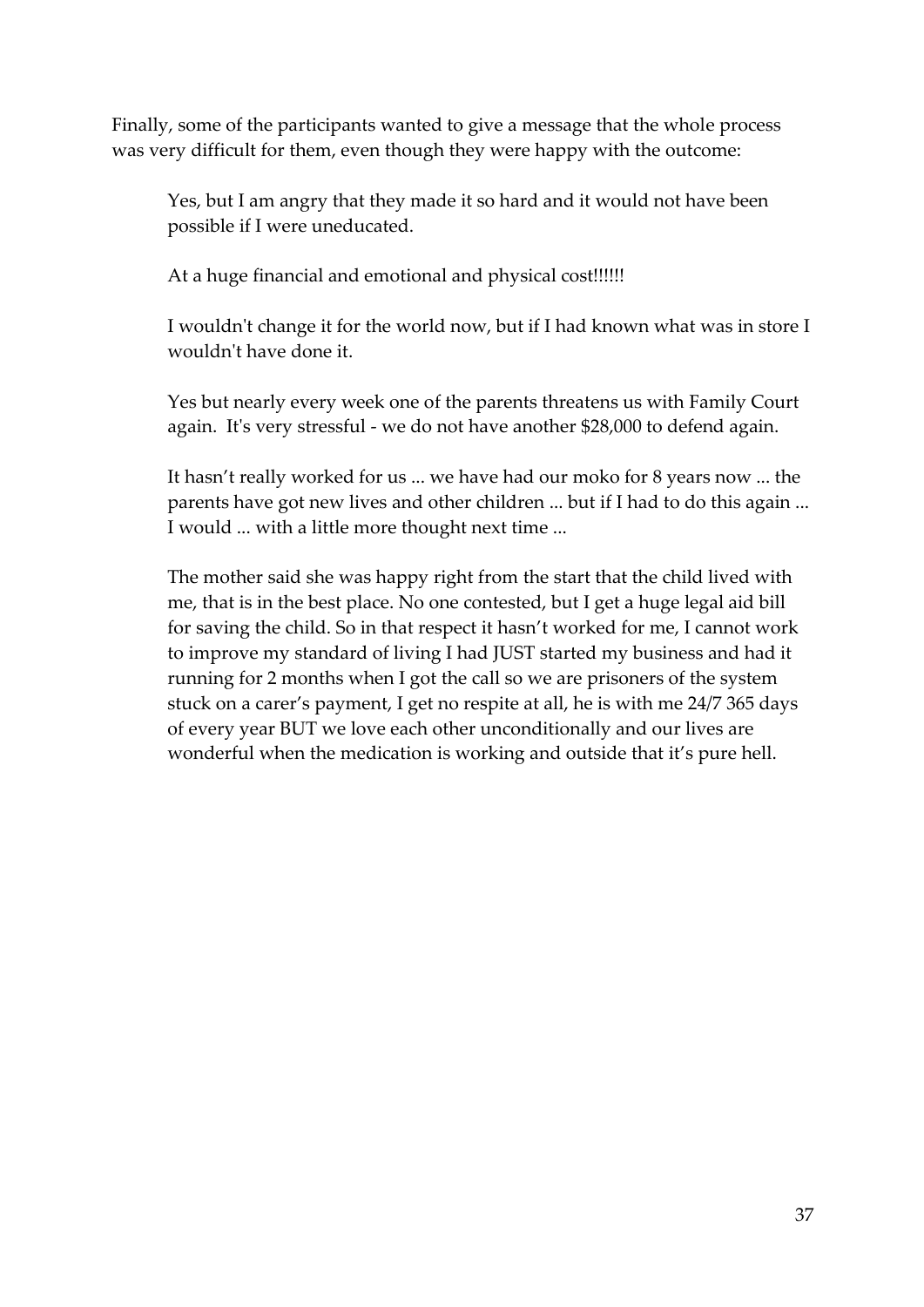## Aftermath

In most cases (over 80%), participants report that the parties have upheld the decisions of the court. Most of the concerns raised are about access, in terms of breaches of arrangements, and parents not seeing the children on a regular basis. Some parents are "nasty", and others have tried to get court decisions overturned.

Mother is looking to appeal. Trouble keeping to informal rules they've agreed upon. Tries to manipulate the granddaughter and make her feel guilty when she talks to her.

Some access arrangements have failed to work properly and participants have had to go back to court:

The only part that did not work was the supervised access for our son-in-law. This was a very patchy experience as he would sometimes not turn up, sometimes be loving and bear gifts, other times he would be either drunk or under the influence of some substance that would cause the session to end early. The final visit was disastrous when he appeared dishevelled and had been in a fight, he was distressed and the supervisor felt that he was under the influence of some substance. He tried to abduct our granddaughter and caused a huge disturbance. After that our granddaughter (who was eight) refused to see her father again, and we went back to court at her request to ask for the supervised visits to be suspended until he could agree to undertake the necessary counselling.

85% of participants reported that the arrangements have been quite or very stable. Given the high level of contestation and difficulty many faced within their family/ whanau, this can be seen as a reasonably good outcome.

|                   | $\%$   | Count |
|-------------------|--------|-------|
| Not at all stable | 14.29% | 19    |
| Quite stable      | 34.59% | 46    |
| Very stable       | 51.13% | 68    |
| Total             | 100%   | 133   |

#### **Table 24. Perceived stability of Family Court settlements**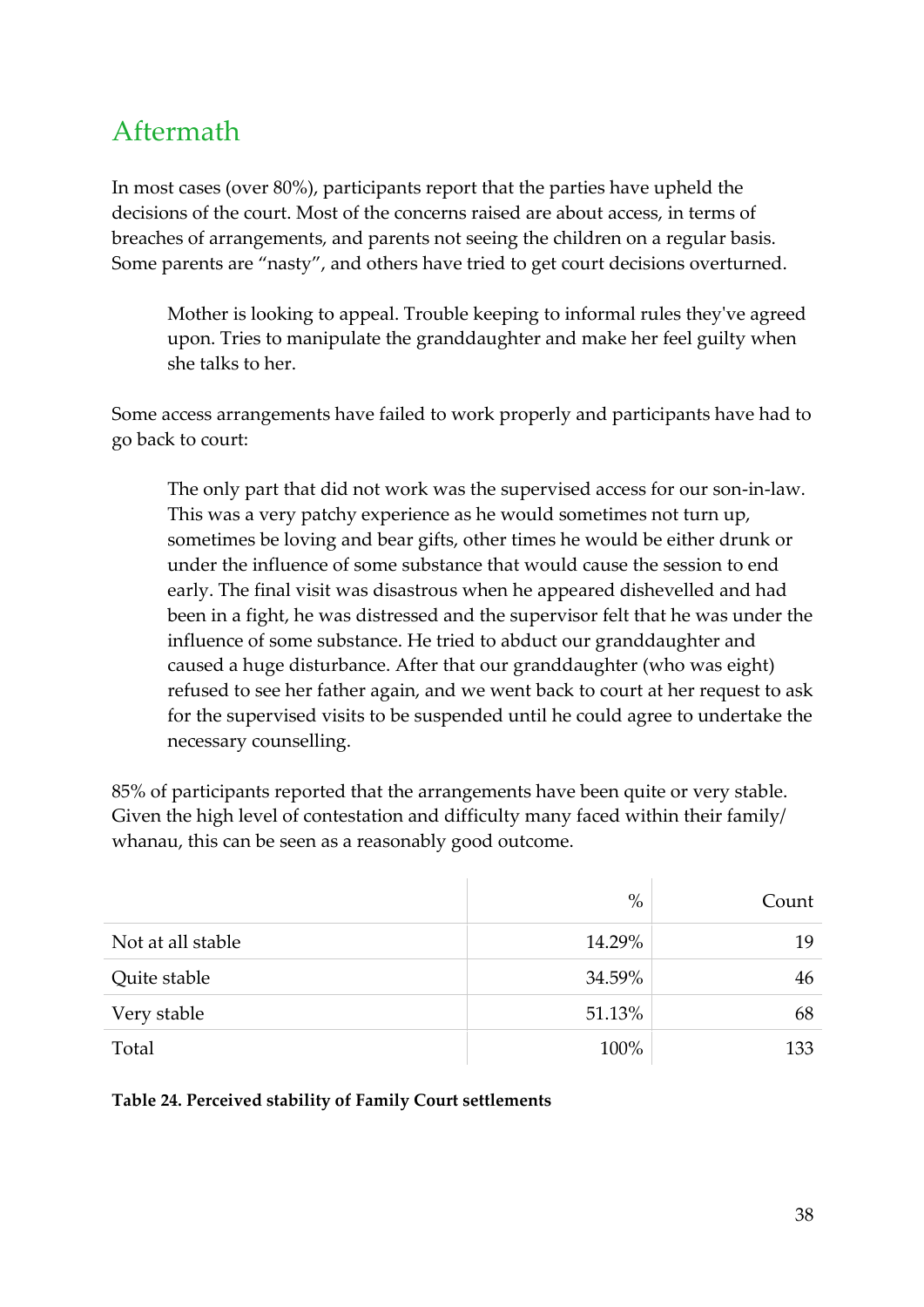Most participants report that there is now less family conflict over the custody and guardianship arrangements. Over time, it appears, the families settle into new arrangements. Also, as the children get older, there are fewer disputes. Issues such as drug use and mental illness continue to cause difficulties in some cases:

Yes- She went sober for a while, she was having unsupervised contact however re-contacted with old associates and is now back on methamphetamines. She has tried to make applications to see her daughter, it's an ongoing clash, compounded by her drug and alcohol use. In the mix of this she has had a number of boyfriends who have committed suicide.

Yes, minimal, daughter lives with us and not with her. She's still healing but because of this her recovery from mental illness is much harder as a result of it. As a family we've had a hard road to go through. Not offered family counselling or anything.

Absolutely - Daughter thinks has right to see children but goes through stages of being well/in prison or unwell. Fights with Grandparents sometimes over custody.

The final question asked participants to rate their Family Court experience on a scale of 1-10, "one being the worst thing that ever happened to you, and ten being the best thing that ever happened to you, what would your rating be?"

This question was very difficult for participants to answer, because it required a weighing up of the full range of factors covered in this report – service, cost, delays, effects on the family, personal burdens and so on.

The responses were very interesting and outlined in Table 25. The first thing to note is that there was a huge range of responses, and in general they were not clustered but covered the whole range of options.

The second thing to note is that there is a small cluster at the bottom end, of people who found the experience the worst of their lives.

Thirdly, more than half of participants rated the experience a 7, 8, 9 or 10. In such a contested context, this is a pretty good outcome for the court processes.

The table is on the next page.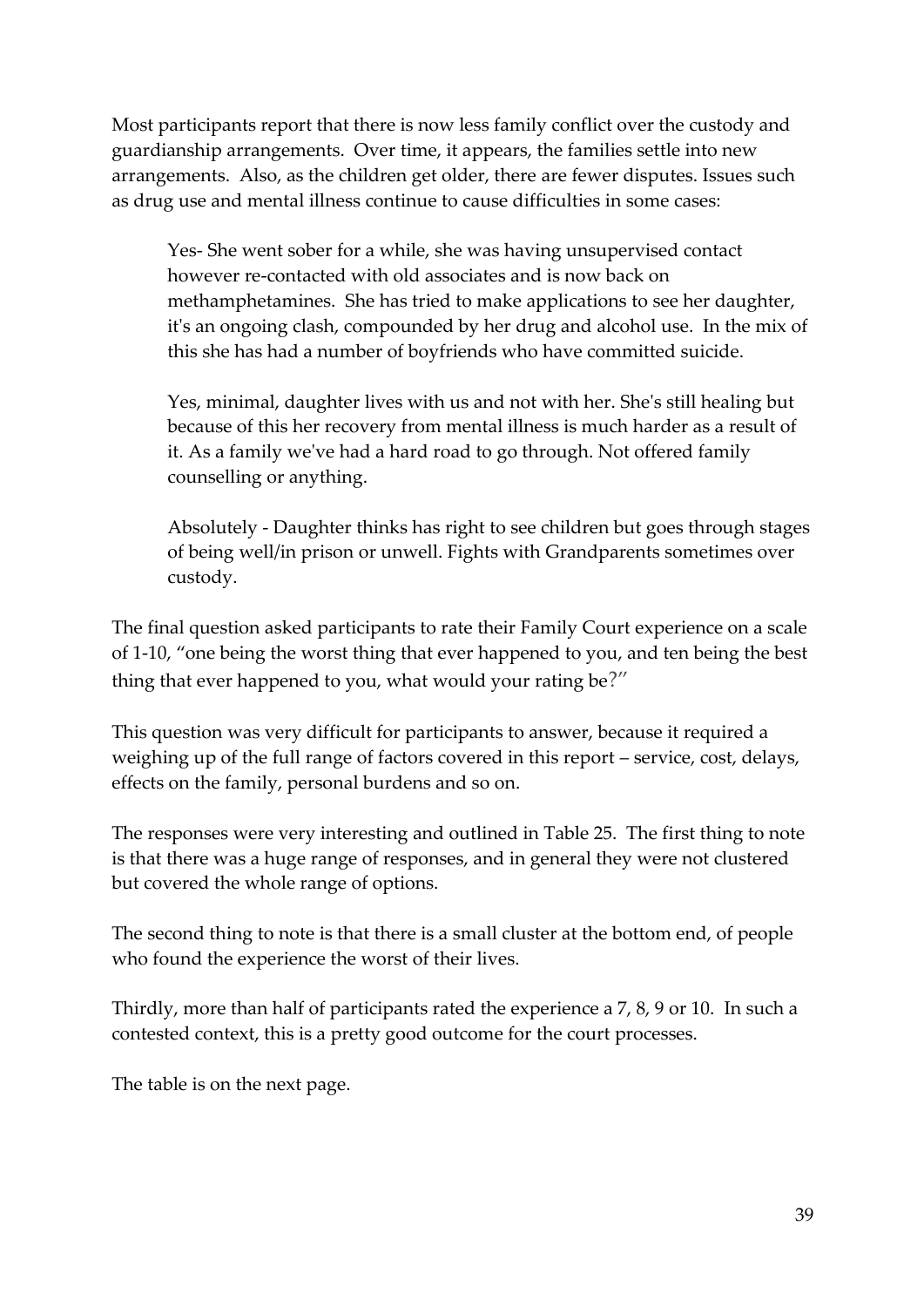|                | $\%$    | Count          |
|----------------|---------|----------------|
| $\mathbf{1}$   | 9.92%   | 13             |
| $\overline{2}$ | 6.87%   | $\mathbf{9}$   |
| 3              | 6.11%   | $8\,$          |
| $\overline{4}$ | 5.34%   | $\overline{7}$ |
| 5              | 6.87%   | 9              |
| 6              | 7.63%   | $10\,$         |
| 7              | 9.16%   | 12             |
| 8              | 22.90%  | $30\,$         |
| 9              | 6.87%   | $\mathbf{9}$   |
| $10\,$         | 18.32%  | 24             |
| Total          | $100\%$ | 131            |

**Table 25 Rating of experience in Family Court, from 1 (worse) to 10 (best)**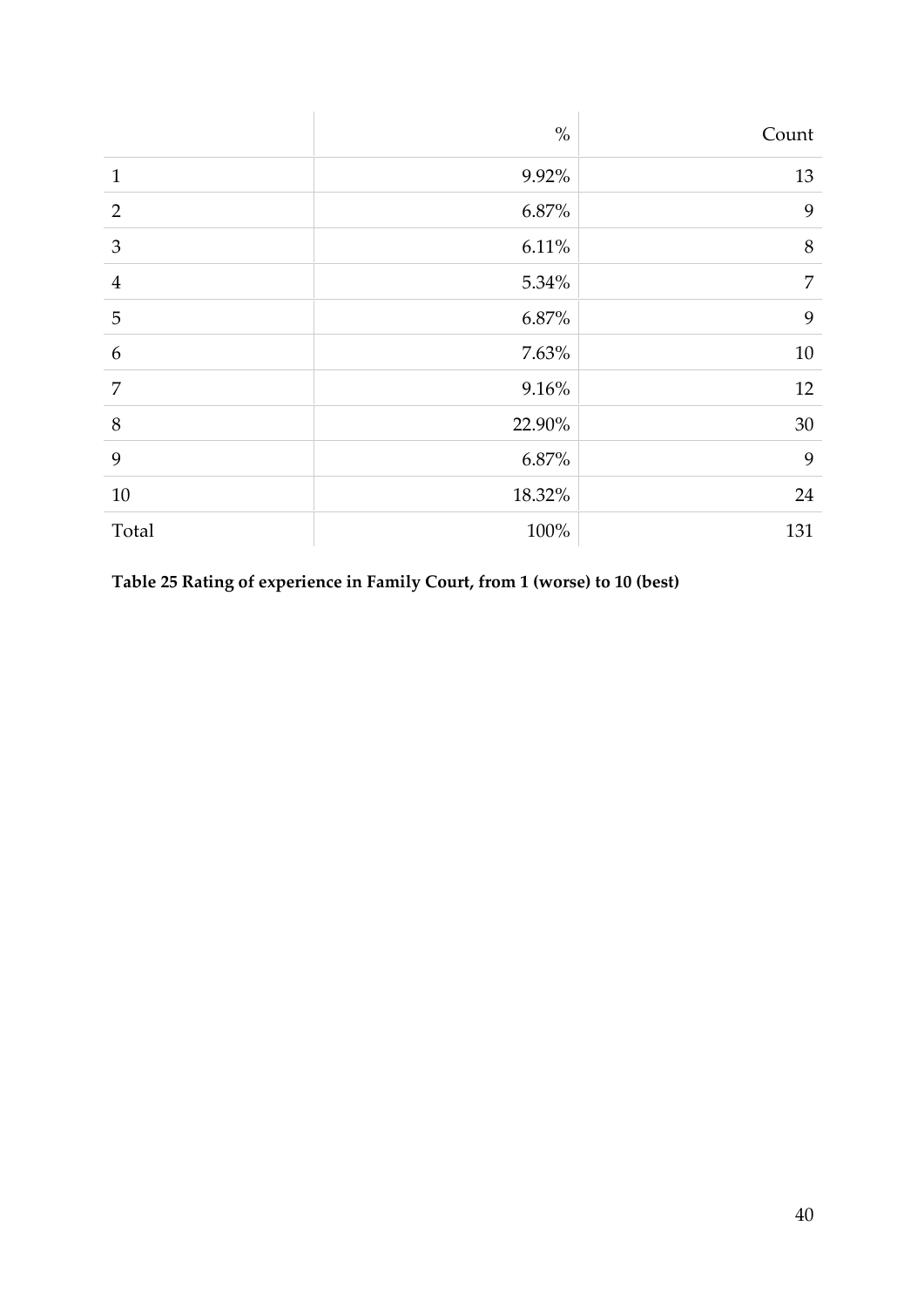# Appendix 1. Survey used in the study

*Note: the survey's internal instructions have been removed from this version, thus the various 'skip logic' processes are hidden, but can largely be deduced from the context.*

This survey is about your experiences in the Family Court. You consented to take part during the larger study of grandparents raising grandchildren and the ethical rules you agreed to still apply – your right to privacy and confidentiality, your right to decline to participate or pull out at any stage, and your right not to answer any question.

Do you agree to participate under that ethical agreement? (if no is selected, the survey will terminate).

- Yes
- Q No

Thanks. Now please explain first the reasons that you became involved in the Family Court around grandchildren/mokopuna living in your care.

- $\Box$  I went to court to get custody / guardianship of the child/children/moko
- $\Box$  The parents of the child/ren/moko took me to court for custody /guardianship
- $\Box$  I went to court over parental access to the child/children/moko
- $\Box$  The parents of the child/ren/moko took me to court to get access
- $\Box$  I went to court over payment of child support
- $\Box$  Another agency (such as Child, Youth and Family) told me to go to court for custody/guardianship
- □ Other

Please explain these reasons in your own words, and what triggered the decision

Did you try and resolve the issues before the matter got to Family Court? If so, what steps did you take, and what were the barriers to effective resolution?

How many children were involved in your Family Court cases?

- $\overline{O}$  1
- $\overline{Q}$  2
- $\Omega$  3
- Q 4
- $\overline{O}$  5+

How many different cases? *A case is defined as a cause of action between specified parties. If, for example, two grandchildren each had different fathers, and each father was looking for*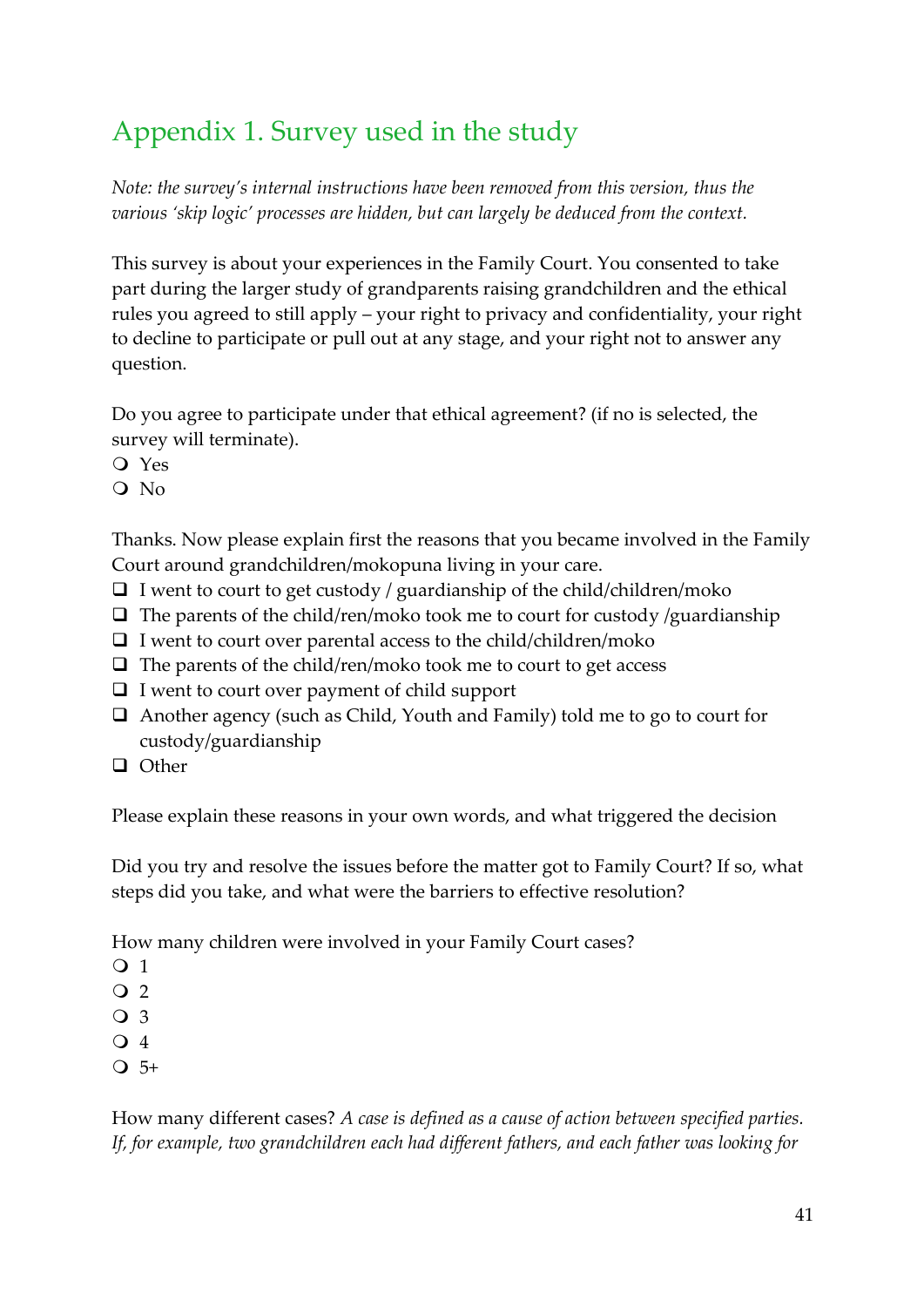*custody or access, that would be two cases. But if there were two children and only one parent seeking custody, that would be one case.*

- O 1
- $\overline{Q}$  2
- O 3
- $\bigcirc$  4+

## Who did you first seek advice from about going to the Family Court?

- □ Friends or family (non-legal)
- $\Box$  A community law centre
- $\Box$  A lawyer in private practice
- $\Box$  Other, please specify

Looking back, did you initially get good advice

Did you hire a lawyer to represent you?

- Yes
- Q No

Did you end up representing yourself at the Family Court?

- Yes
- No, I eventually hired a lawyer

How did you find the lawyer?

- O Phone book
- O Internet listings
- Advertising
- Someone told me about this person
- It was someone I knew

Please rate that lawyer on the quality of service to you and representation of you on the following scale:

- Terrible
- Not very good
- Neutral
- Good
- Great/wonderful

Did you stick with that lawyer right through the process?

- Yes
- Q No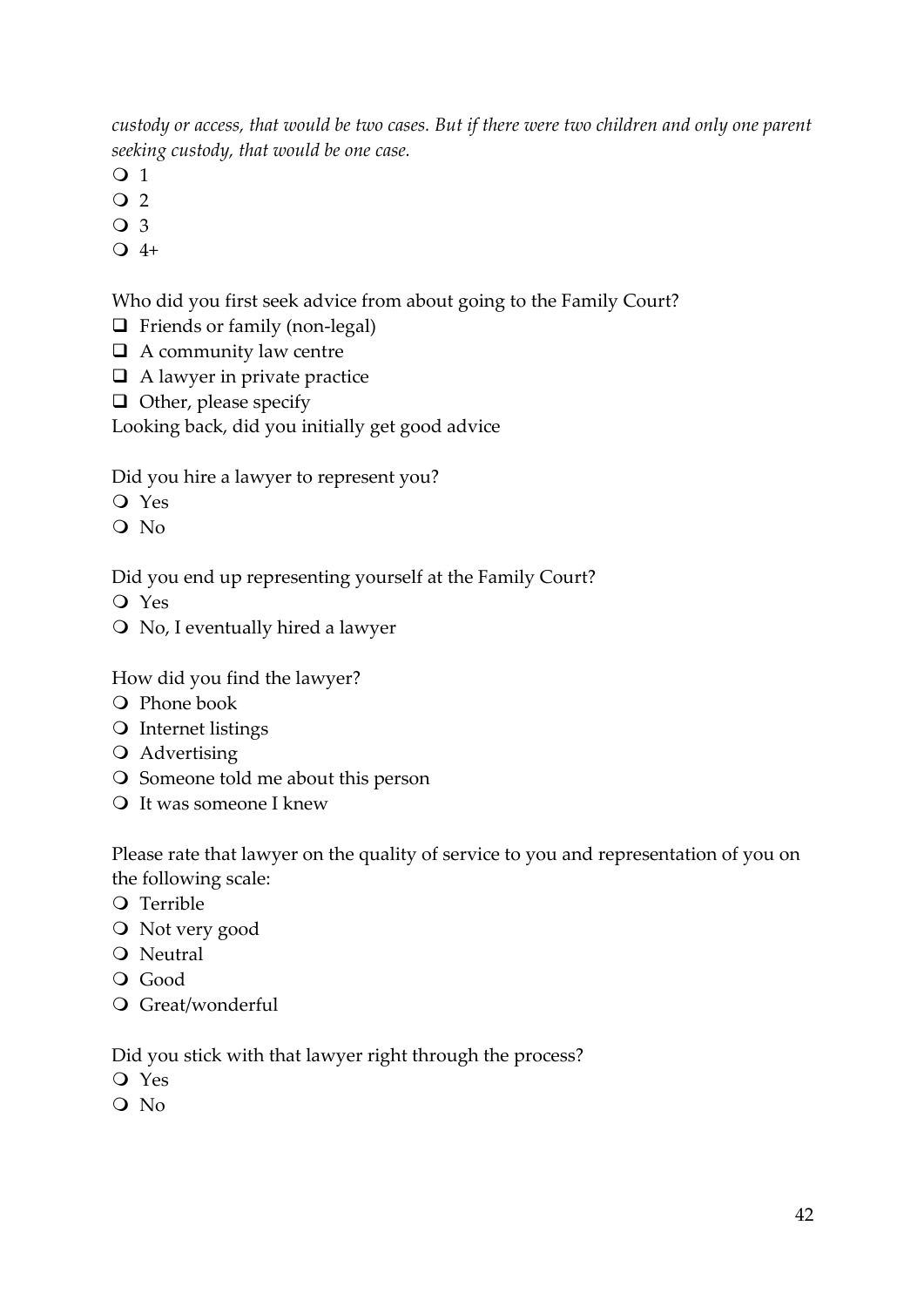How many further lawyers did you appoint?

- $Q<sub>0</sub>$
- $\overline{O}$  1
- $\overline{Q}$  2
- O 3
- O 4
- More than 4

Thinking about the final lawyer who worked for you, please rate that person on the following scale:

- O Terrible
- Not very good
- O Neutral
- O Good
- O Great/wonderful

Did you get legal aid?

- Yes
- O No
- $\bigcirc$

What was the value of this legal aid?

- Less than \$10,000
- 10,001 to 30,000
- 30,001 to 50,000
- 50,001 to 75,000
- 75,001 to 100,000
- O More than 100,000
- $\overline{O}$

Are you required to pay back some or all of the legal aid?

- Yes
- Q No

Are you currently repaying legal aid?

- Yes
- Q No

How much are you repaying?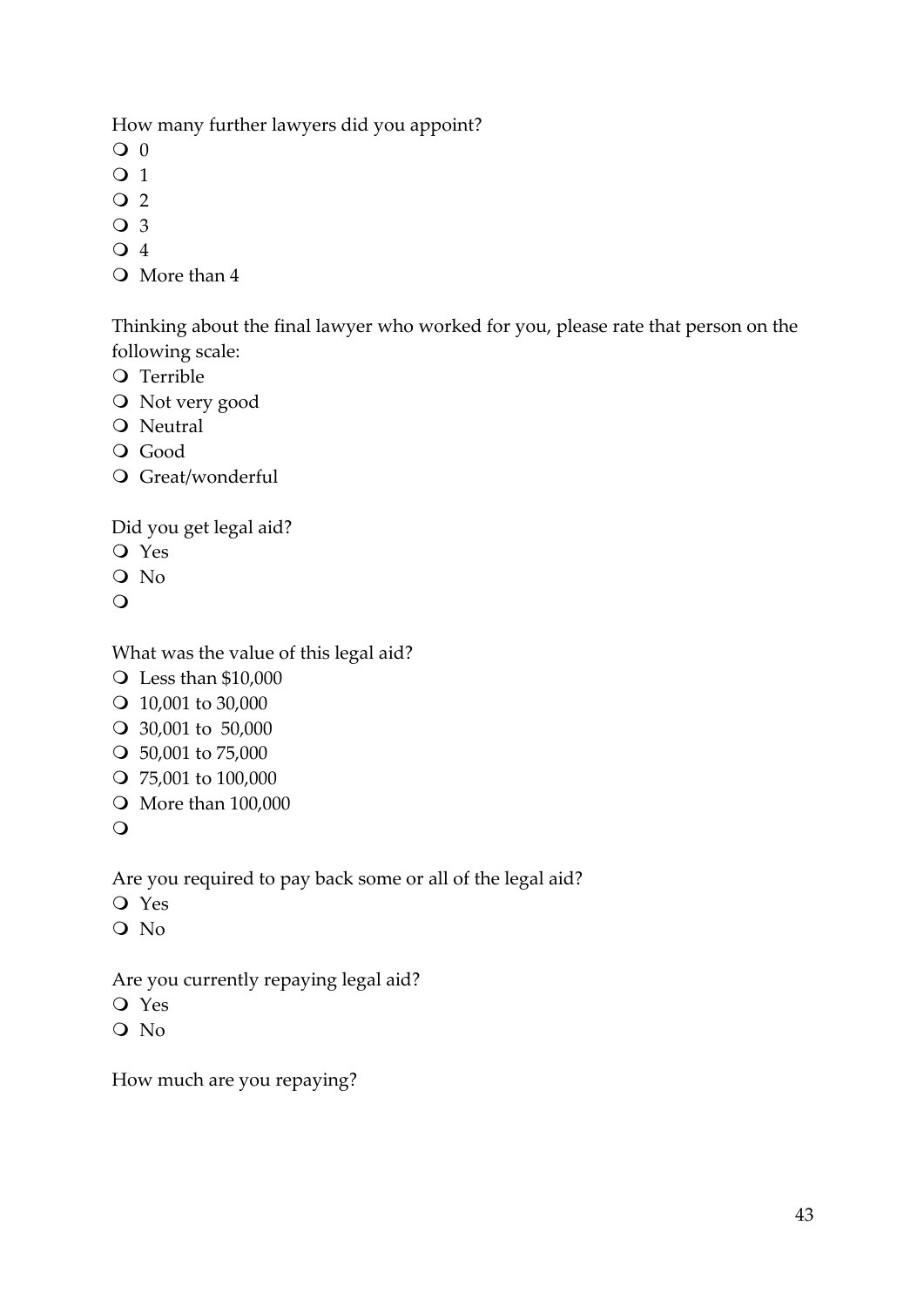Is there a lien on your property for legal aid repayment?

Yes

Q No

Please make any comments about legal aid.

Please estimate the direct legal costs

- Less than \$10,000
- 10,001 to 30,000
- 30,001 to 50,000
- 50,001 to 75,000
- 75,001 to 100,000
- More than 100,000

What factors contributed to that cost?

- $\Box$  A high level of contestation
- $\Box$  Legal delay
- $\Box$  Court delay
- $\Box$  Issues relating to the other party (e.g. family breakdown, drug/alcohol issues)
- $\Box$  Waiting for mediation or other dispute resolution processes
- $\Box$  Other agency delay (e.g. CYFs)
- $\Box$  Other, please specify  $\Box$

Who was/were the other party/ies?

- $\Box$  My own child or grandchild
- $\Box$  The partner of my own child or grandchild
- $\Box$  My extended family/whanau
- $\Box$  The other (i.e. partner's) grandparents or kin
- $\Box$  Other, please specify  $\Box$

In your own words, tell me about your Family Court experience (cover key issues – don't need day to day account)

Was the process contested? If so, in your own words, please explain the nature of that contestation and barriers to resolution.

Were you involved in formal mediation with the other parties?

- Yes
- Q No

How satisfied were you with the mediation?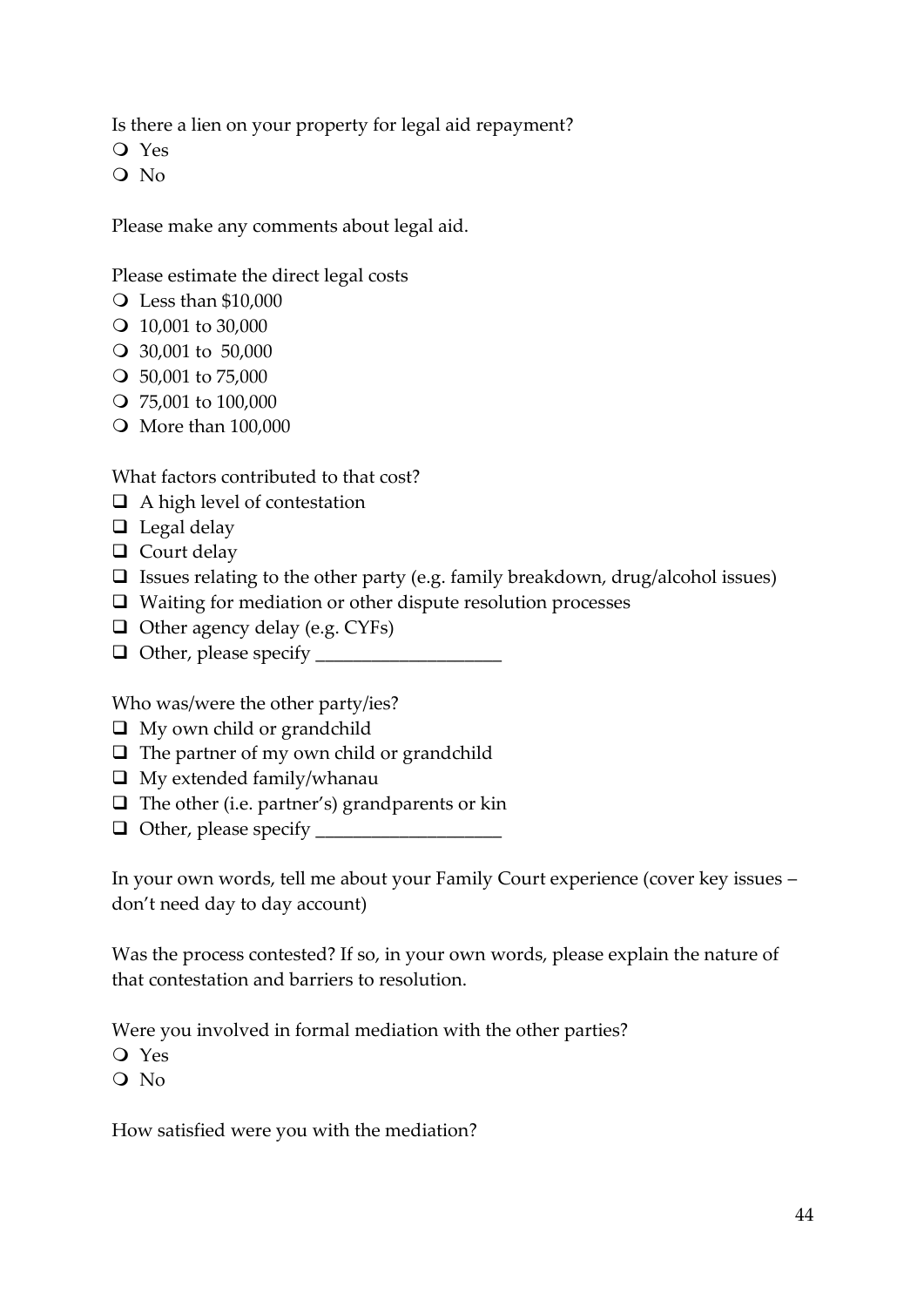- Not satisfied at all
- O Not very satisfied
- Neutral
- Q Quite satisfied
- O Very satisfied

Any comments about mediation?

Were the children involved in the Family Court process?

- Yes, there was counsel for the child
- $\bigcirc$  Yes, the child had a direct say
- O No, please explain

Were you happy with the work of the counsel for the child?

- Yes
- Q No

Other, please explain \_\_\_\_\_\_\_\_\_\_\_\_\_\_\_\_\_\_\_\_

What was the decision?

- $\Box$  We were awarded custody/guardianship
- $\Box$  We were not awarded custody/guardianship
- A temporary order was made
- $\Box$  The other party was awarded custody/guardianship
- $\Box$  The other party was awarded access
- Other, please specify \_\_\_\_\_\_\_\_\_\_\_\_\_\_\_\_\_\_\_\_

Was there any appeal of the decision?

- $\Box$  Yes, by you
- $\Box$  Yes, by the other party
- $\Box$  No

How has the decision worked for you?

Have all parties upheld the decision of the court? If not, why not?

Would you say that the arrangements have been stable over time? Not at all stable Quite stable Very stable

Is there ongoing family conflict over the custody/ guardianship arrangements?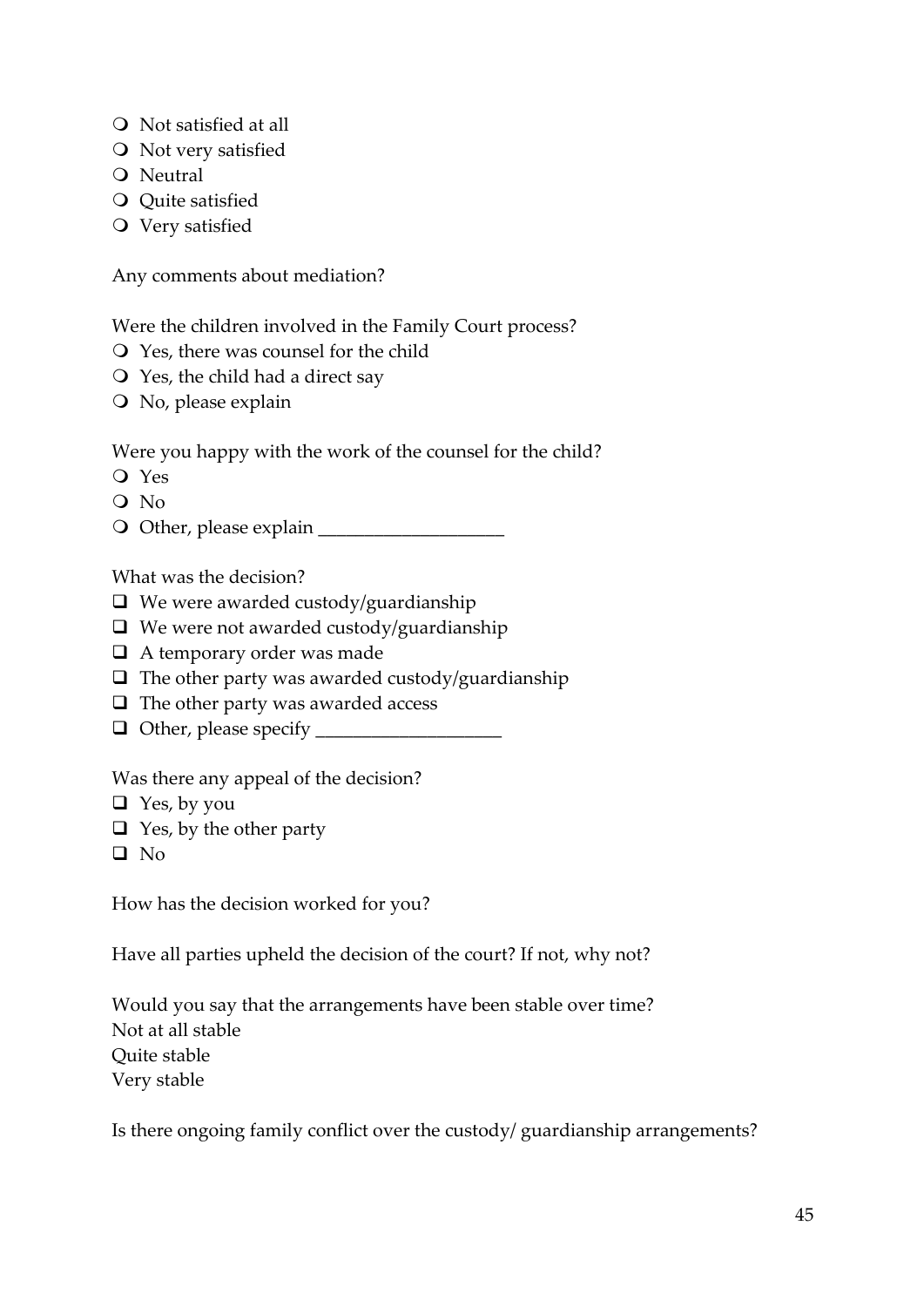If asked to rate your experience in the Family Court on a scale from 1 to 10, one being the worst thing that ever happened to you, and ten being the best thing that ever happened to you, what would your rating be?

| 1 | $\overline{2}$ | $\overline{3}$ |           |  |
|---|----------------|----------------|-----------|--|
| 6 | $\overline{7}$ | - 8 -          | $9 \t 10$ |  |

Just a couple of questions to remind us of your demographic details (as this is an anonymous survey)....In which region do you live?

- Northland
- Auckland
- Waikato
- **O** Bay of Plenty
- Gisborne
- Hawke's Bay
- Taranaki
- Manawatu-Wanganui
- Wellington
- Tasman
- Q Nelson
- O Marlborough
- West Coast
- **O** Canterbury
- O Otago
- O Southland
- Other, please specify \_\_\_\_\_\_\_\_\_\_\_\_\_\_\_\_\_\_\_\_

What is your ethnicity?

- O New Zealand European
- O Maori
- Q Samoan
- Cook Islands Maori
- Tongan
- O Nuiean
- Q Chinese
- Q Indian
- O Other (such as Dutch, Japanese, Australian please state \_\_\_\_\_\_\_\_\_\_\_\_\_\_\_\_\_\_\_\_\_\_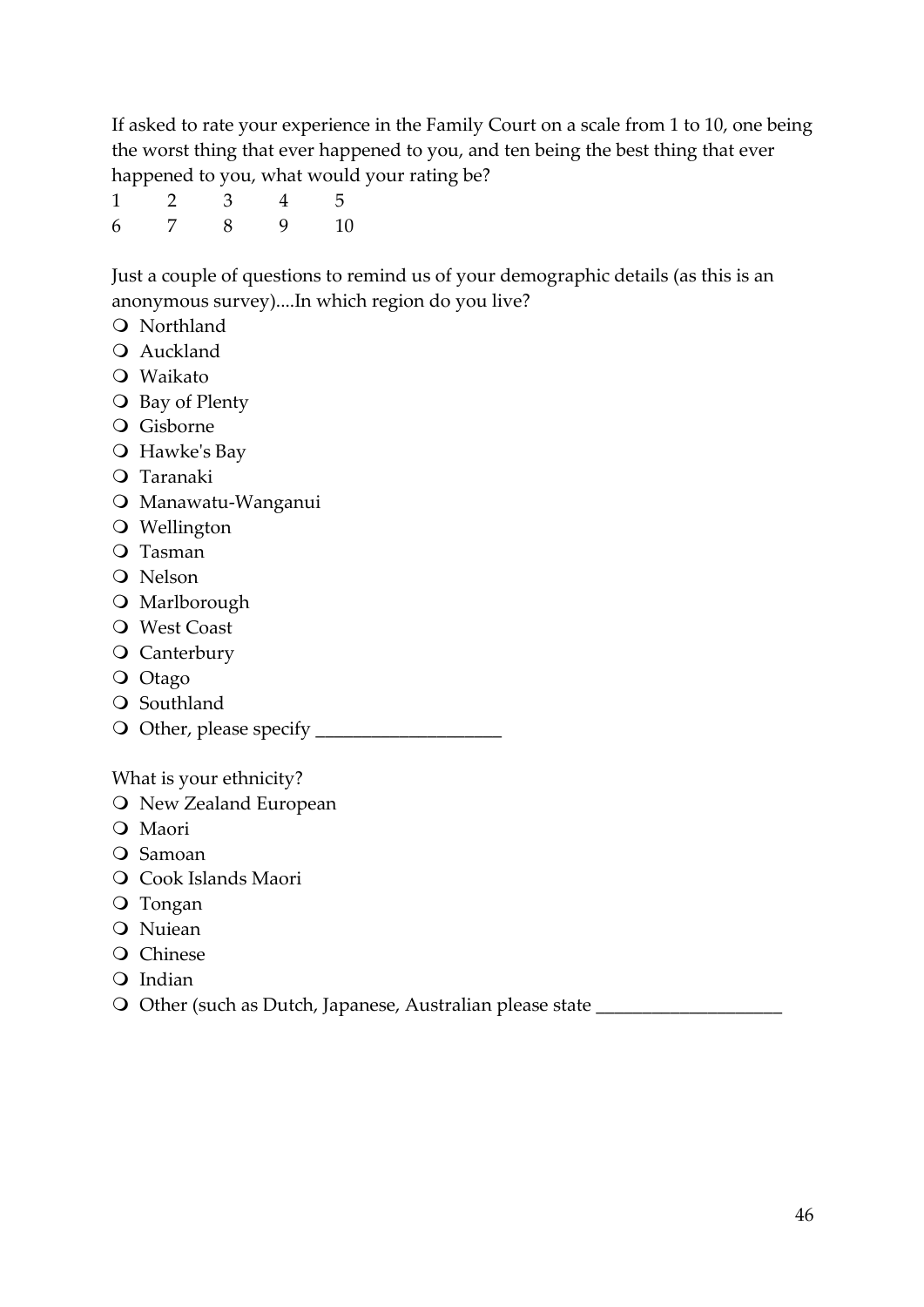## How old were you on 1 January 2016??

- Under 35
- O 35-39
- 40-44
- Q 45-49
- O 50-54
- $\overline{O}$  55-59
- 60-64
- O 65-69
- O 70-74
- $Q$  75-79
- O 80 or more